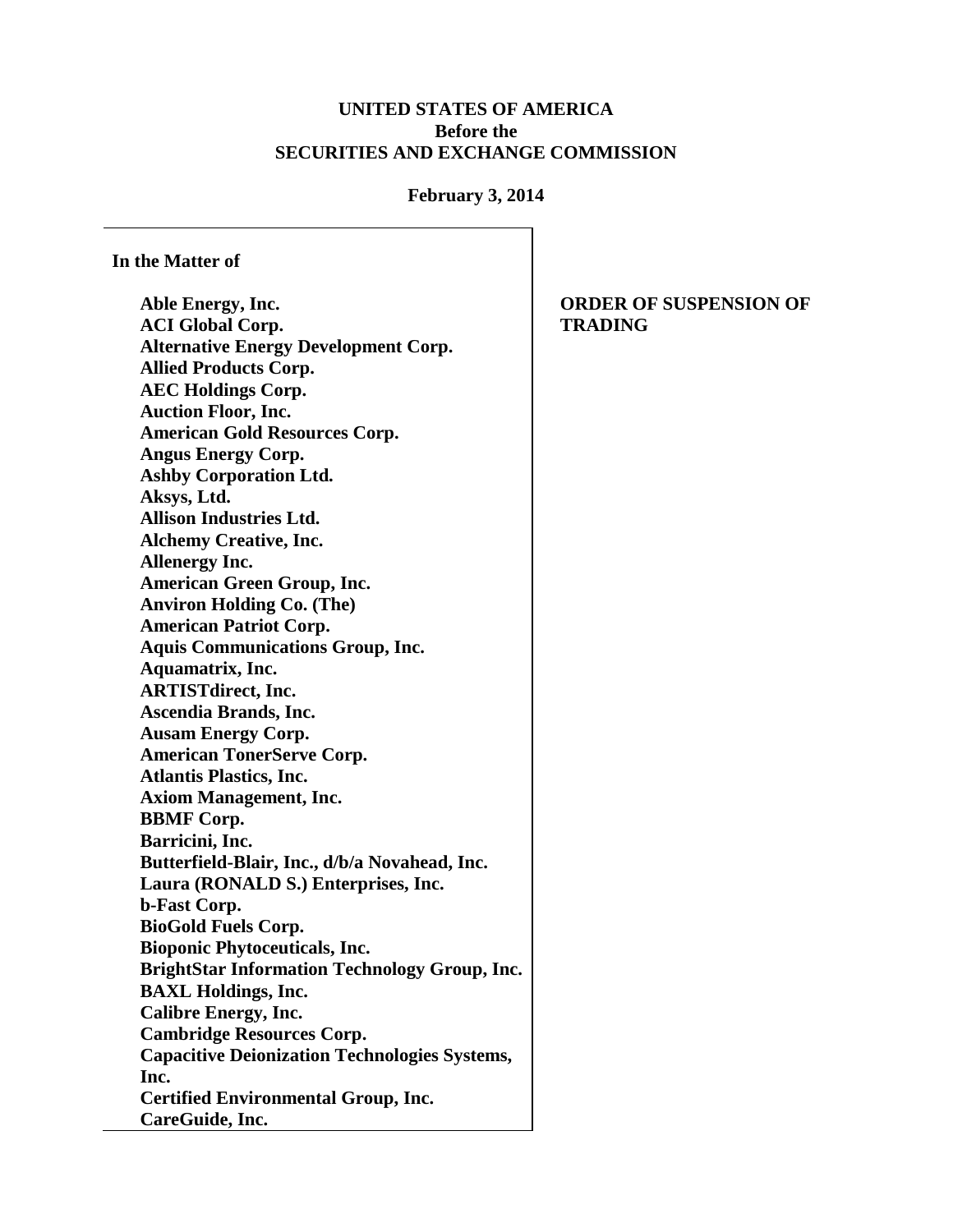**Chill Tech Industries, Inc. Chatsworth Data Solutions, Inc. Caliber Energy, Inc. Color Q, Inc. Consolidated American Industries Corp. Corporate Media International, Inc. China Oil & Methanol Group, Inc. Comedia Corp. Concorde America, Inc. Custom Restaurant & Hospitality Group, Inc. (The) Consolidated Biofuels, Inc. Creston Resources, Ltd. ClearStory Systems, Inc. Coattec Industries, Inc. CO2 Tech Ltd. Cardiovascular Sciences, Inc. CyberCash, Inc. Cheyenne Resources Corp. DAL International Ltd. Digital Fusion Multimedia Corp. DealerAdvance, Inc. DataLogic International, Inc. Datamarine International, Inc. Domestic Energy Corp. DNAPrint Genomics, Inc. Deep Earth Resources, Inc. Deep Field Technologies, Inc. Direct Coating, Inc. Display Technologies, Inc. DiaSys Corp. eAutoclaims, Inc. EnterConnect Inc. Effective Control Transport, Inc. EdgeTech International, Inc. Eagle Ventures International, Inc. Electric & Gas Technology, Inc. Electric Motors Corp. Encore Energy Systems, Inc. E' Prime Aerospace Corp. Environmental Power Corp. Eagle Resource Holdings, Inc. ER Urgent Care Holdings, Inc. Estore of N.Y., Inc. Exact Energy Resources, Inc. Freedom Bank (Bradenton, FL) 4-D Neuroimaging Federated Purchaser, Inc.**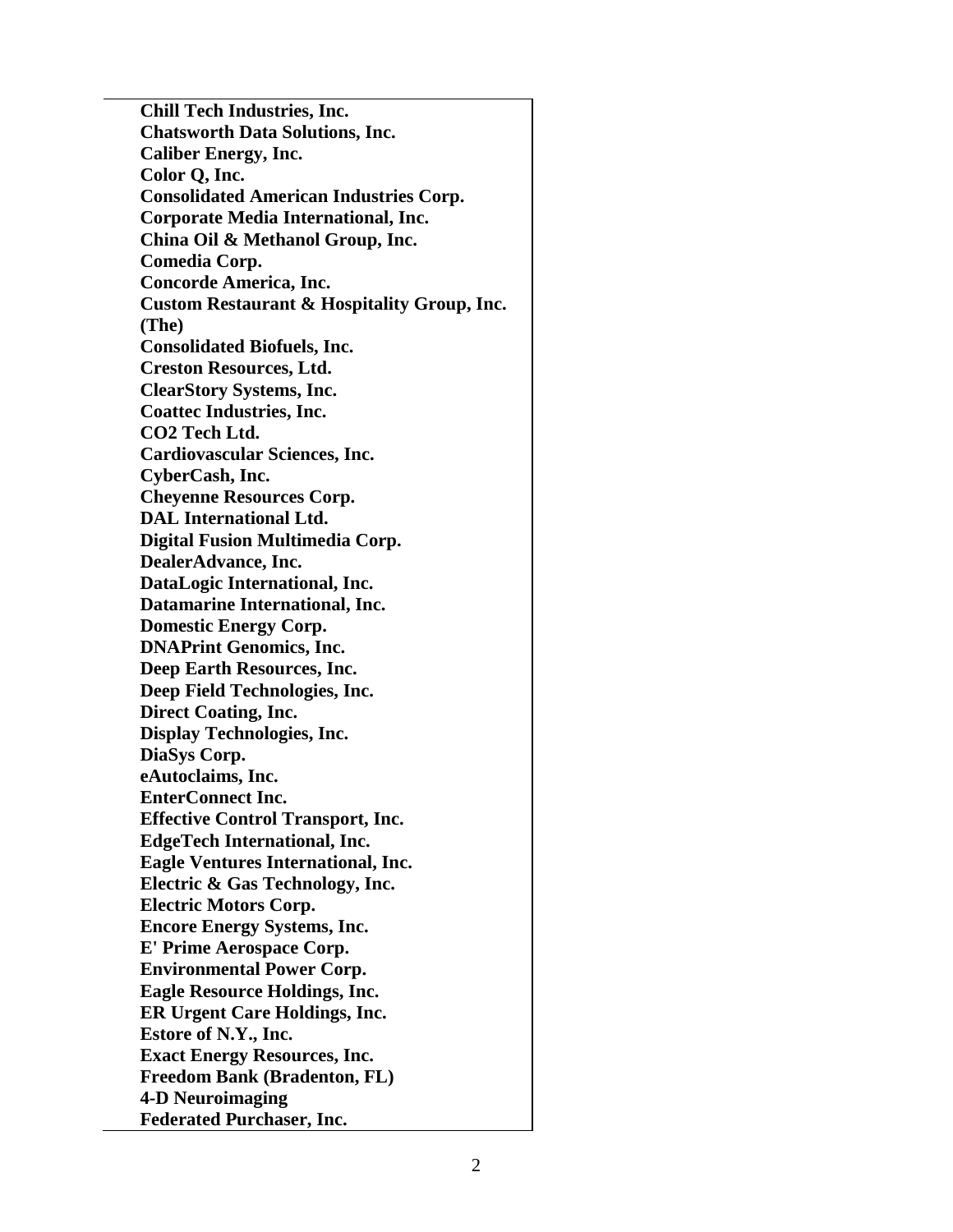**Forefront Holdings, Inc. First Montauk Financial Corp. First Mortgage Corp. First National Entertainment Corp. Finch Pruyn & Co., Inc. Flair Petroleum Corp. fSONA Systems Corp. Grand Adventures Tour & Travel Publishing Corp. Global Materials & Services, Inc. Global Industrial Services, Inc. Geerlings & Wade, Inc. Geotel, Inc. Global IT Holdings, Inc. Grand Entertainment & Music, Inc. Geeks On Call Holdings, Inc. Grayling Wireless USA, Inc. Gold Coast Resources, Inc. Harvest Bio-Organic International Co., Ltd. HC Innovations, Inc. HealthGate Data Corp. Hastings Manufacturing Co. Hemi Energy Group, Inc. Hemisphere Gold, Inc. Harold's Stores, Inc. H3 Enterprises, Inc. Henley, L.P. IBSG International, Inc. Impact E Solutions Corp. Interfac Mining, Inc. IFSA Strongman, Inc. Ignis Petroleum Group, Inc. Innovative Impact Design, Inc. International Airline Support Group, Inc. ImageMax, Inc. Infinity Medical Group, Inc. Immune-Tree International, Inc. Introgen Therapeutics, Inc. Interep National Radio Sales, Inc. Isonics Corp. Integrated Data Corp. Integrated Water Resources, Inc. IX Energy Holdings, Inc. Itzyourmall, Inc. Jinhua Marine Biological (USA), Inc. Juniper Content Corp. Karat Platinum, Inc. Karver International, Inc.**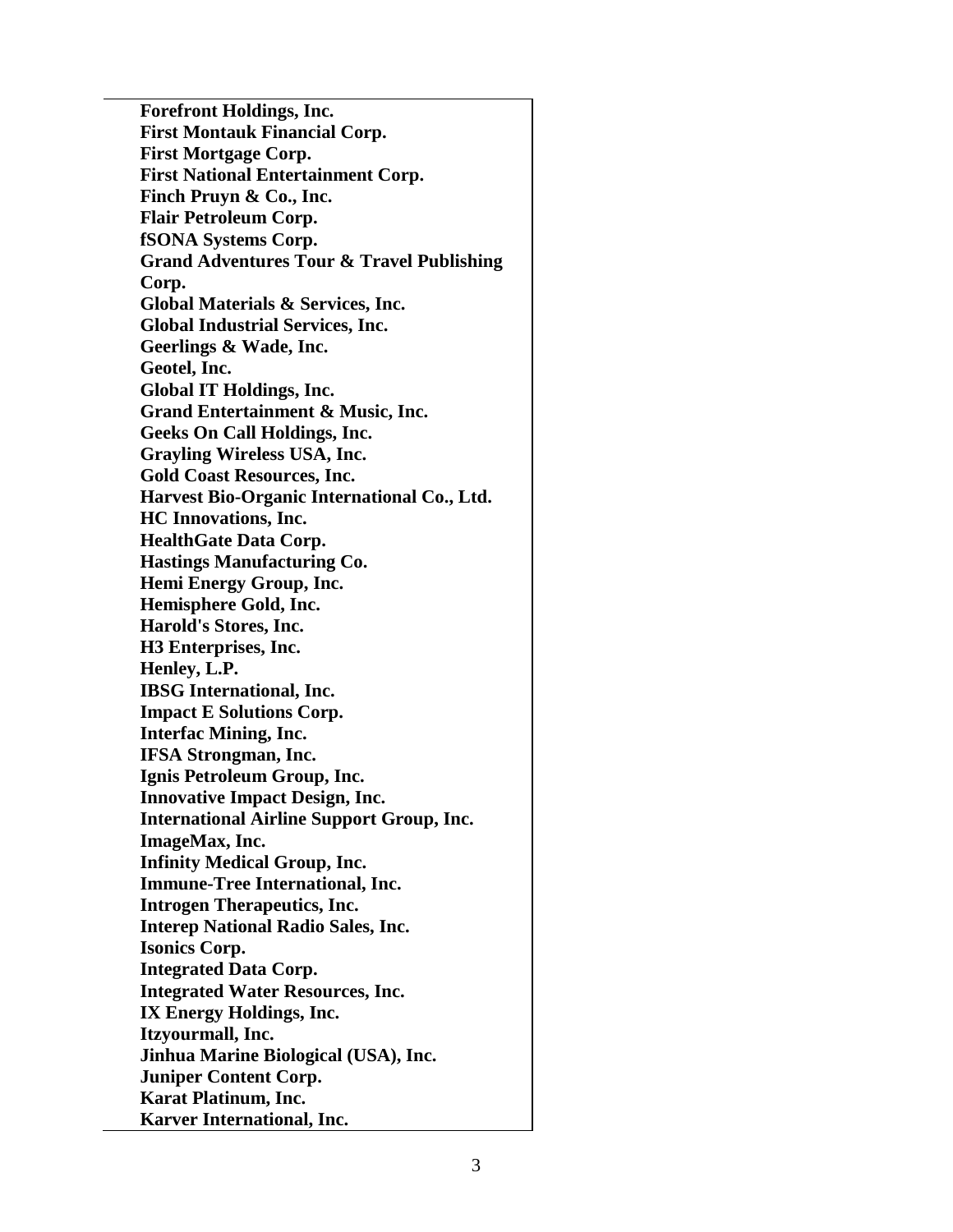**LDF Inc. Logistical Support, Inc. LifeHouse Retirement Properties, Inc. Link Plus Corp. ShoLodge, Inc. Latin American Telecommunications Venture Company Las Vegas Central Reservations Corp. Lottery & Wagering Solutions, Inc. Luxon Holdings, Inc. Mobile Entertainment, Inc. Master Distribution Systems, Inc. MDM Group, Inc. Medical Finance, Inc. MagStar Technologies, Inc. Moore-Handley, Inc. MicroMed Cardiovascular, Inc. Market 99 Ltd. Merco Sud Agro-Financial Equities Corp. MSH Entertainment Corp. Mascot Silver-Lead Mines, Inc. Monarch Staffing, Inc. MitoPharm Corp. My Healthy Access, Inc. New China Ventures, Ltd. New Dover Capital Corp. New Generation Technology Holding Inc. North Country Hospitality, Inc. National Medical Financial Services Corporation National Maintenance Group, Inc. NutriOne Corp. Nostalgia Network, Inc. (The) NP Energy Corp. Narrowstep, Inc. NS8 Corp. Navitone Technologies, Inc. North West Oil Group, Inc. Nextera Enterprises, Inc. Nyvatex Oil Corporation (The) Obee's Franchise Systems, Inc. Ofek Capital Corp. CEVA International, Inc. Online Sales Strategies, Inc. Panacos Pharmaceuticals, Inc. Patio Bahia Inc. Phoenix Associates Land Syndicate Prime Companies, Inc.**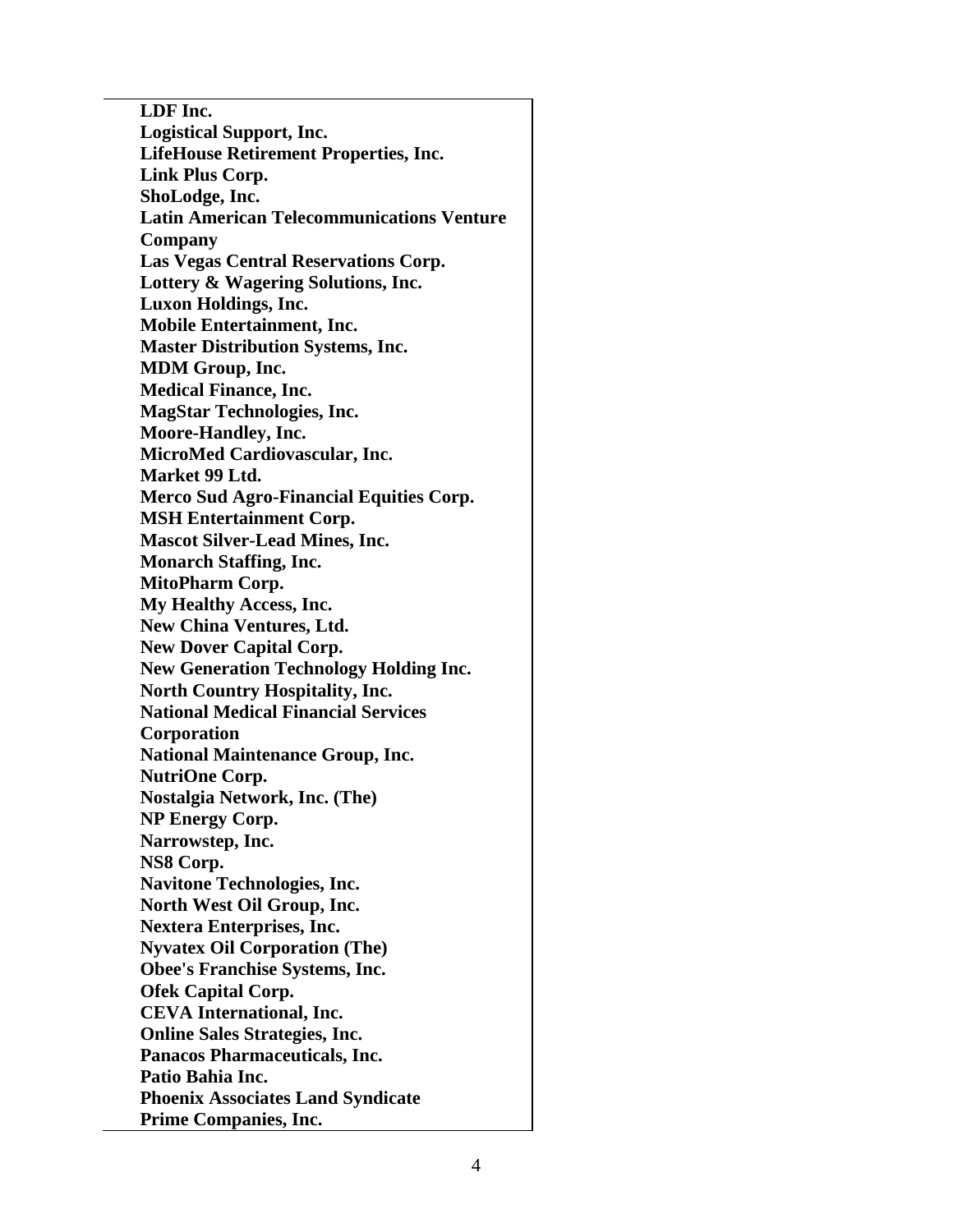**Piccolo Educational Systems, Inc. Pamet Systems, Inc. Panglobal Brands, Inc. Pensador Resources, Inc. Pop3 Media Corp. PreMD Inc. Phoenix India Acquisition Corp. Quantex Capital Corp. QMAC Energy, Inc. QMed, Inc. Raduga Inc. Intercorp Excelle, Inc. RFP Express, Inc. Rockelle Corp. Remote Knowledge, Inc. Rosedale Decorative Products Ltd. ReSourcePhoenix.com, Inc. RedRoller Holdings, Inc. Response USA, Inc. RAM Venture Holdings Corp. RxElite, Inc. Scrip Advantage, Inc. SeaEscape Entertainment, Inc. Sherwood Brands, Inc. Stamford Industrial Group, Inc. Sivoo Holdings, Inc. SK Realty Ventures, Inc. Skyline Multimedia Entertainment, Inc. Solica, Inc. Sunnylife Global, Inc. Source Direct Holdings, Inc. Solei Systems, Inc. Shopsmith, Inc. Startec, Inc. Smart SMS Corp. SunStar Healthcare, Inc. SWMX, Inc. SweetskinZ Holdings, Inc. SkyMarkHoldings Inc. Synvista Therapeutics, Inc. Syratech Corp. Syzygy Entertainment, Ltd. Total Containment, Inc. Teknowledge Corp. TEK DigiTel Corp. The Fight Zone, Inc. Tidelands Oil & Gas Corp. Triad Innovations, Inc.**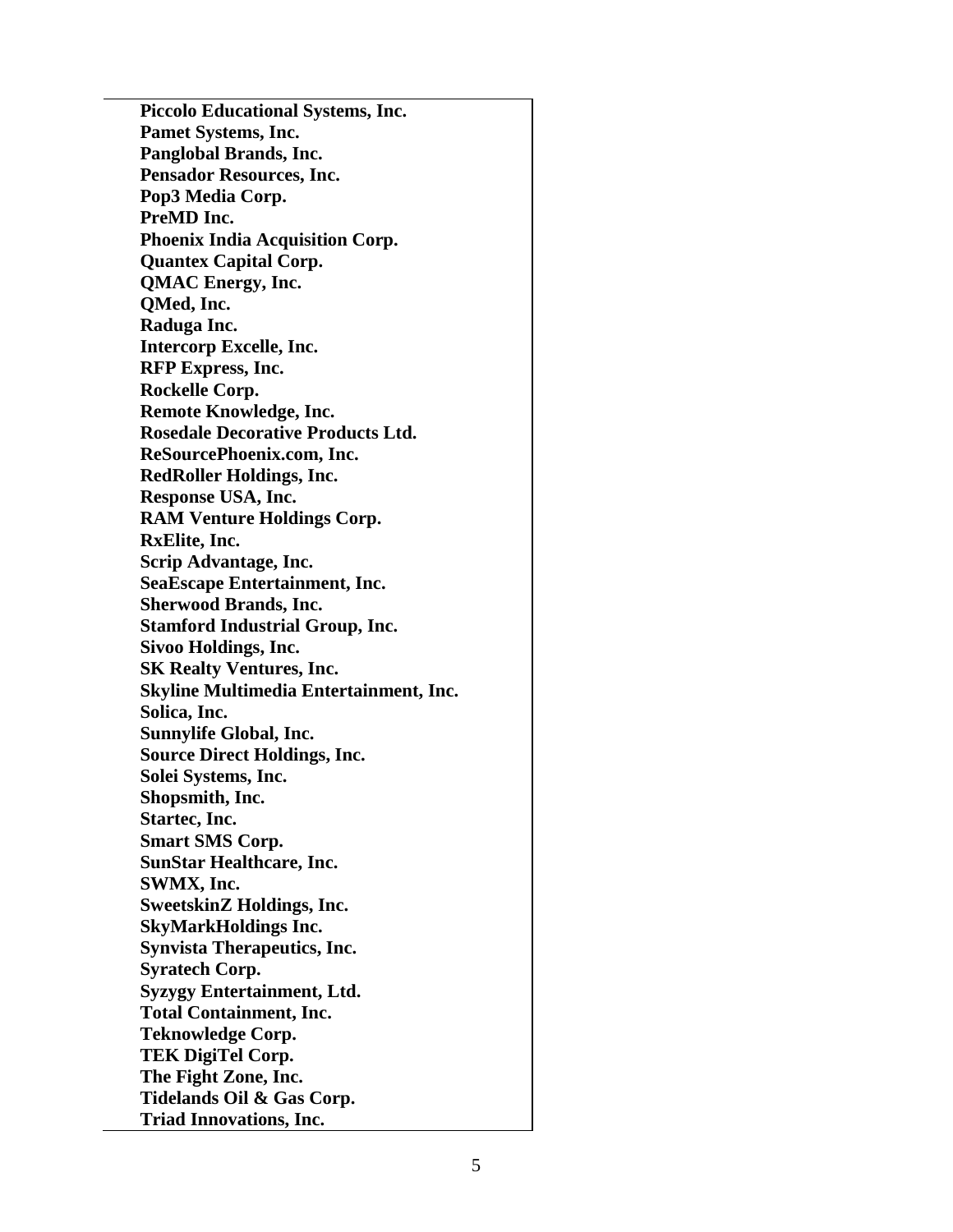**Taj Systems, Inc. Tank Sports, Inc. TransferOrbit Corp. Tri-S Security Corp. TrueYou.com, Inc. Westwood Group, Inc. (The) Turning Wheel Holdings, Inc. TeleData World Services, Inc. Tianxin Mining (USA), Inc. Ultimate Franchise Systems, Inc. UpSnap, Inc. U.S. Aerospace, Inc. uWink, Inc. VCampus Corp. Vitalstate, Inc. Vzillion, Inc. We R You Corp. World Health Alternatives, Inc. WiFiMed Holdings Co., Inc. Wi-Fi TV, Inc. WebSky, Inc. Walker Financial Corp. World Logistics Services, Inc. World Am, Inc. Westlin Corp. Worldwide Auction Solutions, Inc. WWEBNET, Inc. XA, Inc. Xensor Corp.** 500-1

It appears to the Securities and Exchange Commission that there is a lack of current and accurate information concerning the securities of Able Energy, Inc. because questions have arisen as to its operating status, if any. Able Energy, Inc. is quoted on OTC Link operated by OTC Markets Group, Inc. under the ticker symbol "ABLE."

It appears to the Securities and Exchange Commission that there is a lack of current and accurate information concerning the securities of ACI Global Corp. because questions have arisen as to its operating status, if any. ACI Global Corp. is quoted on OTC Link operated by OTC Markets Group, Inc. under the ticker symbol "ACGJ."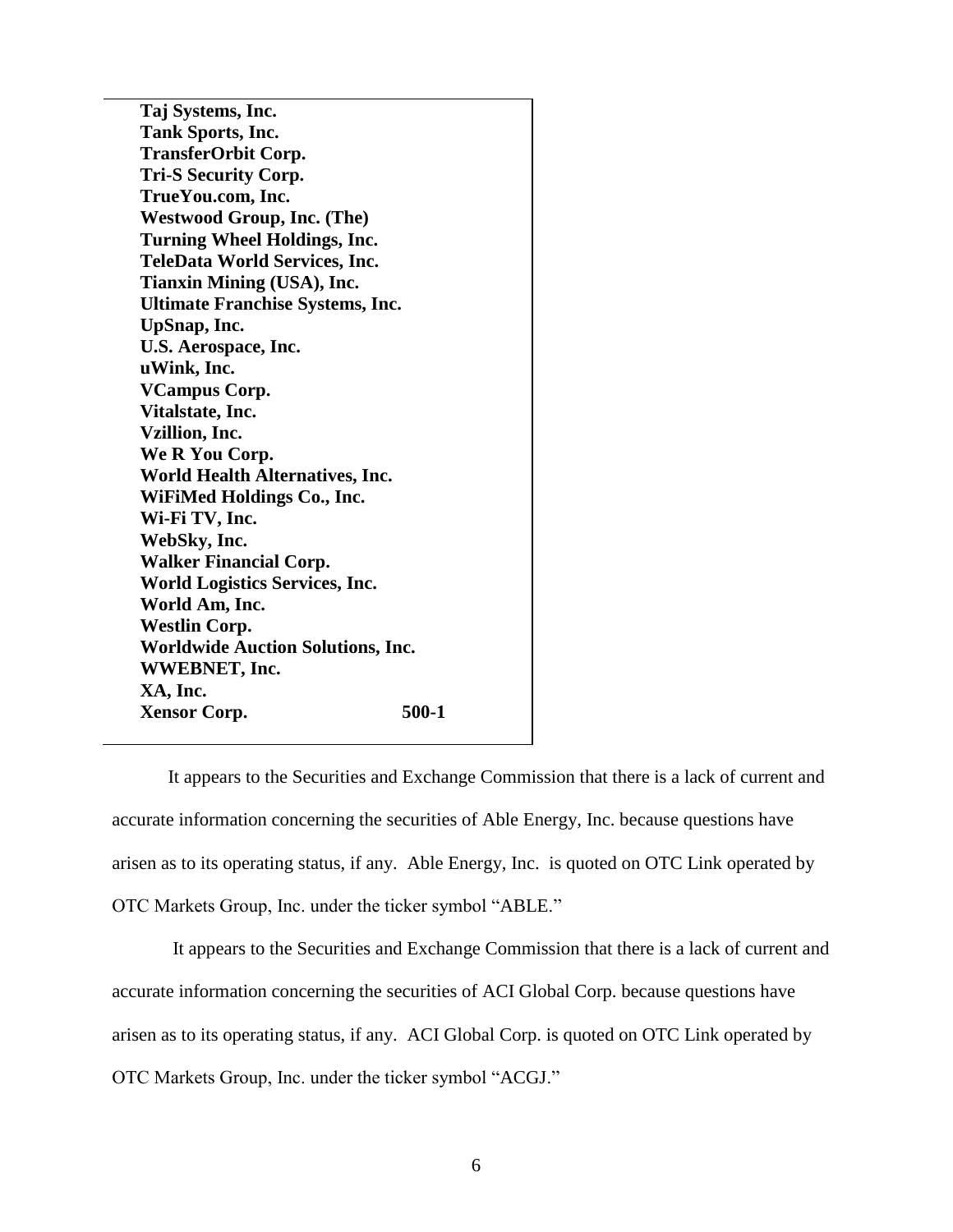It appears to the Securities and Exchange Commission that there is a lack of current and accurate information concerning the securities of Alternative Energy Development Corp. because questions have arisen as to its operating status, if any. Alternative Energy Development Corp. is quoted on OTC Link operated by OTC Markets Group, Inc. under the ticker symbol "ADEC."

It appears to the Securities and Exchange Commission that there is a lack of current and accurate information concerning the securities of Allied Products Corp. because questions have arisen as to its operating status, if any. Allied Products Corp. is quoted on OTC Link operated by OTC Markets Group, Inc. under the ticker symbol "ADPC."

It appears to the Securities and Exchange Commission that there is a lack of current and accurate information concerning the securities of AEC Holdings Corp. because questions have arisen as to its operating status, if any. AEC Holdings Corp. is quoted on OTC Link operated by OTC Markets Group, Inc. under the ticker symbol "AECS."

It appears to the Securities and Exchange Commission that there is a lack of current and accurate information concerning the securities of Auction Floor, Inc. because questions have arisen as to its operating status, if any. Auction Floor, Inc. is quoted on OTC Link operated by OTC Markets Group, Inc. under the ticker symbol "AFLO."

It appears to the Securities and Exchange Commission that there is a lack of current and accurate information concerning the securities of American Gold Resources Corp. because questions have arisen as to its operating status, if any. American Gold Resources Corp. is quoted on OTC Link operated by OTC Markets Group, Inc. under the ticker symbol "AGDO."

It appears to the Securities and Exchange Commission that there is a lack of current and accurate information concerning the securities of Angus Energy Corp. because questions have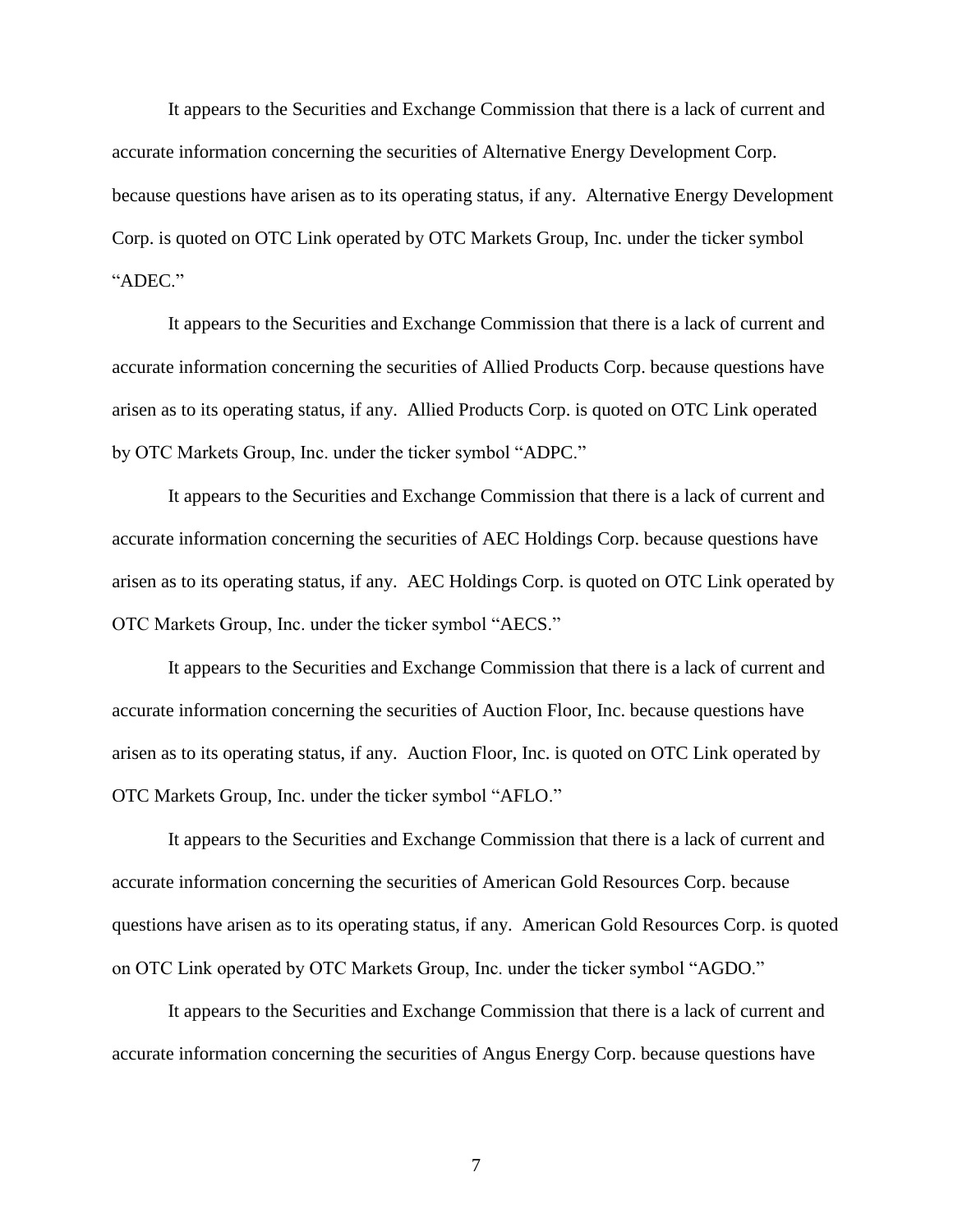arisen as to its operating status, if any. Angus Energy Corp. is quoted on OTC Link operated by OTC Markets Group, Inc. under the ticker symbol "AGSC."

It appears to the Securities and Exchange Commission that there is a lack of current and accurate information concerning the securities of Ashby Corporation Ltd. because questions have arisen as to its operating status, if any. Ashby Corporation Ltd. is quoted on OTC Link operated by OTC Markets Group, Inc. under the ticker symbol "AHBY."

It appears to the Securities and Exchange Commission that there is a lack of current and accurate information concerning the securities of Aksys, Ltd. because questions have arisen as to its operating status, if any. Aksys, Ltd. is quoted on OTC Link operated by OTC Markets Group, Inc. under the ticker symbol "AKSY."

It appears to the Securities and Exchange Commission that there is a lack of current and accurate information concerning the securities of Allison Industries Ltd. because questions have arisen as to its operating status, if any. Allison Industries Ltd. is quoted on OTC Link operated by OTC Markets Group, Inc. under the ticker symbol "ALLD."

It appears to the Securities and Exchange Commission that there is a lack of current and accurate information concerning the securities of Alchemy Creative, Inc. because questions have arisen as to its operating status, if any. Alchemy Creative, Inc. is quoted on OTC Link operated by OTC Markets Group, Inc. under the ticker symbol "ALMY."

It appears to the Securities and Exchange Commission that there is a lack of current and accurate information concerning the securities of Allenergy Inc. because questions have arisen as to its operating status, if any. Allenergy Inc. is quoted on OTC Link operated by OTC Markets Group, Inc. under the ticker symbol "ALRY."

It appears to the Securities and Exchange Commission that there is a lack of current and accurate information concerning the securities of American Green Group, Inc. because questions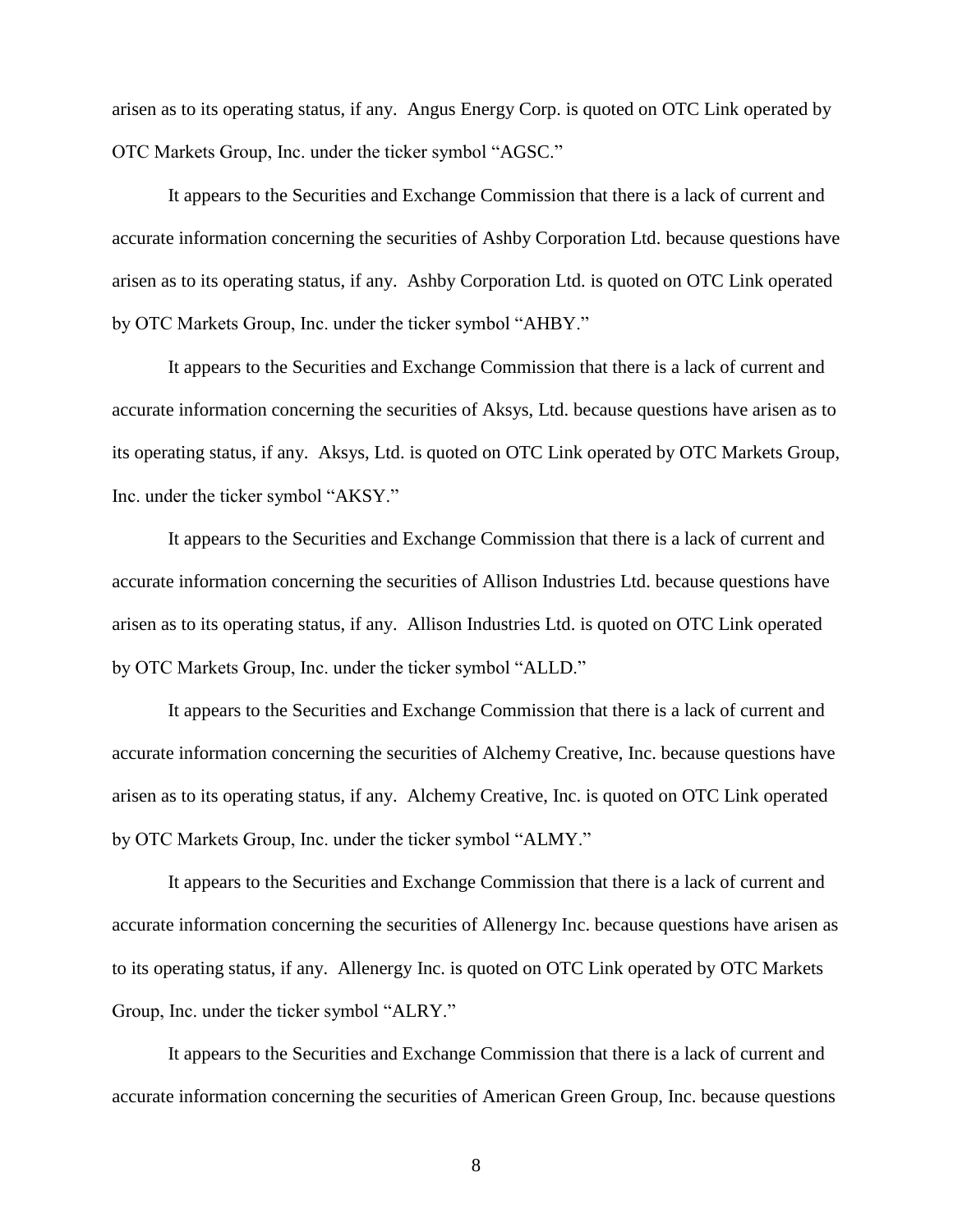have arisen as to its operating status, if any. American Green Group, Inc. is quoted on OTC Link operated by OTC Markets Group, Inc. under the ticker symbol "AMNE."

It appears to the Securities and Exchange Commission that there is a lack of current and accurate information concerning the securities of Anviron Holding Co. (The) because questions have arisen as to its operating status, if any. Anviron Holding Co. (The) is quoted on OTC Link operated by OTC Markets Group, Inc. under the ticker symbol "ANVH."

It appears to the Securities and Exchange Commission that there is a lack of current and accurate information concerning the securities of American Patriot Corp. because questions have arisen as to its operating status, if any. American Patriot Corp. is quoted on OTC Link operated by OTC Markets Group, Inc. under the ticker symbol "APAT."

It appears to the Securities and Exchange Commission that there is a lack of current and accurate information concerning the securities of Aquis Communications Group, Inc. because questions have arisen as to its operating status, if any. Aquis Communications Group, Inc. is quoted on OTC Link operated by OTC Markets Group, Inc. under the ticker symbol "AQIS."

It appears to the Securities and Exchange Commission that there is a lack of current and accurate information concerning the securities of Aquamatrix, Inc. because questions have arisen as to its operating status, if any. Aquamatrix, Inc. is quoted on OTC Link operated by OTC Markets Group, Inc. under the ticker symbol "AQMT."

It appears to the Securities and Exchange Commission that there is a lack of current and accurate information concerning the securities of ARTISTdirect, Inc. because questions have arisen as to its operating status, if any. ARTISTdirect, Inc. is quoted on OTC Link operated by OTC Markets Group, Inc. under the ticker symbol "ARTD."

It appears to the Securities and Exchange Commission that there is a lack of current and accurate information concerning the securities of Ascendia Brands, Inc. because questions have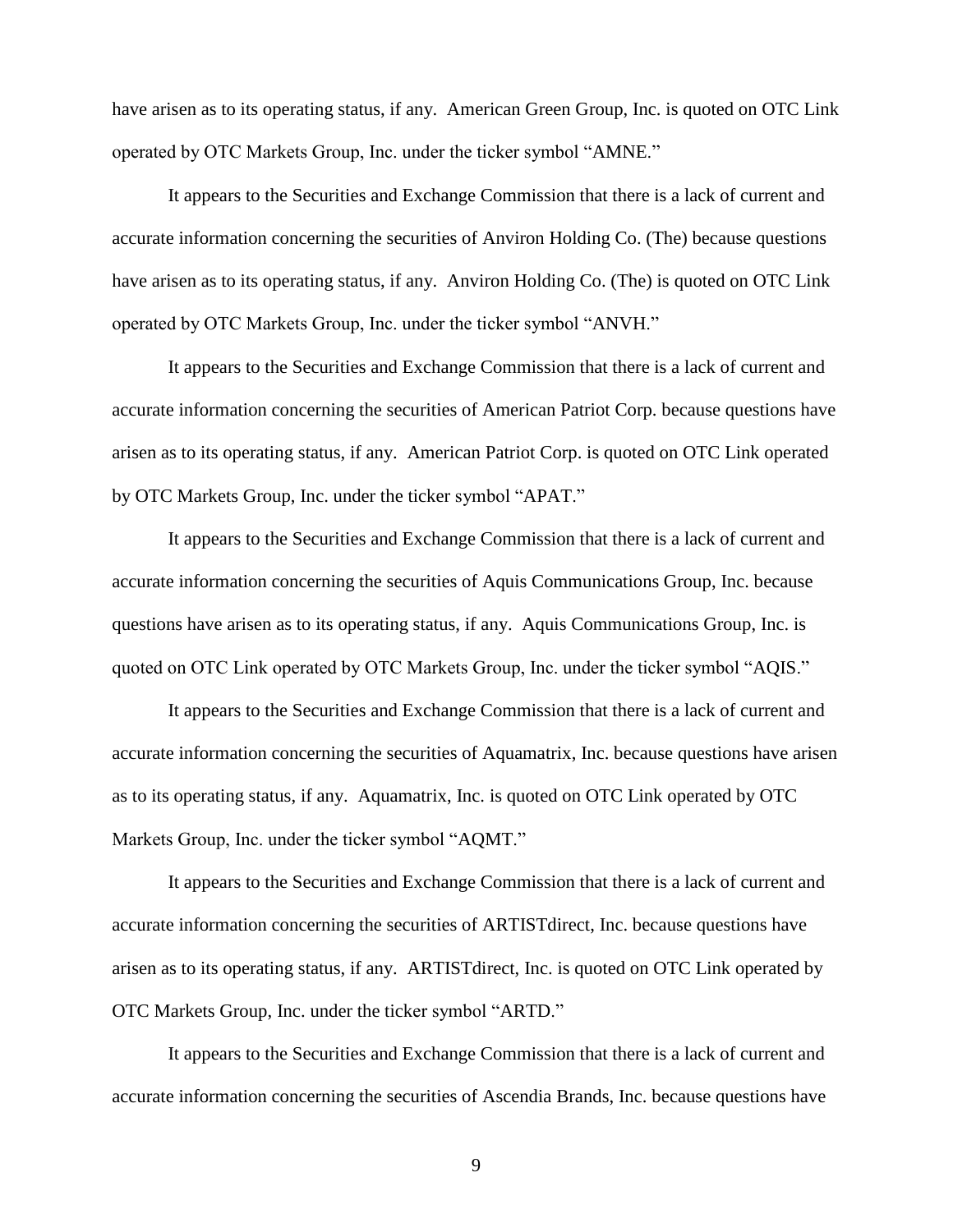arisen as to its operating status, if any. Ascendia Brands, Inc. is quoted on OTC Link operated by OTC Markets Group, Inc. under the ticker symbol "ASCBQ."

It appears to the Securities and Exchange Commission that there is a lack of current and accurate information concerning the securities of Ausam Energy Corp. because questions have arisen as to its operating status, if any. Ausam Energy Corp. is quoted on OTC Link operated by OTC Markets Group, Inc. under the ticker symbol "ASMFQ."

It appears to the Securities and Exchange Commission that there is a lack of current and accurate information concerning the securities of American TonerServe Corp. because questions have arisen as to its operating status, if any. American TonerServe Corp. is quoted on OTC Link operated by OTC Markets Group, Inc. under the ticker symbol "ASVPQ."

It appears to the Securities and Exchange Commission that there is a lack of current and accurate information concerning the securities of Atlantis Plastics, Inc. because questions have arisen as to its operating status, if any. Atlantis Plastics, Inc. is quoted on OTC Link operated by OTC Markets Group, Inc. under the ticker symbol "ATPL."

It appears to the Securities and Exchange Commission that there is a lack of current and accurate information concerning the securities of Axiom Management, Inc. because questions have arisen as to its operating status, if any. Axiom Management, Inc. is quoted on OTC Link operated by OTC Markets Group, Inc. under the ticker symbol "AXMA."

It appears to the Securities and Exchange Commission that there is a lack of current and accurate information concerning the securities of BBMF Corp. because questions have arisen as to its operating status, if any. BBMF Corp. is quoted on OTC Link operated by OTC Markets Group, Inc. under the ticker symbol "BBMF."

It appears to the Securities and Exchange Commission that there is a lack of current and accurate information concerning the securities of Barricini, Inc. because questions have arisen as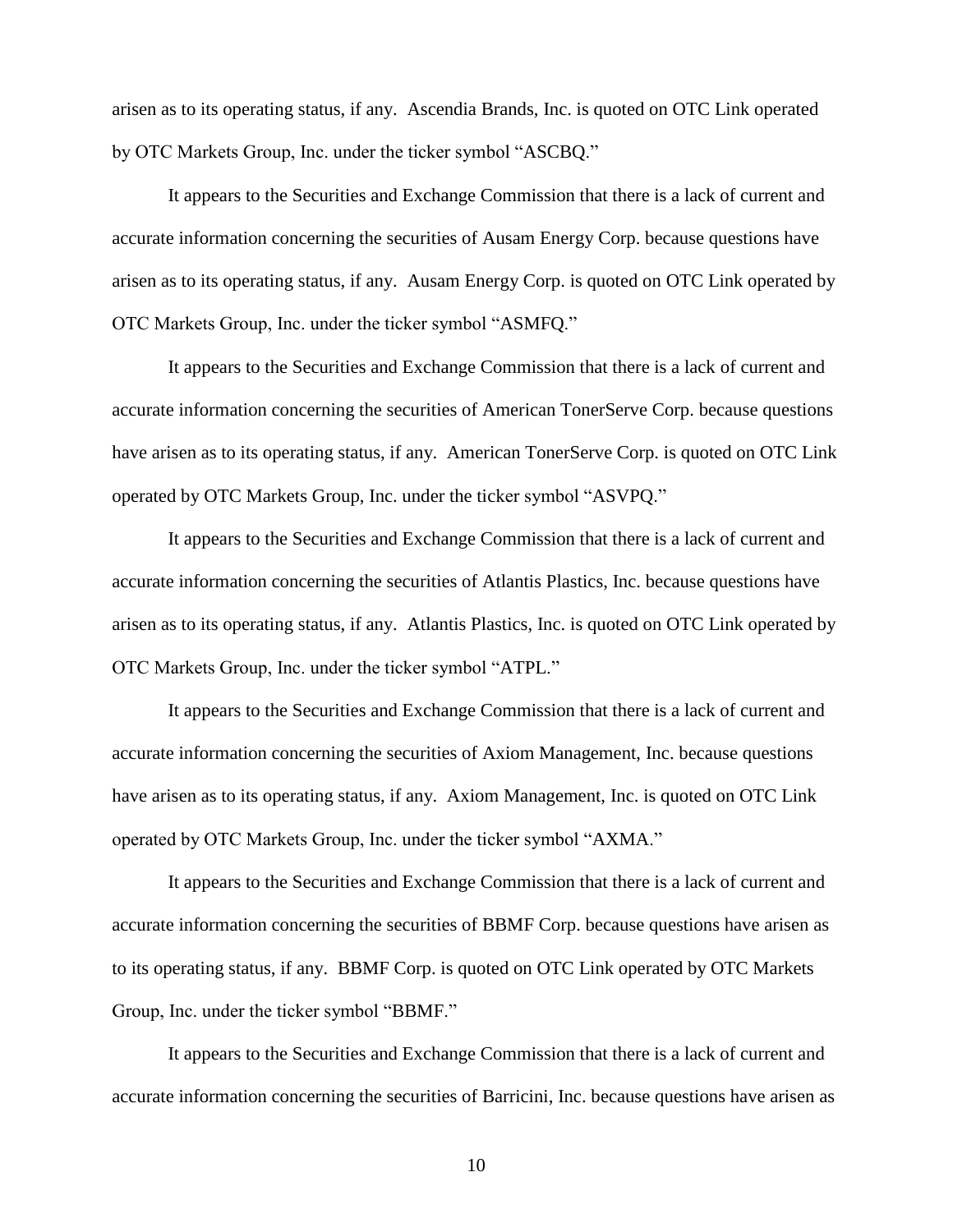to its operating status, if any. Barricini, Inc. is quoted on OTC Link operated by OTC Markets Group, Inc. under the ticker symbol "BCCC."

It appears to the Securities and Exchange Commission that there is a lack of current and accurate information concerning the securities of Butterfield-Blair, Inc., d/b/a Novahead, Inc. because questions have arisen as to its operating status, if any. Butterfield-Blair, Inc., d/b/a Novahead, Inc. is quoted on OTC Link operated by OTC Markets Group, Inc. under the ticker symbol "BFBL."

It appears to the Securities and Exchange Commission that there is a lack of current and accurate information concerning the securities of Laura (RONALD S.) Enterprises, Inc. because questions have arisen as to its operating status, if any. Laura (RONALD S.) Enterprises, Inc. is quoted on OTC Link operated by OTC Markets Group, Inc. under the ticker symbol "BFIT."

It appears to the Securities and Exchange Commission that there is a lack of current and accurate information concerning the securities of b-Fast Corp. because questions have arisen as to its operating status, if any. b-Fast Corp. is quoted on OTC Link operated by OTC Markets Group, Inc. under the ticker symbol "BFTC."

It appears to the Securities and Exchange Commission that there is a lack of current and accurate information concerning the securities of BioGold Fuels Corp. because questions have arisen as to its operating status, if any. BioGold Fuels Corp. is quoted on OTC Link operated by OTC Markets Group, Inc. under the ticker symbol "BIFC."

It appears to the Securities and Exchange Commission that there is a lack of current and accurate information concerning the securities of Bioponic Phytoceuticals, Inc. because questions have arisen as to its operating status, if any. Bioponic Phytoceuticals, Inc. is quoted on OTC Link operated by OTC Markets Group, Inc. under the ticker symbol "BPYT."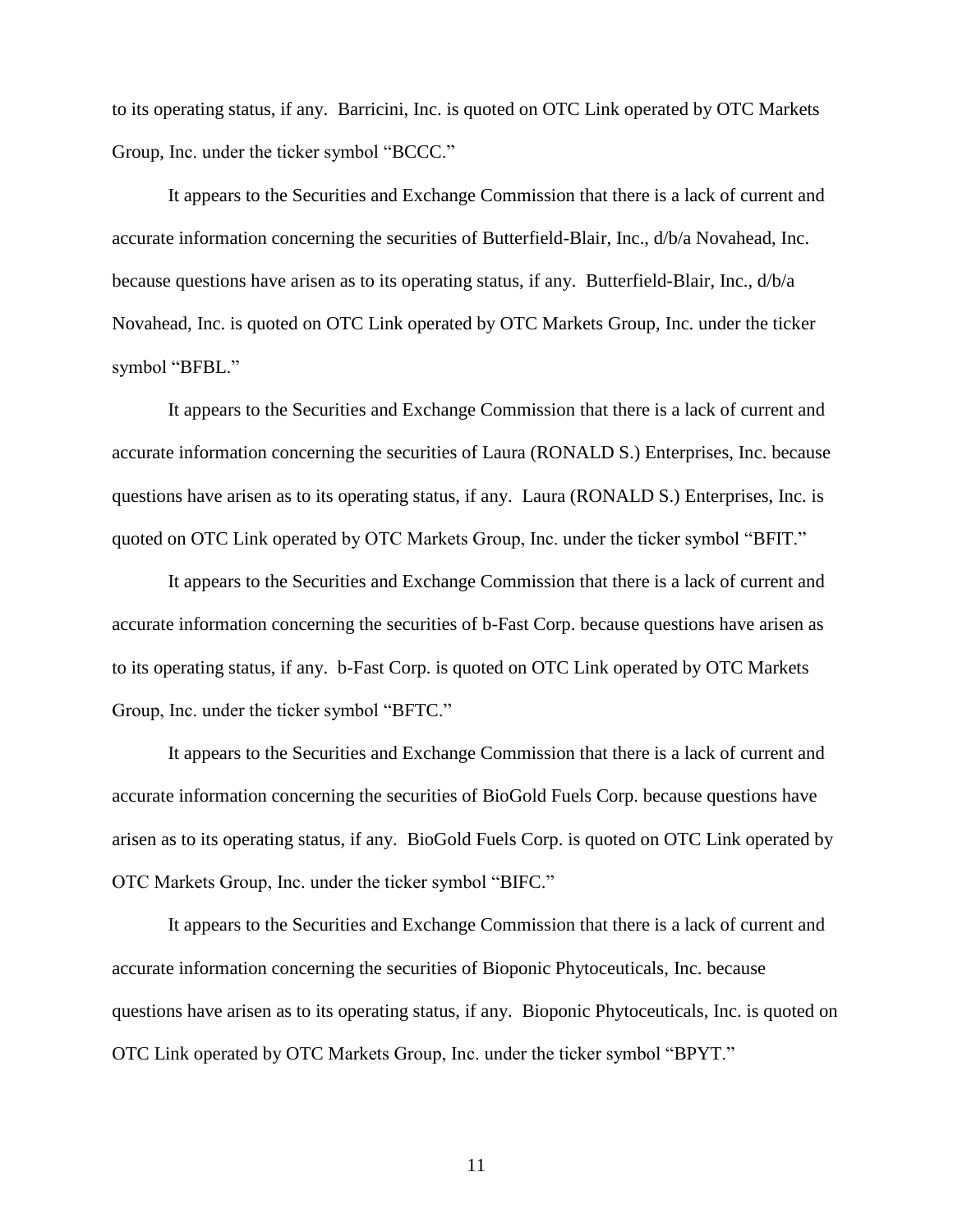It appears to the Securities and Exchange Commission that there is a lack of current and accurate information concerning the securities of BrightStar Information Technology Group, Inc. because questions have arisen as to its operating status, if any BrightStar Information Technology Group, Inc. is quoted on OTC Link operated by OTC Markets Group, Inc. under the ticker symbol "BTSR."

It appears to the Securities and Exchange Commission that there is a lack of current and accurate information concerning the securities of BAXL Holdings, Inc. because questions have arisen as to its operating status, if any. BAXL Holdings, Inc. is quoted on OTC Link operated by OTC Markets Group, Inc. under the ticker symbol "BXLH."

It appears to the Securities and Exchange Commission that there is a lack of current and accurate information concerning the securities of Calibre Energy, Inc. because questions have arisen as to its operating status, if any. Calibre Energy, Inc. is quoted on OTC Link operated by OTC Markets Group, Inc. under the ticker symbol "CABE."

It appears to the Securities and Exchange Commission that there is a lack of current and accurate information concerning the securities of Cambridge Resources Corp. because questions have arisen as to its operating status, if any. Cambridge Resources Corp. is quoted on OTC Link operated by OTC Markets Group, Inc. under the ticker symbol "CBRP."

It appears to the Securities and Exchange Commission that there is a lack of current and accurate information concerning the securities of Capacitive Deionization Technologies Systems, Inc. because questions have arisen as to its operating status, if any. Capacitive Deionization Technologies Systems, Inc. is quoted on OTC Link operated by OTC Markets Group, Inc. under the ticker symbol "CDTN."

It appears to the Securities and Exchange Commission that there is a lack of current and accurate information concerning the securities of Certified Environmental Group, Inc. because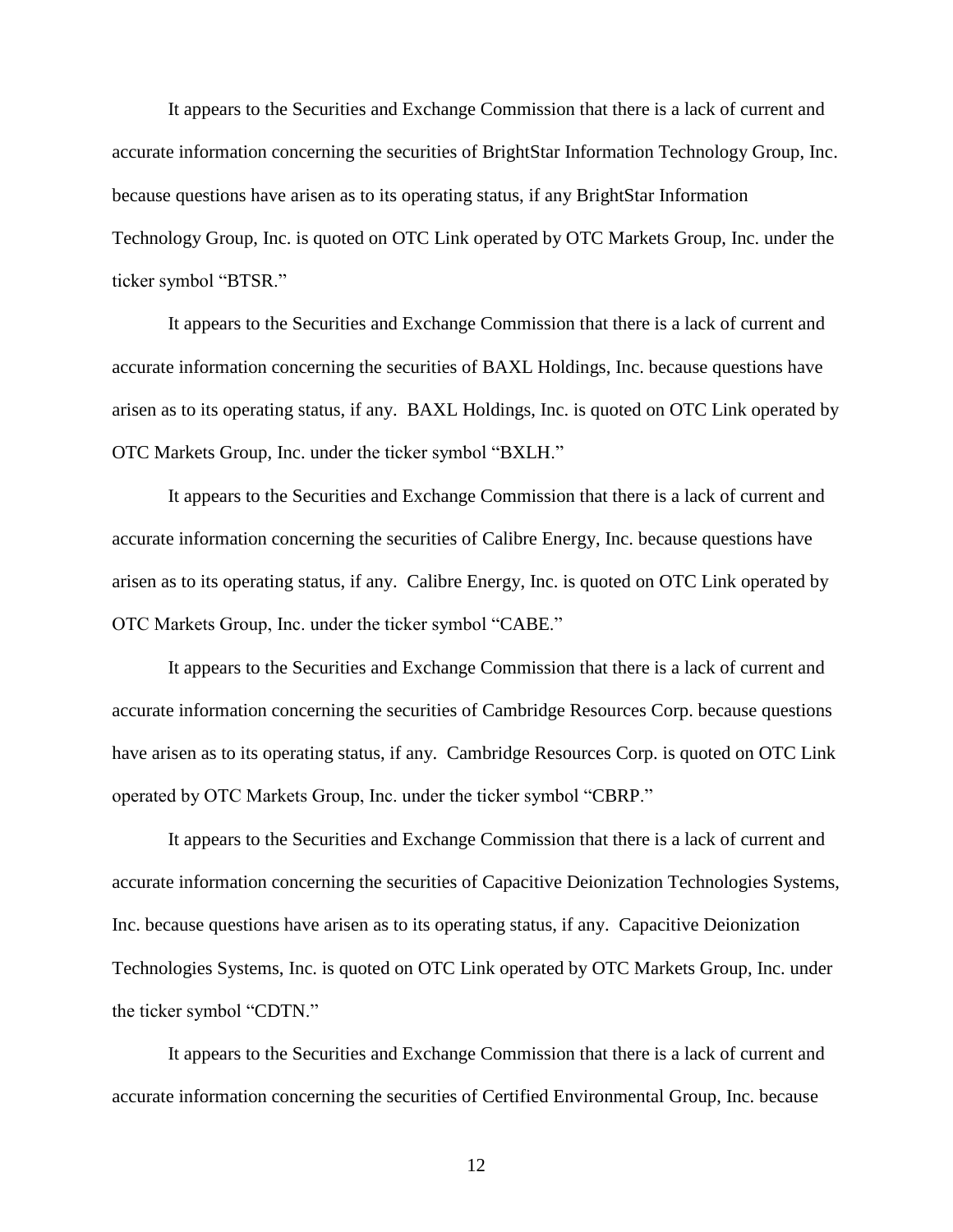questions have arisen as to its operating status, if any. Certified Environmental Group, Inc. is quoted on OTC Link operated by OTC Markets Group, Inc. under the ticker symbol "CENV."

It appears to the Securities and Exchange Commission that there is a lack of current and accurate information concerning the securities of Careguide, Inc. because questions have arisen as to its operating status, if any. Careguide, Inc. is quoted on OTC Link operated by OTC Markets Group, Inc. under the ticker symbol "CGUE."

It appears to the Securities and Exchange Commission that there is a lack of current and accurate information concerning the securities of Chill Tech Industries, Inc. because questions have arisen as to its operating status, if any. Chill Tech Industries, Inc. is quoted on OTC Link operated by OTC Markets Group, Inc. under the ticker symbol "CHIL."

It appears to the Securities and Exchange Commission that there is a lack of current and accurate information concerning the securities of Chatsworth Data Solutions, Inc. because questions have arisen as to its operating status, if any. Chatsworth Data Solutions, Inc. is quoted on OTC Link operated by OTC Markets Group, Inc. under the ticker symbol "CHWD."

It appears to the Securities and Exchange Commission that there is a lack of current and accurate information concerning the securities of Caliber Energy, Inc. because questions have arisen as to its operating status, if any. Caliber Energy, Inc. is quoted on OTC Link operated by OTC Markets Group, Inc. under the ticker symbol "CLBN."

It appears to the Securities and Exchange Commission that there is a lack of current and accurate information concerning the securities of Color Q, Inc. because questions have arisen as to its operating status, if any. Color Q, Inc. is quoted on OTC Link operated by OTC Markets Group, Inc. under the ticker symbol "CLOR."

It appears to the Securities and Exchange Commission that there is a lack of current and accurate information concerning the securities of Consolidated American Industries Corp.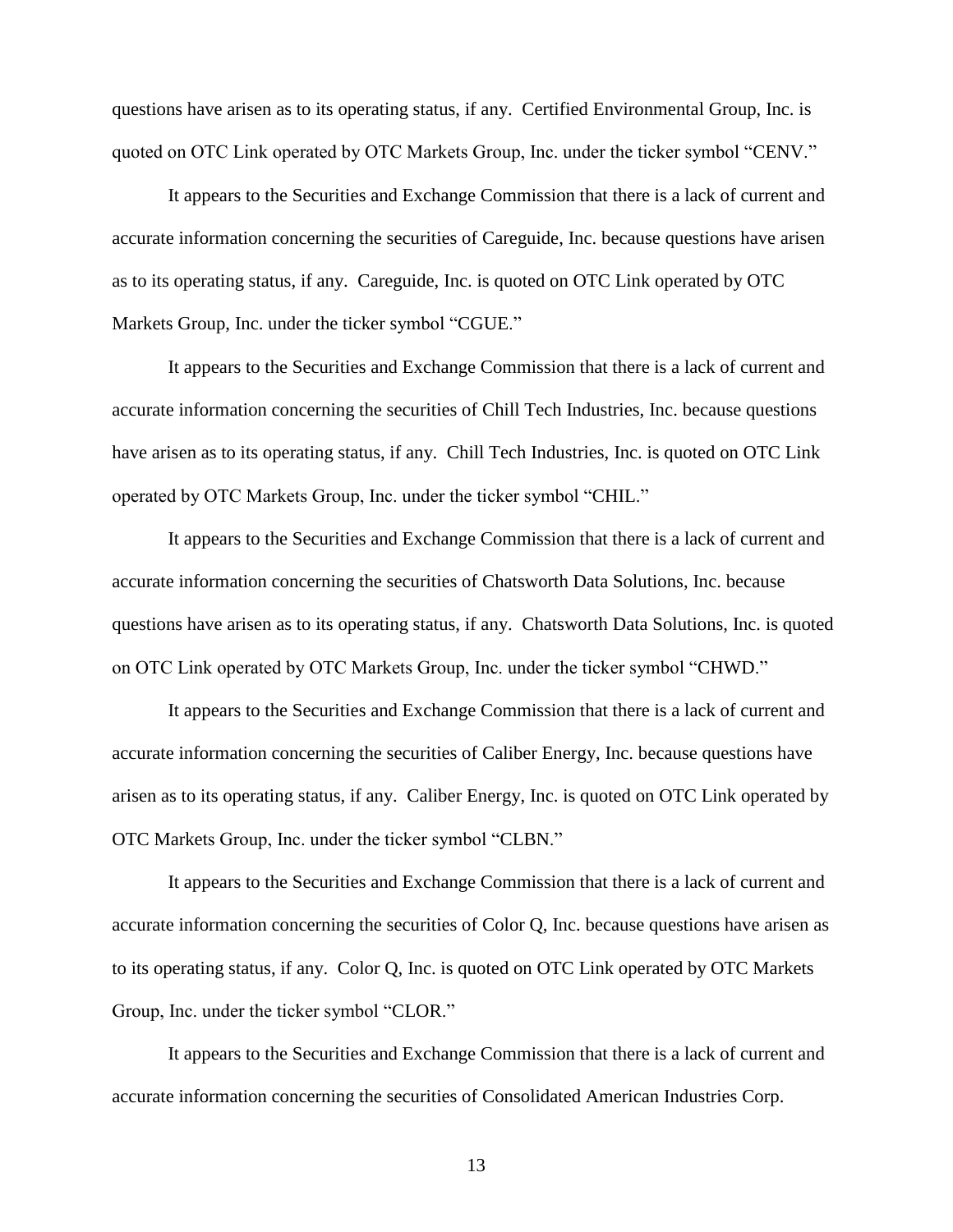because questions have arisen as to its operating status, if any. Consolidated American Industries Corp. is quoted on OTC Link operated by OTC Markets Group, Inc. under the ticker symbol "CMDJ."

It appears to the Securities and Exchange Commission that there is a lack of current and accurate information concerning the securities of Corporate Media International, Inc. because questions have arisen as to its operating status, if any. Corporate Media International, Inc. is quoted on OTC Link operated by OTC Markets Group, Inc. under the ticker symbol "CMDL."

It appears to the Securities and Exchange Commission that there is a lack of current and accurate information concerning the securities of China Oil & Methanol Group, Inc. because questions have arisen as to its operating status, if any. China Oil & Methanol Group, Inc. is quoted on OTC Link operated by OTC Markets Group, Inc. under the ticker symbol "CMNO."

It appears to the Securities and Exchange Commission that there is a lack of current and accurate information concerning the securities of Comedia Corp. because questions have arisen as to its operating status, if any. Comedia Corp. is quoted on OTC Link operated by OTC Markets Group, Inc. under the ticker symbol "CMTN."

It appears to the Securities and Exchange Commission that there is a lack of current and accurate information concerning the securities of Concorde America, Inc. because questions have arisen as to its operating status, if any. Concorde America, Inc. is quoted on OTC Link operated by OTC Markets Group, Inc. under the ticker symbol "CNDD."

It appears to the Securities and Exchange Commission that there is a lack of current and accurate information concerning the securities of Custom Restaurant & Hospitality Group, Inc. (The) because questions have arisen as to its operating status, if any. Custom Restaurant  $\&$ Hospitality Group, Inc. (The) is quoted on OTC Link operated by OTC Markets Group, Inc. under the ticker symbol "CRHY."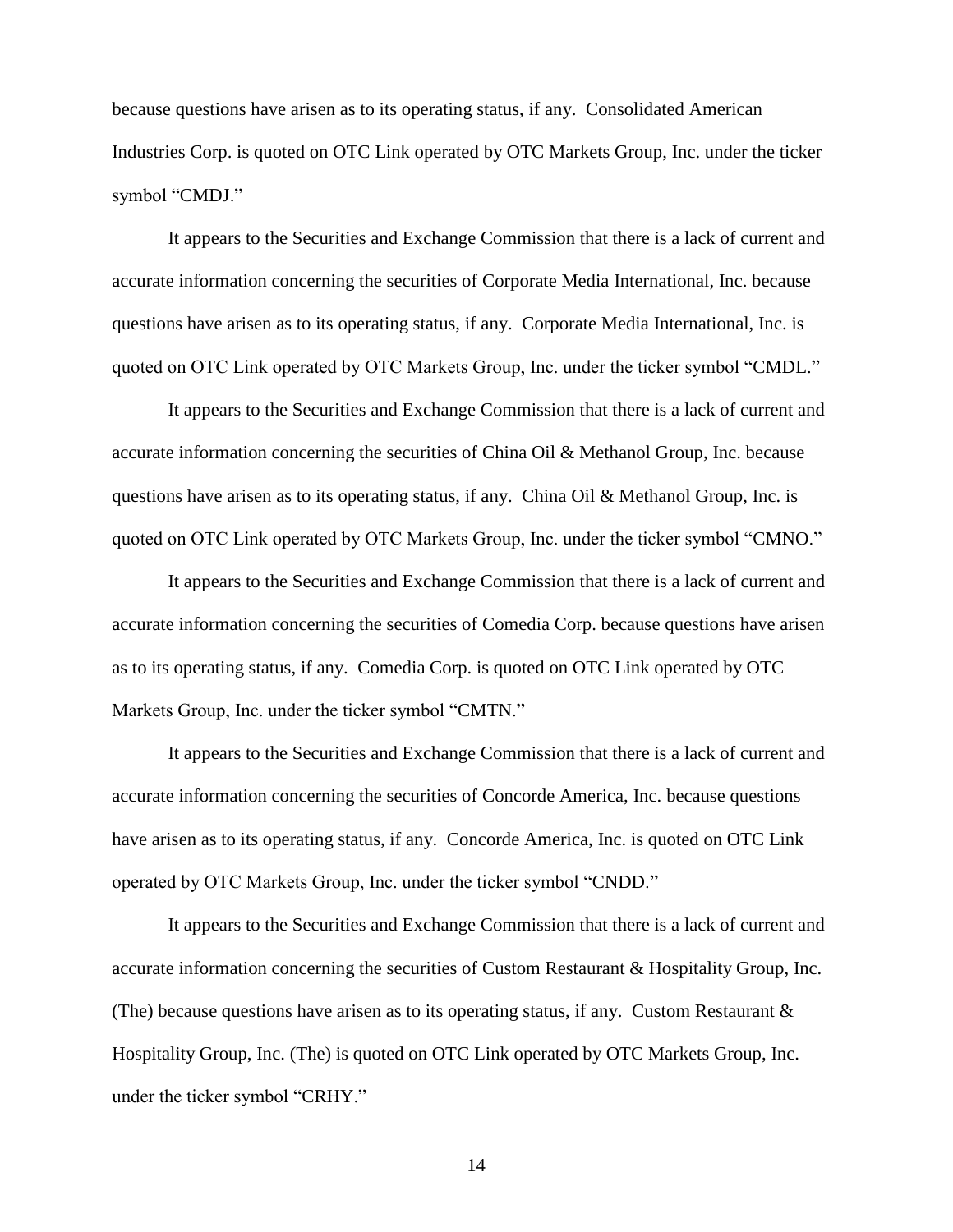It appears to the Securities and Exchange Commission that there is a lack of current and accurate information concerning the securities of Consolidated Biofuels, Inc. because questions have arisen as to its operating status, if any. Consolidated Biofuels, Inc. is quoted on OTC Link operated by OTC Markets Group, Inc. under the ticker symbol "CSBF."

It appears to the Securities and Exchange Commission that there is a lack of current and accurate information concerning the securities of Creston Resources, Ltd. because questions have arisen as to its operating status, if any. Creston Resources, Ltd. is quoted on OTC Link operated by OTC Markets Group, Inc. under the ticker symbol "CSTJ."

It appears to the Securities and Exchange Commission that there is a lack of current and accurate information concerning the securities of ClearStory Systems, Inc. because questions have arisen as to its operating status, if any. ClearStory Systems, Inc. is quoted on OTC Link operated by OTC Markets Group, Inc. under the ticker symbol "CSYS."

It appears to the Securities and Exchange Commission that there is a lack of current and accurate information concerning the securities of Coattec Industries, Inc. because questions have arisen as to its operating status, if any. Coattec Industries, Inc. is quoted on OTC Link operated by OTC Markets Group, Inc. under the ticker symbol "CTCK."

It appears to the Securities and Exchange Commission that there is a lack of current and accurate information concerning the securities of CO2 Tech Ltd. because questions have arisen as to its operating status, if any. CO2 Tech Ltd. is quoted on OTC Link operated by OTC Markets Group, Inc. under the ticker symbol "CTTD."

It appears to the Securities and Exchange Commission that there is a lack of current and accurate information concerning the securities of Cardiovascular Sciences, Inc. because questions have arisen as to its operating status, if any. Cardiovascular Sciences, Inc. is quoted on OTC Link operated by OTC Markets Group, Inc. under the ticker symbol "CVSC."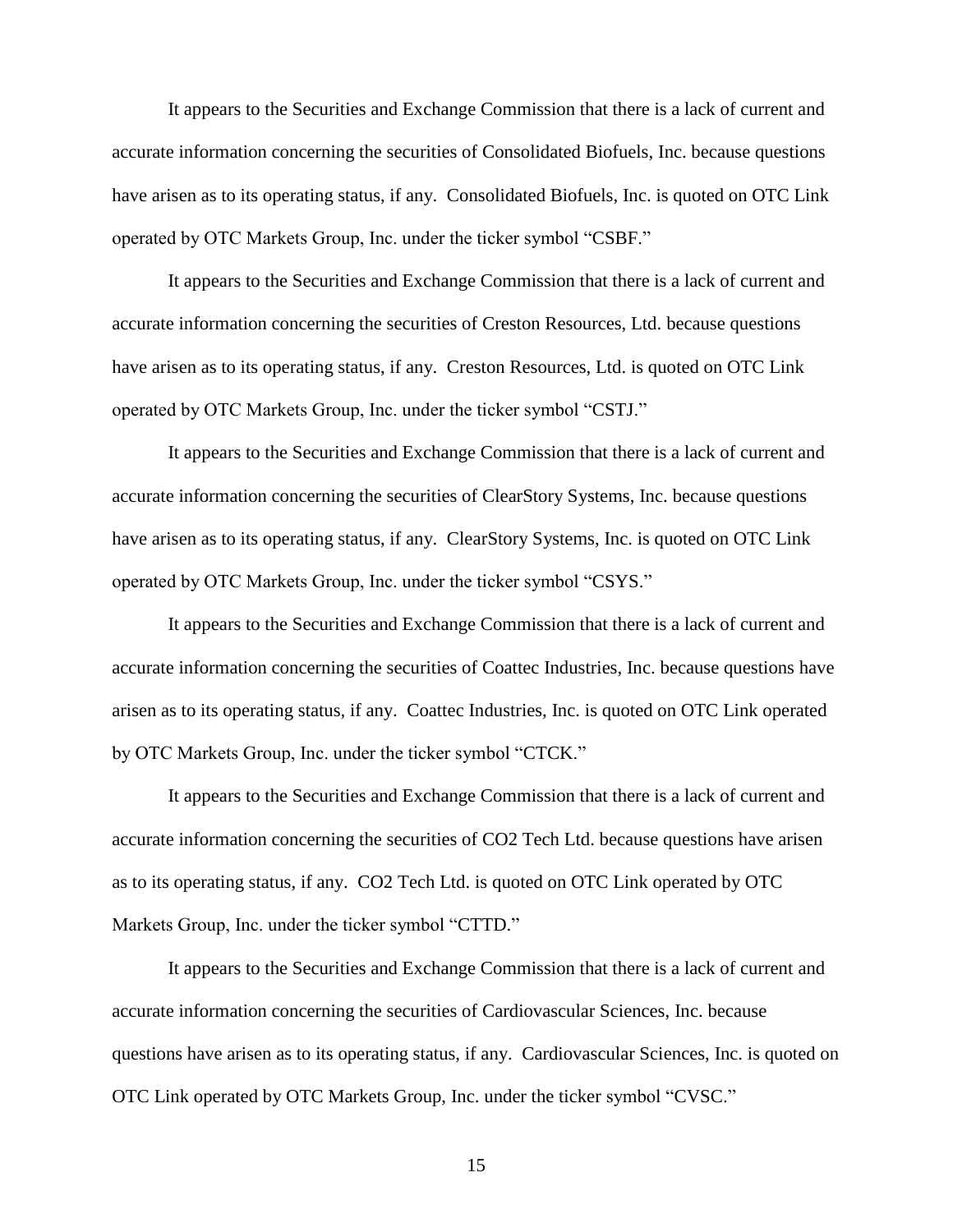It appears to the Securities and Exchange Commission that there is a lack of current and accurate information concerning the securities of CyberCash, Inc. because questions have arisen as to its operating status, if any. CyberCash, Inc. is quoted on OTC Link operated by OTC Markets Group, Inc. under the ticker symbol "CYCHZ."

It appears to the Securities and Exchange Commission that there is a lack of current and accurate information concerning the securities of Cheyenne Resources Corp. because questions have arisen as to its operating status, if any. Cheyenne Resources Corp. is quoted on OTC Link operated by OTC Markets Group, Inc. under the ticker symbol "CYRS."

It appears to the Securities and Exchange Commission that there is a lack of current and accurate information concerning the securities of DAL International Ltd. because questions have arisen as to its operating status, if any. DAL International Ltd. is quoted on OTC Link operated by OTC Markets Group, Inc. under the ticker symbol "DALN."

It appears to the Securities and Exchange Commission that there is a lack of current and accurate information concerning the securities of Digital Fusion Multimedia Corp. because questions have arisen as to its operating status, if any. Digital Fusion Multimedia Corp. is quoted on OTC Link operated by OTC Markets Group, Inc. under the ticker symbol "DFMCF."

It appears to the Securities and Exchange Commission that there is a lack of current and accurate information concerning the securities of DealerAdvance, Inc. because questions have arisen as to its operating status, if any. DealerAdvance, Inc. is quoted on OTC Link operated by OTC Markets Group, Inc. under the ticker symbol "DLAD."

It appears to the Securities and Exchange Commission that there is a lack of current and accurate information concerning the securities of DataLogic International, Inc. because questions have arisen as to its operating status, if any. DataLogic International, Inc. is quoted on OTC Link operated by OTC Markets Group, Inc. under the ticker symbol "DLGI."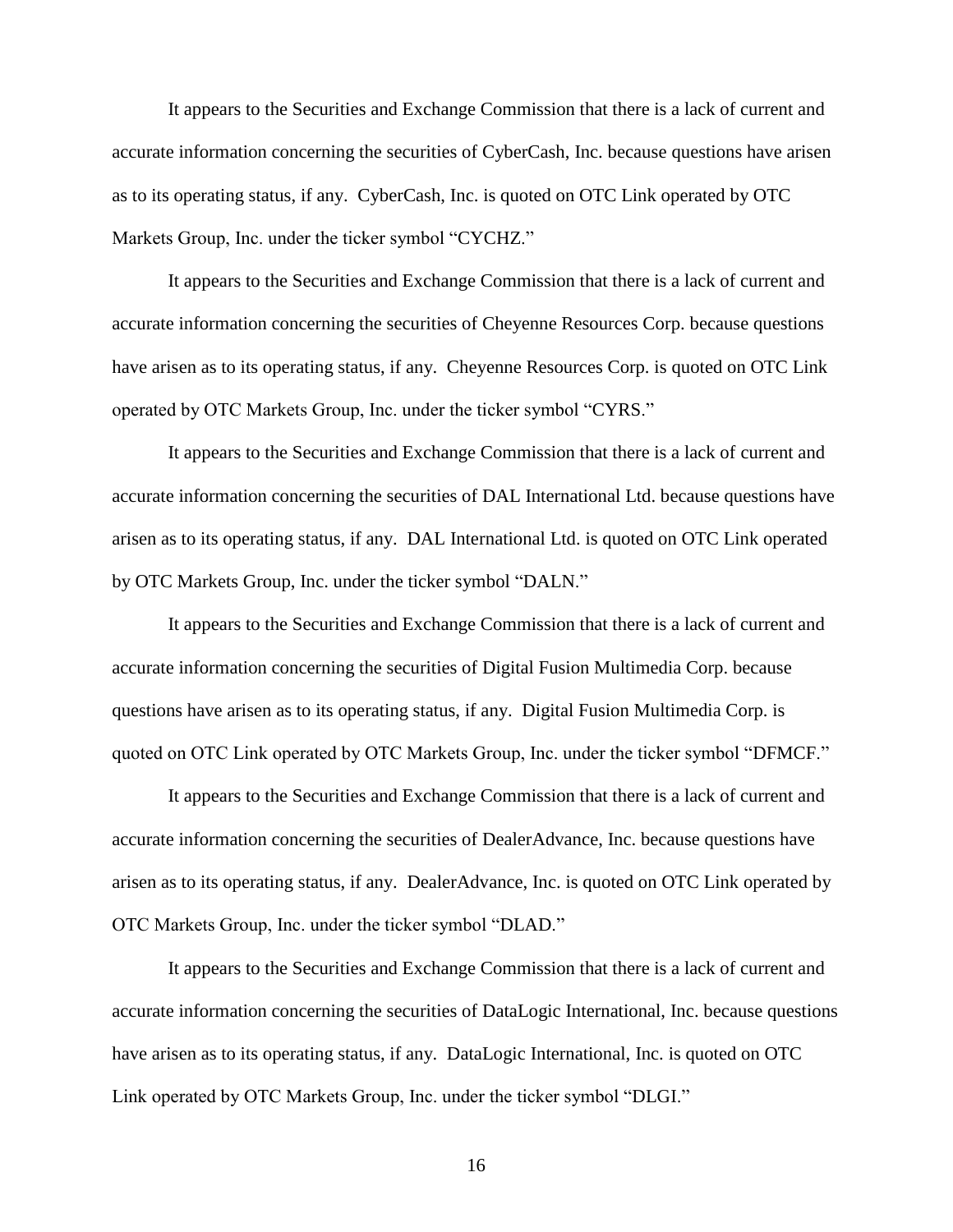It appears to the Securities and Exchange Commission that there is a lack of current and accurate information concerning the securities of Datamarine International, Inc. because questions have arisen as to its operating status, if any. Datamarine International, Inc. is quoted on OTC Link operated by OTC Markets Group, Inc. under the ticker symbol "DMAR."

It appears to the Securities and Exchange Commission that there is a lack of current and accurate information concerning the securities of Domestic Energy Corp. because questions have arisen as to its operating status, if any. Domestic Energy Corp. is quoted on OTC Link operated by OTC Markets Group, Inc. under the ticker symbol "DMEC."

It appears to the Securities and Exchange Commission that there is a lack of current and accurate information concerning the securities of DNAPrint Genomics, Inc. because questions have arisen as to its operating status, if any. DNAPrint Genomics, Inc. is quoted on OTC Link operated by OTC Markets Group, Inc. under the ticker symbol "DNAG."

It appears to the Securities and Exchange Commission that there is a lack of current and accurate information concerning the securities of Deep Earth Resources, Inc. because questions have arisen as to its operating status, if any. Deep Earth Resources, Inc. is quoted on OTC Link operated by OTC Markets Group, Inc. under the ticker symbol "DPER."

It appears to the Securities and Exchange Commission that there is a lack of current and accurate information concerning the securities of Deep Field Technologies, Inc. because questions have arisen as to its operating status, if any. Deep Field Technologies, Inc. is quoted on OTC Link operated by OTC Markets Group, Inc. under the ticker symbol "DPFD."

It appears to the Securities and Exchange Commission that there is a lack of current and accurate information concerning the securities of Direct Coating, Inc. because questions have arisen as to its operating status, if any. Direct Coating, Inc. is quoted on OTC Link operated by OTC Markets Group, Inc. under the ticker symbol "DTCO."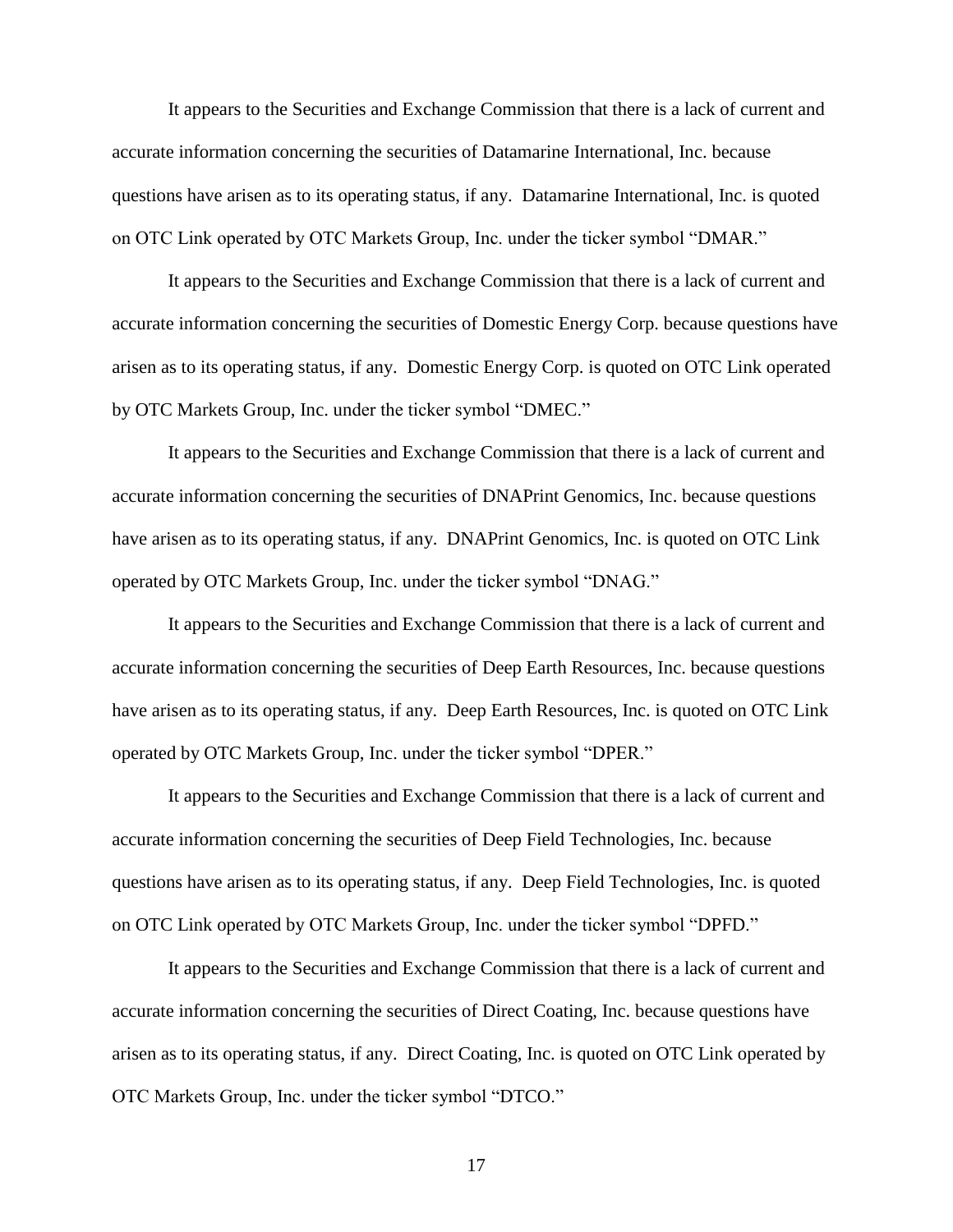It appears to the Securities and Exchange Commission that there is a lack of current and accurate information concerning the securities of Display Technologies, Inc. because questions have arisen as to its operating status, if any. Display Technologies, Inc. is quoted on OTC Link operated by OTC Markets Group, Inc. under the ticker symbol "DTEK."

It appears to the Securities and Exchange Commission that there is a lack of current and accurate information concerning the securities of DiaSys Corp. because questions have arisen as to its operating status, if any. DiaSys Corp. is quoted on OTC Link operated by OTC Markets Group, Inc. under the ticker symbol "DYXC."

It appears to the Securities and Exchange Commission that there is a lack of current and accurate information concerning the securities of eAutoclaims, Inc. because questions have arisen as to its operating status, if any. eAutoclaims, Inc. is quoted on OTC Link operated by OTC Markets Group, Inc. under the ticker symbol "EACC."

It appears to the Securities and Exchange Commission that there is a lack of current and accurate information concerning the securities of EnterConnect Inc. because questions have arisen as to its operating status, if any. EnterConnect Inc. is quoted on OTC Link operated by OTC Markets Group, Inc. under the ticker symbol "ECNI."

It appears to the Securities and Exchange Commission that there is a lack of current and accurate information concerning the securities of Effective Control Transport, Inc. because questions have arisen as to its operating status, if any. Effective Control Transport, Inc. is quoted on OTC Link operated by OTC Markets Group, Inc. under the ticker symbol "EFFC."

It appears to the Securities and Exchange Commission that there is a lack of current and accurate information concerning the securities of EdgeTech International, Inc. because questions have arisen as to its operating status, if any. EdgeTech International, Inc. is quoted on OTC Link operated by OTC Markets Group, Inc. under the ticker symbol "EGIL."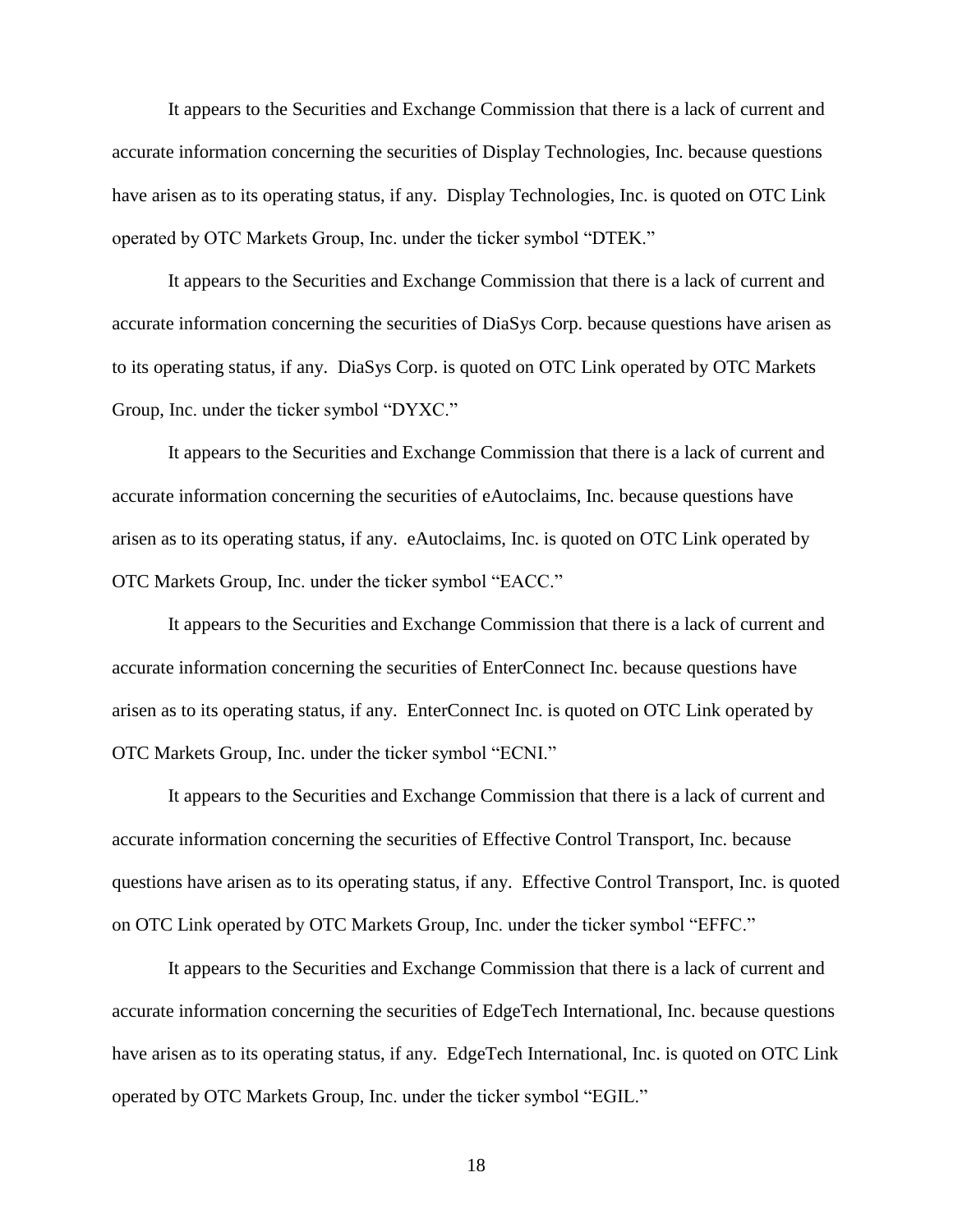It appears to the Securities and Exchange Commission that there is a lack of current and accurate information concerning the securities of Eagle Ventures International, Inc. because questions have arisen as to its operating status, if any. Eagle Ventures International, Inc. is quoted on OTC Link operated by OTC Markets Group, Inc. under the ticker symbol "EGVIQ."

It appears to the Securities and Exchange Commission that there is a lack of current and accurate information concerning the securities of Electric & Gas Technology, Inc. because questions have arisen as to its operating status, if any. Electric & Gas Technology, Inc. is quoted on OTC Link operated by OTC Markets Group, Inc. under the ticker symbol "ELGT."

It appears to the Securities and Exchange Commission that there is a lack of current and accurate information concerning the securities of Electric Motors Corp. because questions have arisen as to its operating status, if any. Electric Motors Corp. is quoted on OTC Link operated by OTC Markets Group, Inc. under the ticker symbol "EMCO."

It appears to the Securities and Exchange Commission that there is a lack of current and accurate information concerning the securities of Encore Energy Systems, Inc. because questions have arisen as to its operating status, if any. Encore Energy Systems, Inc. is quoted on OTC Link operated by OTC Markets Group, Inc. under the ticker symbol "ENCS."

It appears to the Securities and Exchange Commission that there is a lack of current and accurate information concerning the securities of E' Prime Aerospace Corp. because questions have arisen as to its operating status, if any. E' Prime Aerospace Corp. is quoted on OTC Link operated by OTC Markets Group, Inc. under the ticker symbol "EPEO."

It appears to the Securities and Exchange Commission that there is a lack of current and accurate information concerning the securities of Environmental Power Corp. because questions have arisen as to its operating status, if any. Environmental Power Corp. is quoted on OTC Link operated by OTC Markets Group, Inc. under the ticker symbol "EPGRQ."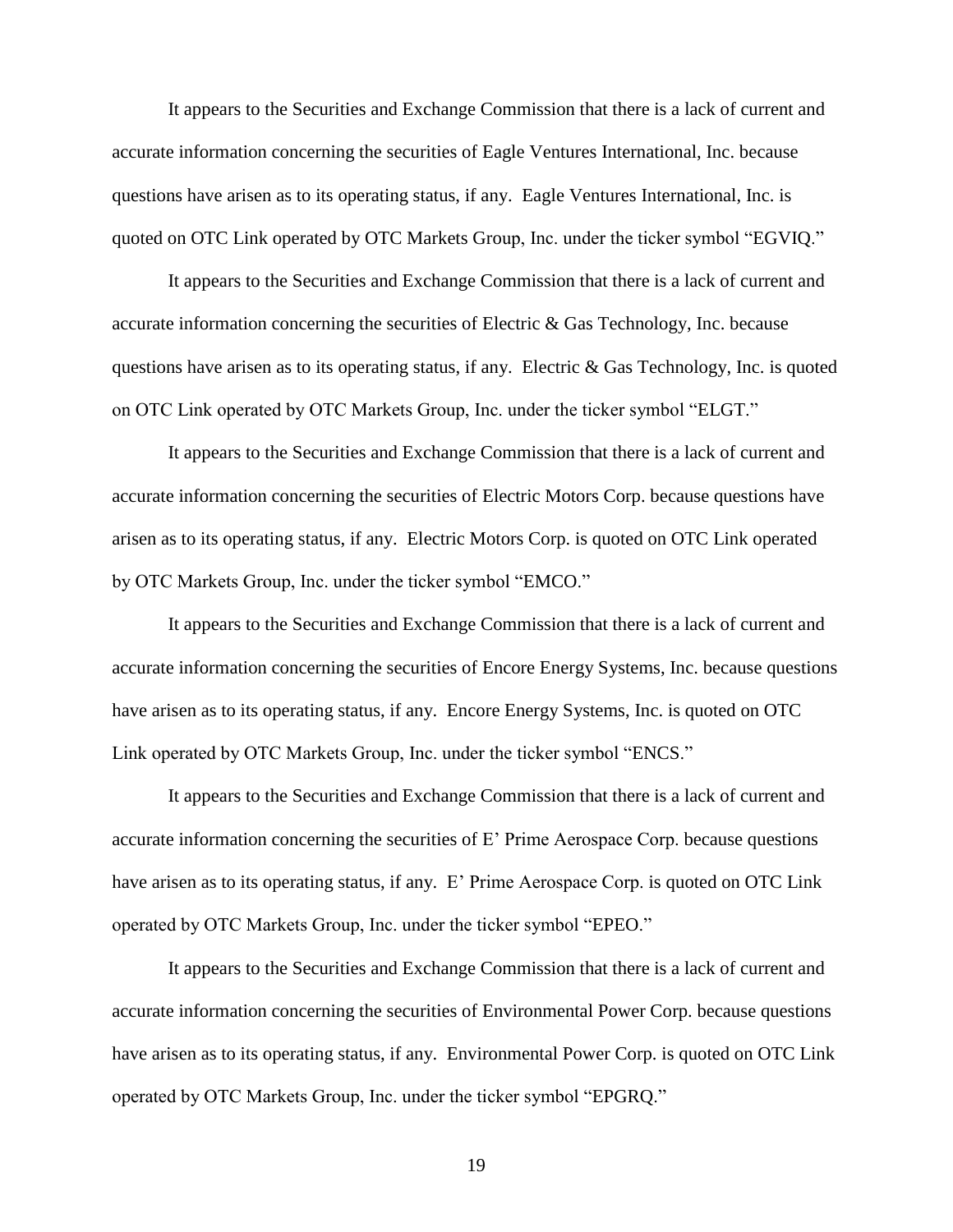It appears to the Securities and Exchange Commission that there is a lack of current and accurate information concerning the securities of Eagle Resource Holdings, Inc. because questions have arisen as to its operating status, if any. Eagle Resource Holdings, Inc. is quoted on OTC Link operated by OTC Markets Group, Inc. under the ticker symbol "ERHI."

It appears to the Securities and Exchange Commission that there is a lack of current and accurate information concerning the securities of ER Urgent Care Holdings, Inc. because questions have arisen as to its operating status, if any. ER Urgent Care Holdings, Inc. is quoted on OTC Link operated by OTC Markets Group, Inc. under the ticker symbol "ERUC."

It appears to the Securities and Exchange Commission that there is a lack of current and accurate information concerning the securities of Estore of N.Y., Inc. because questions have arisen as to its operating status, if any. Estore of N.Y., Inc. is quoted on OTC Link operated by OTC Markets Group, Inc. under the ticker symbol "ESNY."

It appears to the Securities and Exchange Commission that there is a lack of current and accurate information concerning the securities of Exact Energy Resources, Inc. because questions have arisen as to its operating status, if any. Exact Energy Resources, Inc. is quoted on OTC Link operated by OTC Markets Group, Inc. under the ticker symbol "EXER."

It appears to the Securities and Exchange Commission that there is a lack of current and accurate information concerning the securities of Freedom Bank (Bradenton, FL) because questions have arisen as to its operating status, if any. Freedom Bank (Bradenton, FL) is quoted on OTC Link operated by OTC Markets Group, Inc. under the ticker symbol "FBBF."

It appears to the Securities and Exchange Commission that there is a lack of current and accurate information concerning the securities of 4-D Neuroimaging because questions have arisen as to its operating status, if any. 4-D Neuroimaging is quoted on OTC Link operated by OTC Markets Group, Inc. under the ticker symbol "FDNU."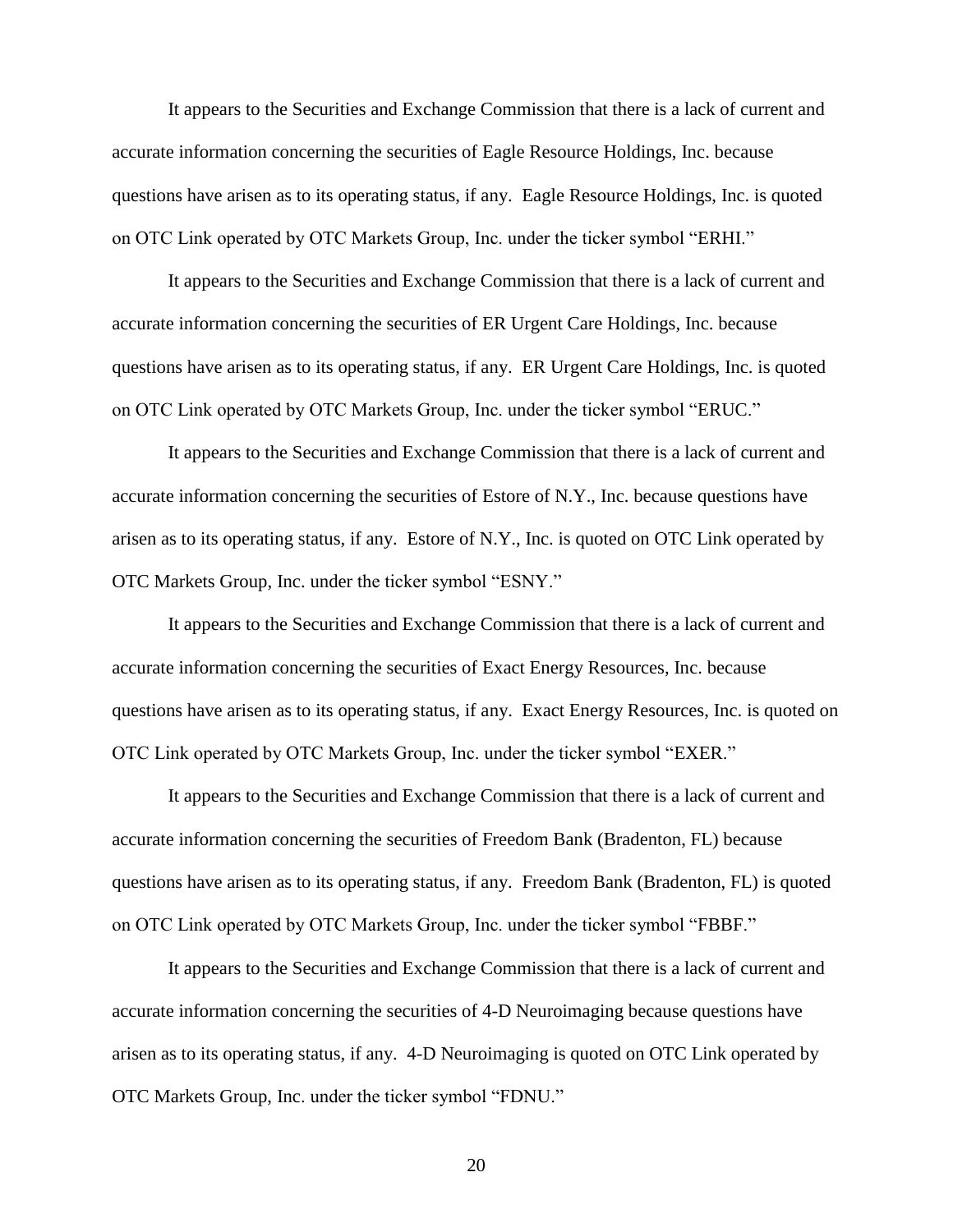It appears to the Securities and Exchange Commission that there is a lack of current and accurate information concerning the securities of Federated Purchaser, Inc. because questions have arisen as to its operating status, if any. Federated Purchaser, Inc. is quoted on OTC Link operated by OTC Markets Group, Inc. under the ticker symbol "FEDP."

It appears to the Securities and Exchange Commission that there is a lack of current and accurate information concerning the securities of Forefront Holdings, Inc. because questions have arisen as to its operating status, if any. Forefront Holdings, Inc. is quoted on OTC Link operated by OTC Markets Group, Inc. under the ticker symbol "FFHN."

It appears to the Securities and Exchange Commission that there is a lack of current and accurate information concerning the securities of First Montauk Financial Corp. because questions have arisen as to its operating status, if any. First Montauk Financial Corp. is quoted on OTC Link operated by OTC Markets Group, Inc. under the ticker symbol "FMFN."

It appears to the Securities and Exchange Commission that there is a lack of current and accurate information concerning the securities of First Mortgage Corp. because questions have arisen as to its operating status, if any. First Mortgage Corp. is quoted on OTC Link operated by OTC Markets Group, Inc. under the ticker symbol "FMOR."

It appears to the Securities and Exchange Commission that there is a lack of current and accurate information concerning the securities of First National Entertainment Corp. because questions have arisen as to its operating status, if any. First National Entertainment Corp is quoted on OTC Link operated by OTC Markets Group, Inc. under the ticker symbol "FNAT."

It appears to the Securities and Exchange Commission that there is a lack of current and accurate information concerning the securities of Finch Pruyn & Co., Inc. because questions have arisen as to its operating status, if any. Finch Pruyn & Co., Inc. is quoted on OTC Link operated by OTC Markets Group, Inc. under the ticker symbol "FPCNB."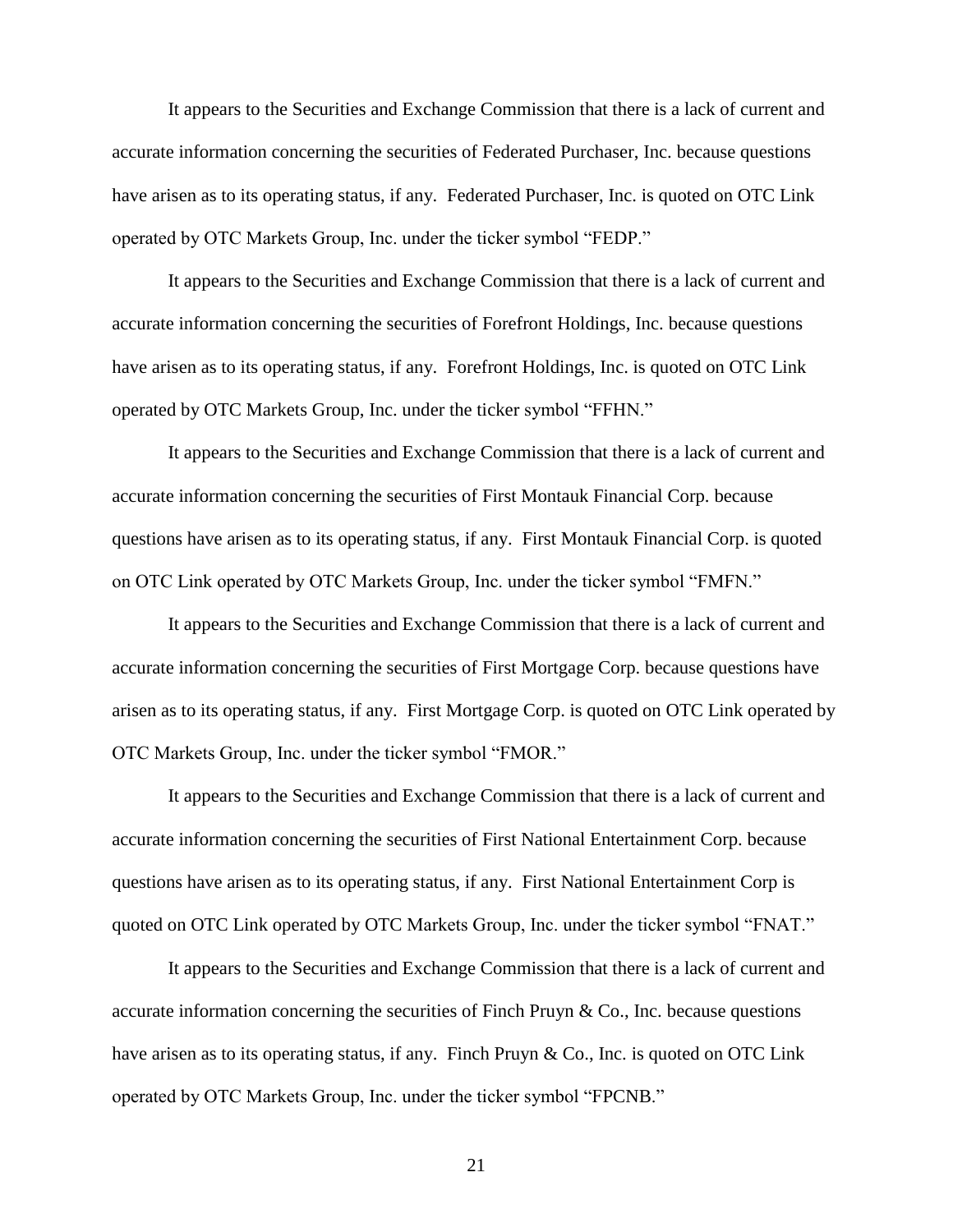It appears to the Securities and Exchange Commission that there is a lack of current and accurate information concerning the securities of Flair Petroleum Corp. because questions have arisen as to its operating status, if any. Flair Petroleum Corp. is quoted on OTC Link operated by OTC Markets Group, Inc. under the ticker symbol "FPMC."

It appears to the Securities and Exchange Commission that there is a lack of current and accurate information concerning the securities of fSONA Systems Corp. because questions have arisen as to its operating status, if any. fSONA Systems Corp. is quoted on OTC Link operated by OTC Markets Group, Inc. under the ticker symbol "FSON."

It appears to the Securities and Exchange Commission that there is a lack of current and accurate information concerning the securities of Grand Adventures Tour & Travel Publishing Corp. because questions have arisen as to its operating status, if any. Grand Adventures Tour & Travel Publishing Corp. is quoted on OTC Link operated by OTC Markets Group, Inc. under the ticker symbol "GATT."

It appears to the Securities and Exchange Commission that there is a lack of current and accurate information concerning the securities of Global Materials & Services, Inc. because questions have arisen as to its operating status, if any. Global Materials  $\&$  Services, Inc. is quoted on OTC Link operated by OTC Markets Group, Inc. under the ticker symbol "GBMS."

It appears to the Securities and Exchange Commission that there is a lack of current and accurate information concerning the securities of Global Industrial Services, Inc. because questions have arisen as to its operating status, if any. Global Industrial Services, Inc. is quoted on OTC Link operated by OTC Markets Group, Inc. under the ticker symbol "GBSV."

It appears to the Securities and Exchange Commission that there is a lack of current and accurate information concerning the securities of Geerlings & Wade, Inc. because questions have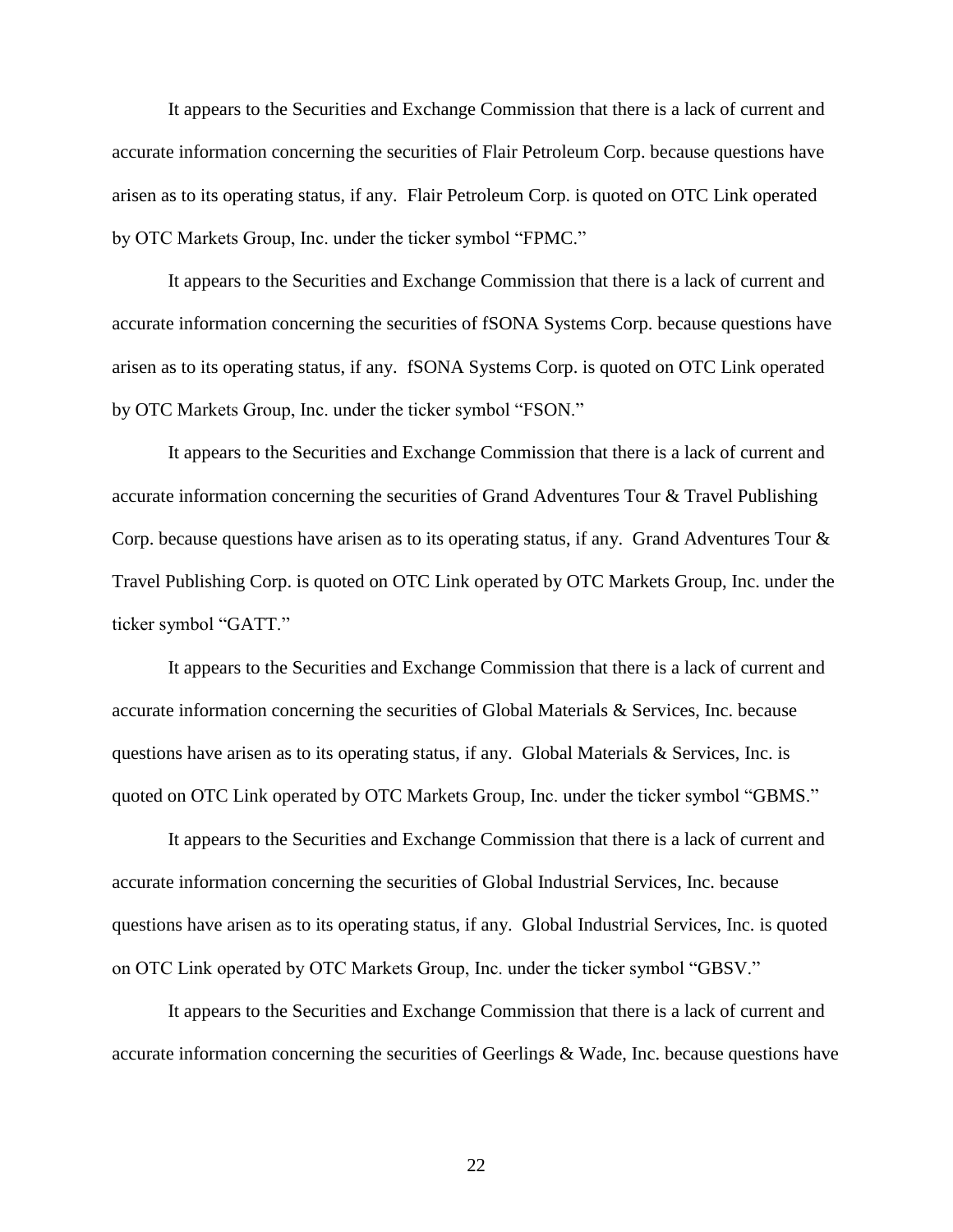arisen as to its operating status, if any. Geerlings & Wade, Inc. is quoted on OTC Link operated by OTC Markets Group, Inc. under the ticker symbol "GEER."

It appears to the Securities and Exchange Commission that there is a lack of current and accurate information concerning the securities of Geotel, Inc. because questions have arisen as to its operating status, if any. Geotel, Inc. is quoted on OTC Link operated by OTC Markets Group, Inc. under the ticker symbol "GETE."

It appears to the Securities and Exchange Commission that there is a lack of current and accurate information concerning the securities of Global IT Holdings, Inc. because questions have arisen as to its operating status, if any. Global IT Holdings, Inc. is quoted on OTC Link operated by OTC Markets Group, Inc. under the ticker symbol "GITH."

It appears to the Securities and Exchange Commission that there is a lack of current and accurate information concerning the securities of Grand Entertainment & Music, Inc. because questions have arisen as to its operating status, if any. Grand Entertainment  $\&$  Music, Inc. is quoted on OTC Link operated by OTC Markets Group, Inc. under the ticker symbol "GMSC."

It appears to the Securities and Exchange Commission that there is a lack of current and accurate information concerning the securities of Geeks On Call Holdings, Inc. because questions have arisen as to its operating status, if any. Geeks On Call Holdings, Inc. is quoted on OTC Link operated by OTC Markets Group, Inc. under the ticker symbol "GOCH."

It appears to the Securities and Exchange Commission that there is a lack of current and accurate information concerning the securities of Grayling Wireless USA, Inc. because questions have arisen as to its operating status, if any. Grayling Wireless USA, Inc. is quoted on OTC Link operated by OTC Markets Group, Inc. under the ticker symbol "GRYW."

It appears to the Securities and Exchange Commission that there is a lack of current and accurate information concerning the securities of Gold Coast Resources, Inc. because questions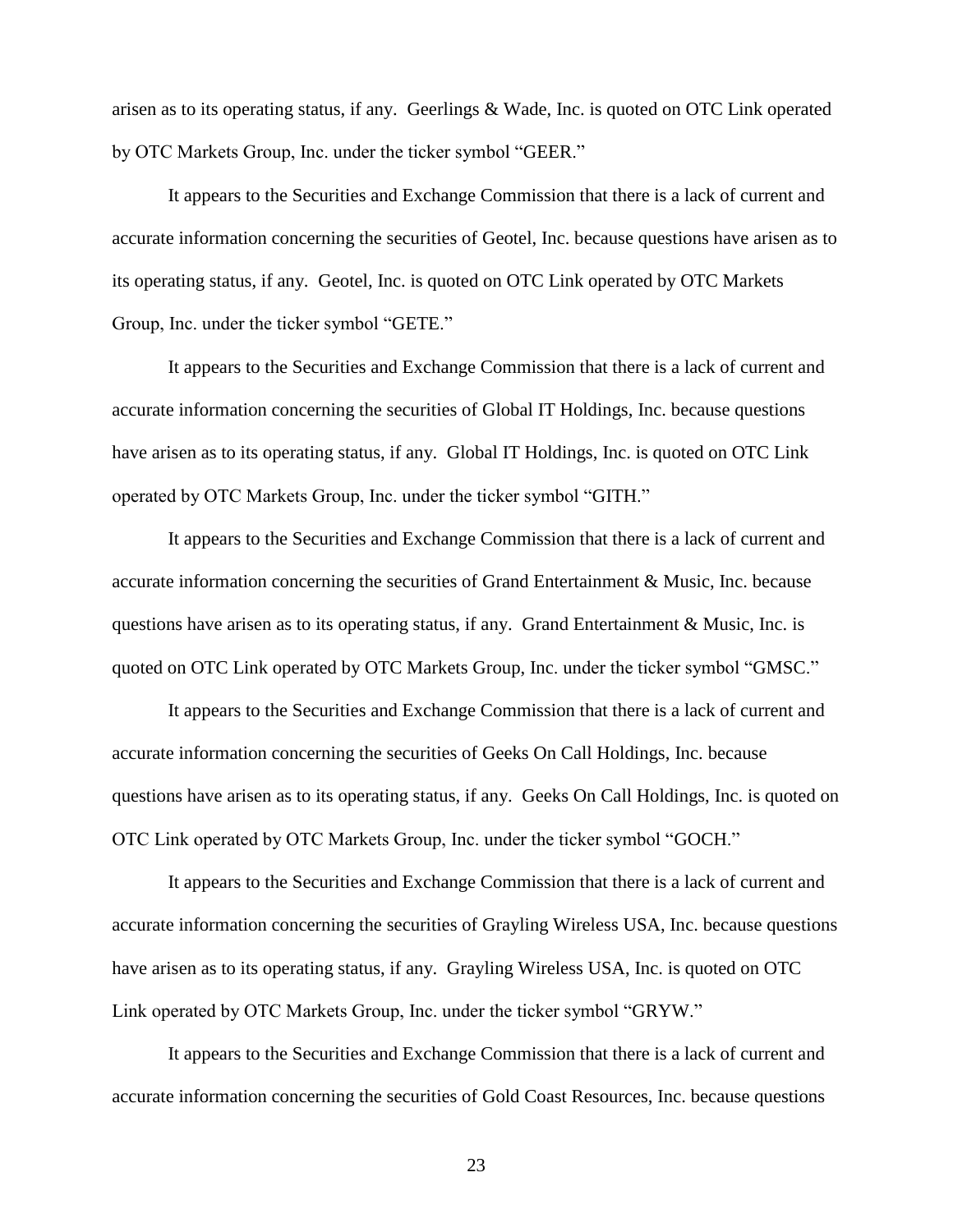have arisen as to its operating status, if any. Gold Coast Resources, Inc. is quoted on OTC Link operated by OTC Markets Group, Inc. under the ticker symbol "GSRS."

It appears to the Securities and Exchange Commission that there is a lack of current and accurate information concerning the securities of Harvest Bio-Organic International Co., Ltd. because questions have arisen as to its operating status, if any. Harvest Bio-Organic International Co., Ltd. is quoted on OTC Link operated by OTC Markets Group, Inc. under the ticker symbol "HBOI."

It appears to the Securities and Exchange Commission that there is a lack of current and accurate information concerning the securities of HC Innovations, Inc. because questions have arisen as to its operating status, if any. HC Innovations, Inc. is quoted on OTC Link operated by OTC Markets Group, Inc. under the ticker symbol "HCNVQ."

It appears to the Securities and Exchange Commission that there is a lack of current and accurate information concerning the securities of HealthGate Data Corp. because questions have arisen as to its operating status, if any. HealthGate Data Corp. is quoted on OTC Link operated by OTC Markets Group, Inc. under the ticker symbol "HGAT."

It appears to the Securities and Exchange Commission that there is a lack of current and accurate information concerning the securities of Hastings Manufacturing Co. because questions have arisen as to its operating status, if any. Hastings Manufacturing Co. is quoted on OTC Link operated by OTC Markets Group, Inc. under the ticker symbol "HGMG."

It appears to the Securities and Exchange Commission that there is a lack of current and accurate information concerning the securities of Hemi Energy Group, Inc. because questions have arisen as to its operating status, if any. Hemi Energy Group, Inc. is quoted on OTC Link operated by OTC Markets Group, Inc. under the ticker symbol "HMGP."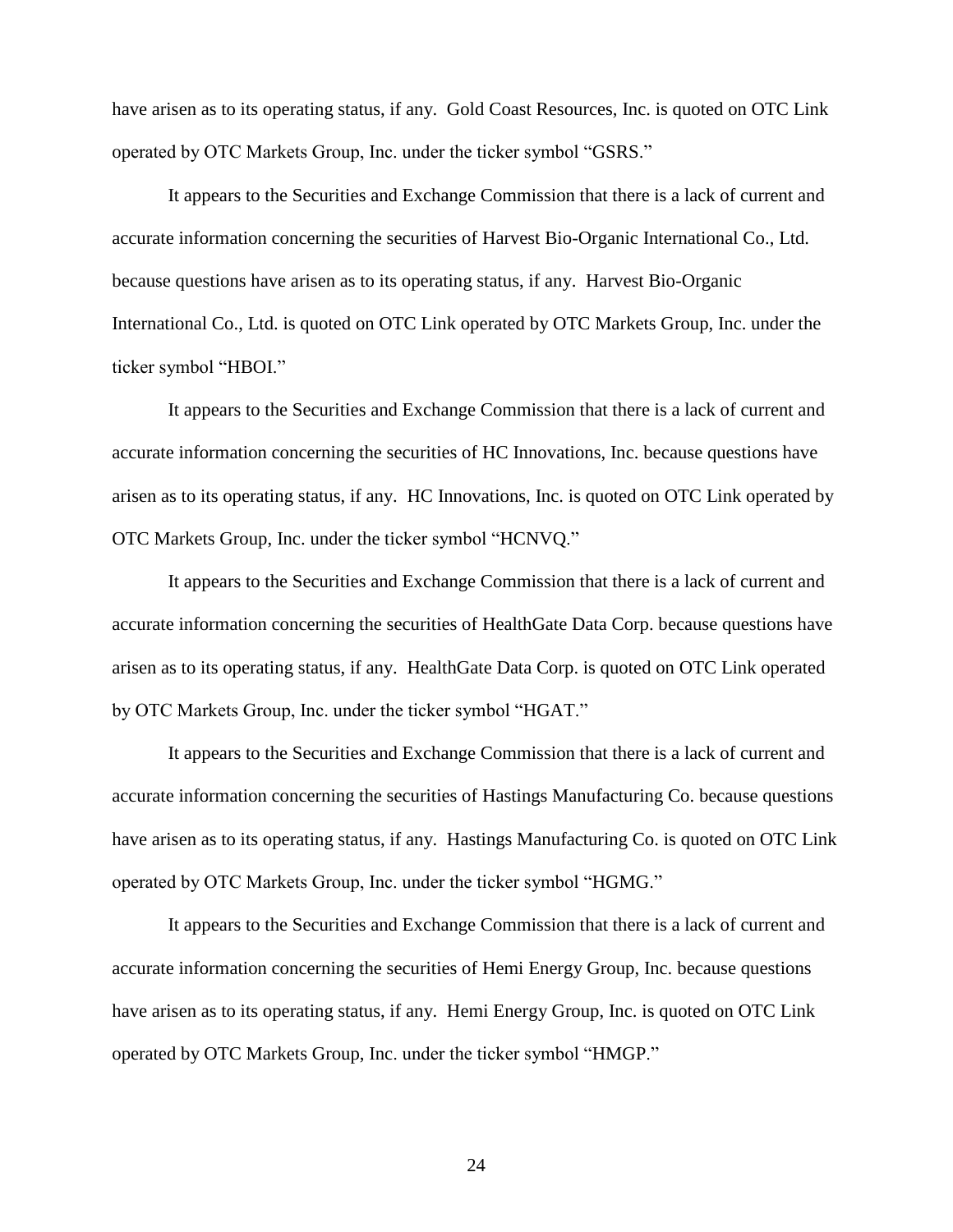It appears to the Securities and Exchange Commission that there is a lack of current and accurate information concerning the securities of Hemisphere Gold, Inc. because questions have arisen as to its operating status, if any. Hemisphere Gold, Inc. is quoted on OTC Link operated by OTC Markets Group, Inc. under the ticker symbol "HPGI."

It appears to the Securities and Exchange Commission that there is a lack of current and accurate information concerning the securities of Harold's Stores, Inc. because questions have arisen as to its operating status, if any. Harold's Stores, Inc. is quoted on OTC Link operated by OTC Markets Group, Inc. under the ticker symbol "HRLSQ."

It appears to the Securities and Exchange Commission that there is a lack of current and accurate information concerning the securities of H3 Enterprises, Inc. because questions have arisen as to its operating status, if any. H3 Enterprises, Inc is quoted on OTC Link operated by OTC Markets Group, Inc. under the ticker symbol "HTRE."

It appears to the Securities and Exchange Commission that there is a lack of current and accurate information concerning the securities of Henley L.P. because questions have arisen as to its operating status, if any. Henley L.P. is quoted on OTC Link operated by OTC Markets Group, Inc. under the ticker symbol "HYNLZ."

It appears to the Securities and Exchange Commission that there is a lack of current and accurate information concerning the securities of IBSG International, Inc. because questions have arisen as to its operating status, if any. IBSG International, Inc. is quoted on OTC Link operated by OTC Markets Group, Inc. under the ticker symbol "IBIN."

It appears to the Securities and Exchange Commission that there is a lack of current and accurate information concerning the securities of Impact E Solutions Corp. because questions have arisen as to its operating status, if any. Impact E Solutions Corp. is quoted on OTC Link operated by OTC Markets Group, Inc. under the ticker symbol "IESO."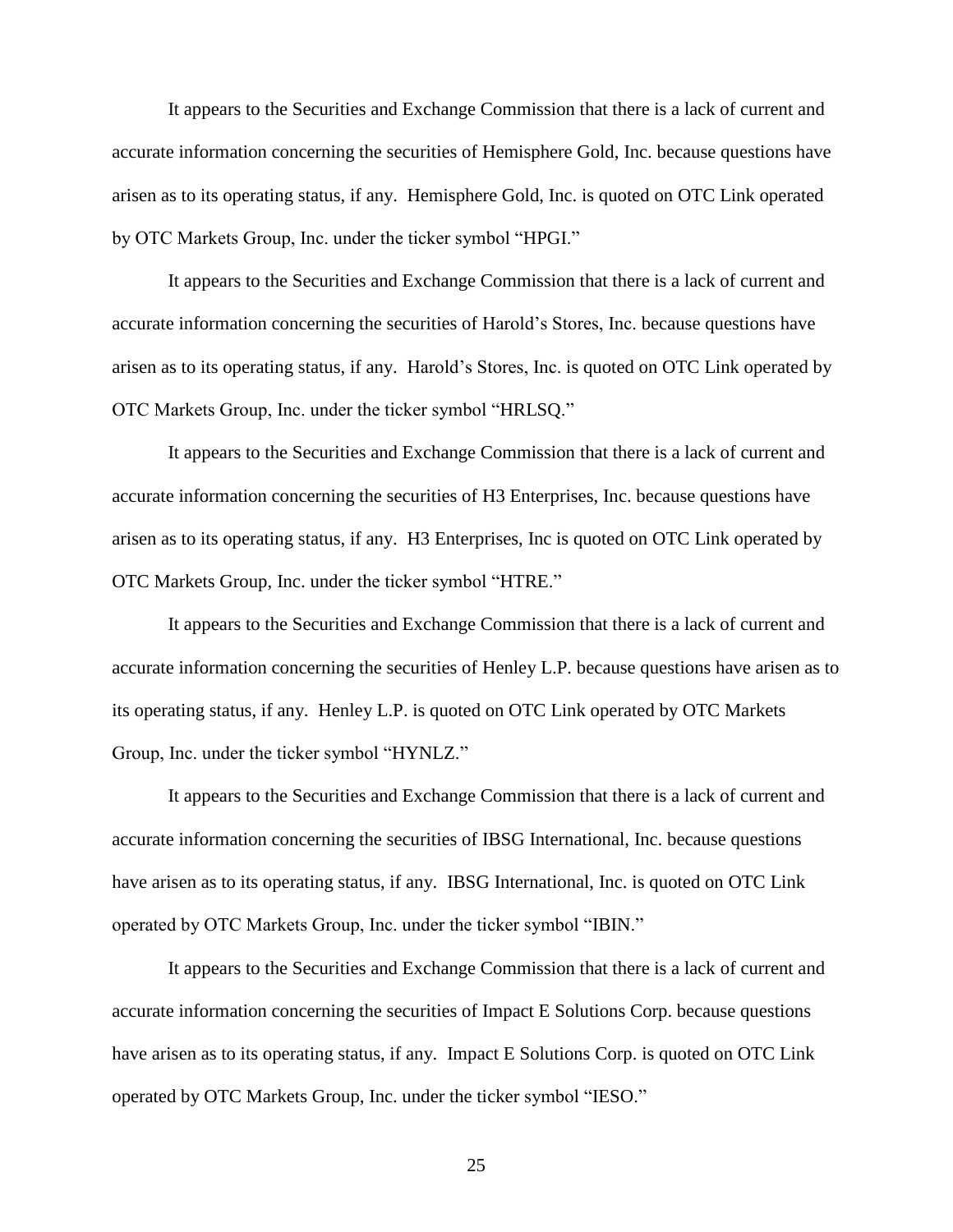It appears to the Securities and Exchange Commission that there is a lack of current and accurate information concerning the securities of Interfac Mining, Inc. because questions have arisen as to its operating status, if any. Interfac Mining, Inc. is quoted on OTC Link operated by OTC Markets Group, Inc. under the ticker symbol "IFAC."

It appears to the Securities and Exchange Commission that there is a lack of current and accurate information concerning the securities of IFSA Strongman, Inc. because questions have arisen as to its operating status, if any. IFSA Strongman, Inc. is quoted on OTC Link operated by OTC Markets Group, Inc. under the ticker symbol "IFST."

It appears to the Securities and Exchange Commission that there is a lack of current and accurate information concerning the securities of Ignis Petroleum Group, Inc. because questions have arisen as to its operating status, if any. Ignis Petroleum Group, Inc. is quoted on OTC Link operated by OTC Markets Group, Inc. under the ticker symbol "IGPG."

It appears to the Securities and Exchange Commission that there is a lack of current and accurate information concerning the securities of Innovative Impact Design, Inc. because questions have arisen as to its operating status, if any. Innovative Impact Design, Inc. is quoted on OTC Link operated by OTC Markets Group, Inc. under the ticker symbol "IIDG."

It appears to the Securities and Exchange Commission that there is a lack of current and accurate information concerning the securities of International Airline Support Group, Inc. because questions have arisen as to its operating status, if any. International Airline Support Group, Inc. is quoted on OTC Link operated by OTC Markets Group, Inc. under the ticker symbol "ILAS."

It appears to the Securities and Exchange Commission that there is a lack of current and accurate information concerning the securities of ImageMax, Inc. because questions have arisen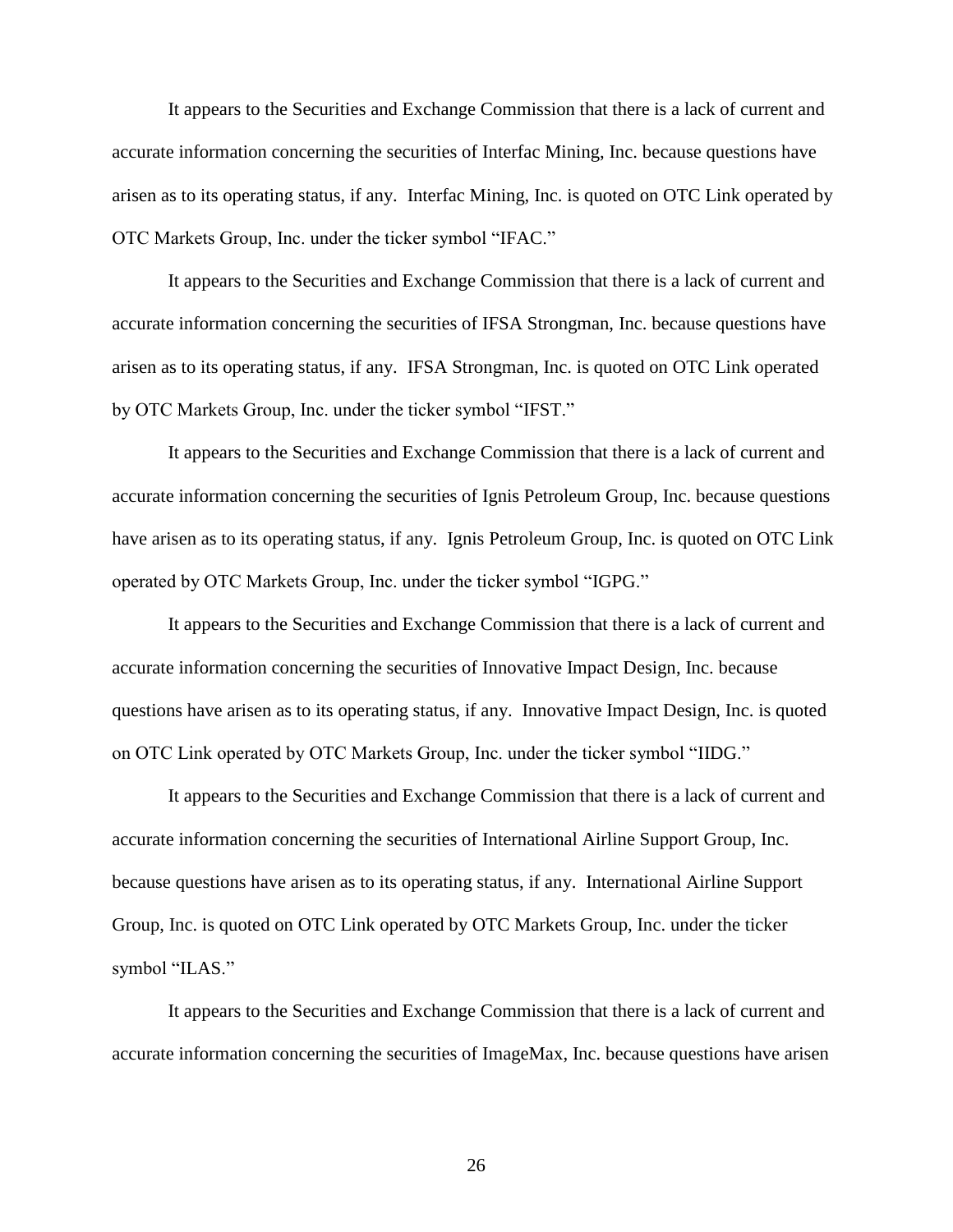as to its operating status, if any. ImageMax, Inc. is quoted on OTC Link operated by OTC Markets Group, Inc. under the ticker symbol "IMAG."

It appears to the Securities and Exchange Commission that there is a lack of current and accurate information concerning the securities of Infinity Medical Group, Inc. because questions have arisen as to its operating status, if any. Infinity Medical Group, Inc. is quoted on OTC Link operated by OTC Markets Group, Inc. under the ticker symbol "IMGR."

It appears to the Securities and Exchange Commission that there is a lack of current and accurate information concerning the securities of Immune-Tree International, Inc. because questions have arisen as to its operating status, if any. Immune-Tree International, Inc. is quoted on OTC Link operated by OTC Markets Group, Inc. under the ticker symbol "IMUT."

It appears to the Securities and Exchange Commission that there is a lack of current and accurate information concerning the securities of Introgen Therapeutics, Inc. because questions have arisen as to its operating status, if any. Introgen Therapeutics, Inc. is quoted on OTC Link operated by OTC Markets Group, Inc. under the ticker symbol "INGNQ."

It appears to the Securities and Exchange Commission that there is a lack of current and accurate information concerning the securities of Interep National Radio Sales, Inc. because questions have arisen as to its operating status, if any. Interep National Radio Sales, Inc. is quoted on OTC Link operated by OTC Markets Group, Inc. under the ticker symbol "IREP."

It appears to the Securities and Exchange Commission that there is a lack of current and accurate information concerning the securities of Isonics Corp. because questions have arisen as to its operating status, if any. Isonics Corp. is quoted on OTC Link operated by OTC Markets Group, Inc. under the ticker symbol "ISON."

It appears to the Securities and Exchange Commission that there is a lack of current and accurate information concerning the securities of Integrated Data Corp. because questions have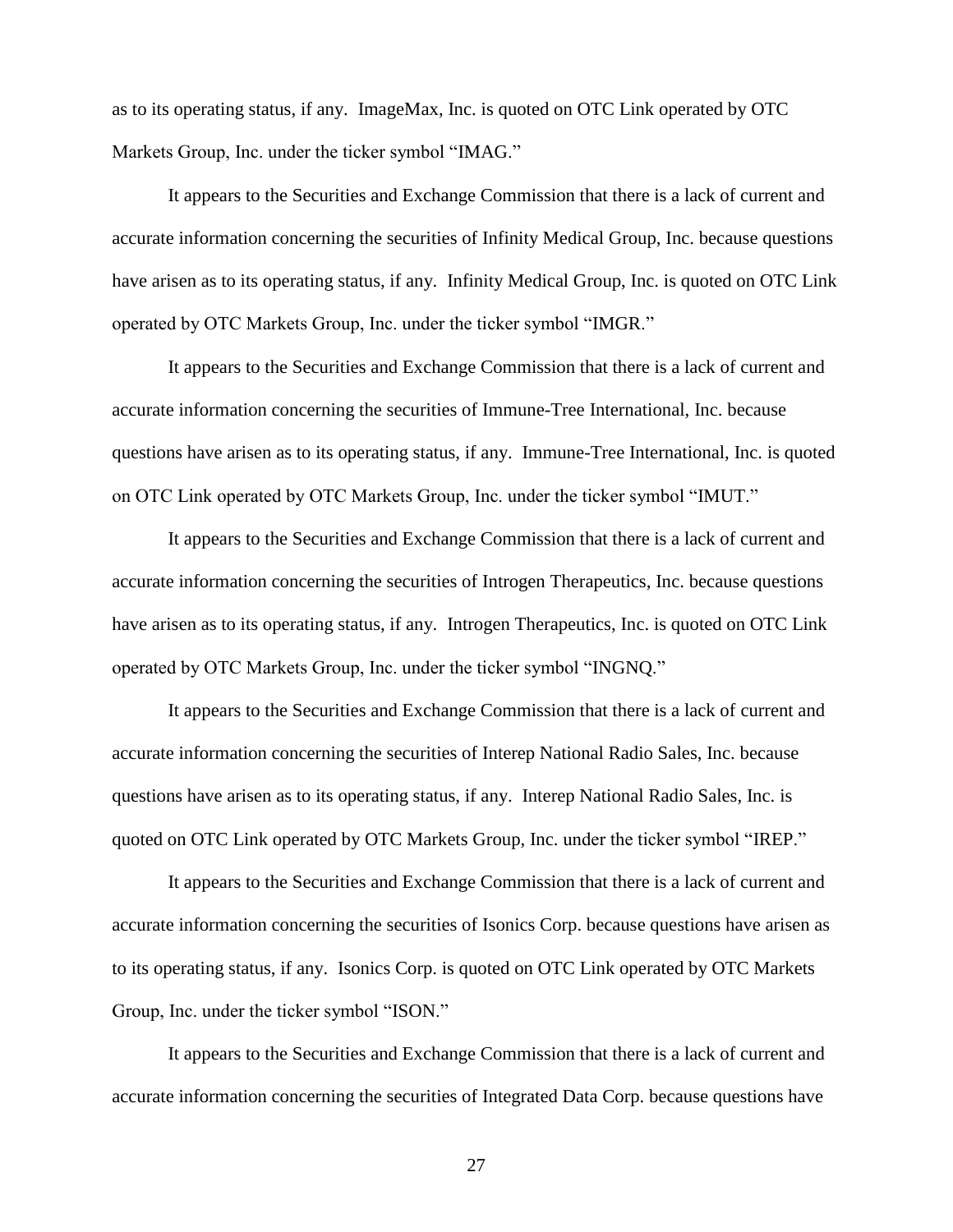arisen as to its operating status, if any. Integrated Data Corp. is quoted on OTC Link operated by OTC Markets Group, Inc. under the ticker symbol "ITDD."

It appears to the Securities and Exchange Commission that there is a lack of current and accurate information concerning the securities of Integrated Water Resources, Inc. because questions have arisen as to its operating status, if any. Integrated Water Resources, Inc. is quoted on OTC Link operated by OTC Markets Group, Inc. under the ticker symbol "IWRI."

It appears to the Securities and Exchange Commission that there is a lack of current and accurate information concerning the securities of IX Energy Holdings, Inc. because questions have arisen as to its operating status, if any. IX Energy Holdings, Inc. is quoted on OTC Link operated by OTC Markets Group, Inc. under the ticker symbol "IXEH."

It appears to the Securities and Exchange Commission that there is a lack of current and accurate information concerning the securities of Itzyourmall, Inc. because questions have arisen as to its operating status, if any. Itzyourmall, Inc. is quoted on OTC Link operated by OTC Markets Group, Inc. under the ticker symbol "IZML."

It appears to the Securities and Exchange Commission that there is a lack of current and accurate information concerning the securities of Jinhua Marine Biological (USA), Inc. because questions have arisen as to its operating status, if any. Jinhua Marine Biological (USA), Inc. is quoted on OTC Link operated by OTC Markets Group, Inc. under the ticker symbol "JNMB."

It appears to the Securities and Exchange Commission that there is a lack of current and accurate information concerning the securities of Juniper Content Corp. because questions have arisen as to its operating status, if any. Juniper Content Corp. is quoted on OTC Link operated by OTC Markets Group, Inc. under the ticker symbol "JNPC."

It appears to the Securities and Exchange Commission that there is a lack of current and accurate information concerning the securities of Karat Platinum, Inc. because questions have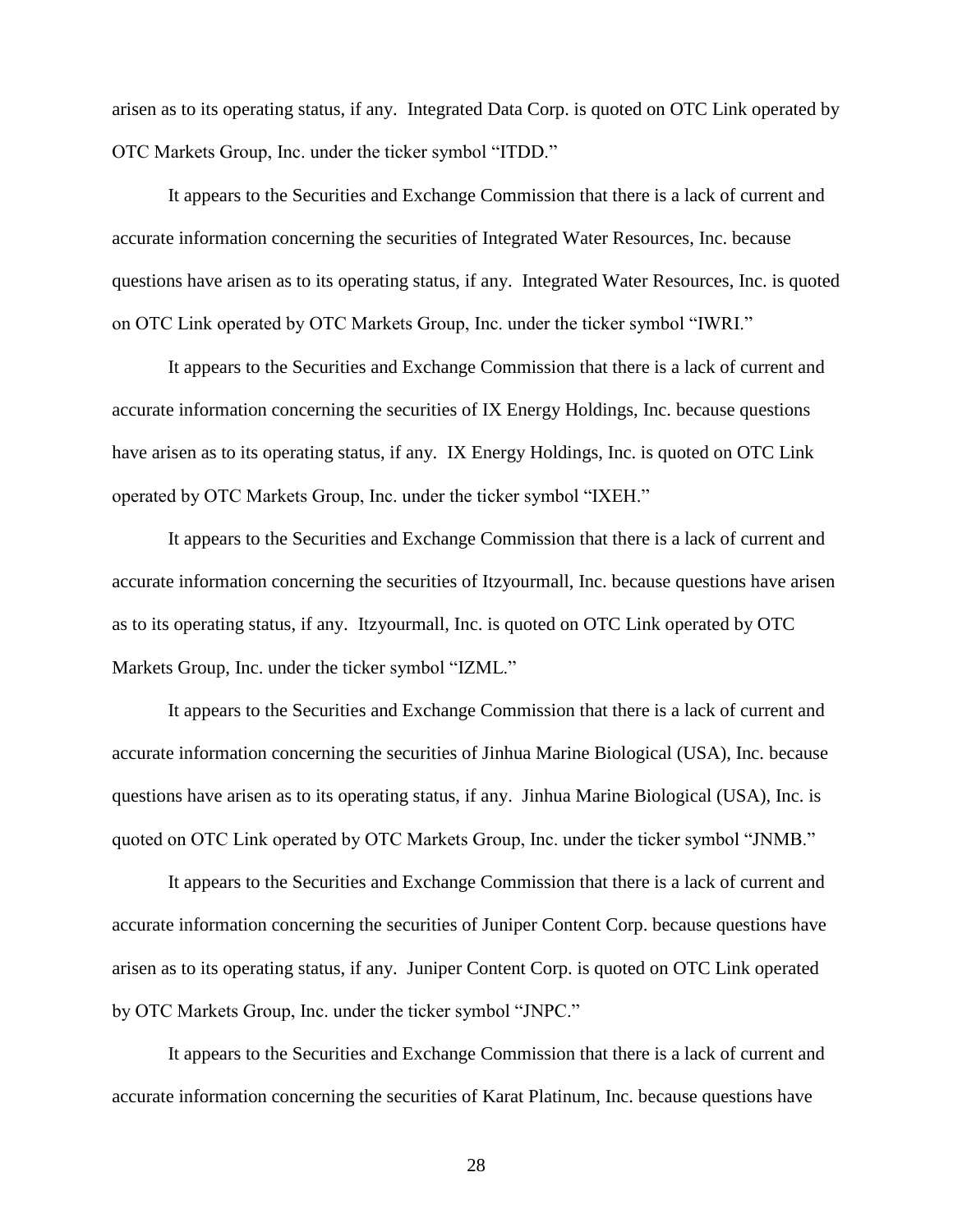arisen as to its operating status, if any. Karat Platinum, Inc. is quoted on OTC Link operated by OTC Markets Group, Inc. under the ticker symbol "KRAT."

It appears to the Securities and Exchange Commission that there is a lack of current and accurate information concerning the securities of Karver International, Inc. because questions have arisen as to its operating status, if any. Karver International, Inc. is quoted on OTC Link operated by OTC Markets Group, Inc. under the ticker symbol "KRVR."

It appears to the Securities and Exchange Commission that there is a lack of current and accurate information concerning the securities of LDF Inc. because questions have arisen as to its operating status, if any. LDF Inc. is quoted on OTC Link operated by OTC Markets Group, Inc. under the ticker symbol "LDFI."

It appears to the Securities and Exchange Commission that there is a lack of current and accurate information concerning the securities of Logistical Support, Inc. because questions have arisen as to its operating status, if any. Logistical Support, Inc. is quoted on OTC Link operated by OTC Markets Group, Inc. under the ticker symbol "LGSL."

It appears to the Securities and Exchange Commission that there is a lack of current and accurate information concerning the securities of LifeHouse Retirement Properties, Inc. because questions have arisen as to its operating status, if any. LifeHouse Retirement Properties, Inc. is quoted on OTC Link operated by OTC Markets Group, Inc. under the ticker symbol "LHRP."

It appears to the Securities and Exchange Commission that there is a lack of current and accurate information concerning the securities of Link Plus Corp. because questions have arisen as to its operating status, if any. Link Plus Corp. is quoted on OTC Link operated by OTC Markets Group, Inc. under the ticker symbol "LKPL."

It appears to the Securities and Exchange Commission that there is a lack of current and accurate information concerning the securities of ShoLodge, Inc. because questions have arisen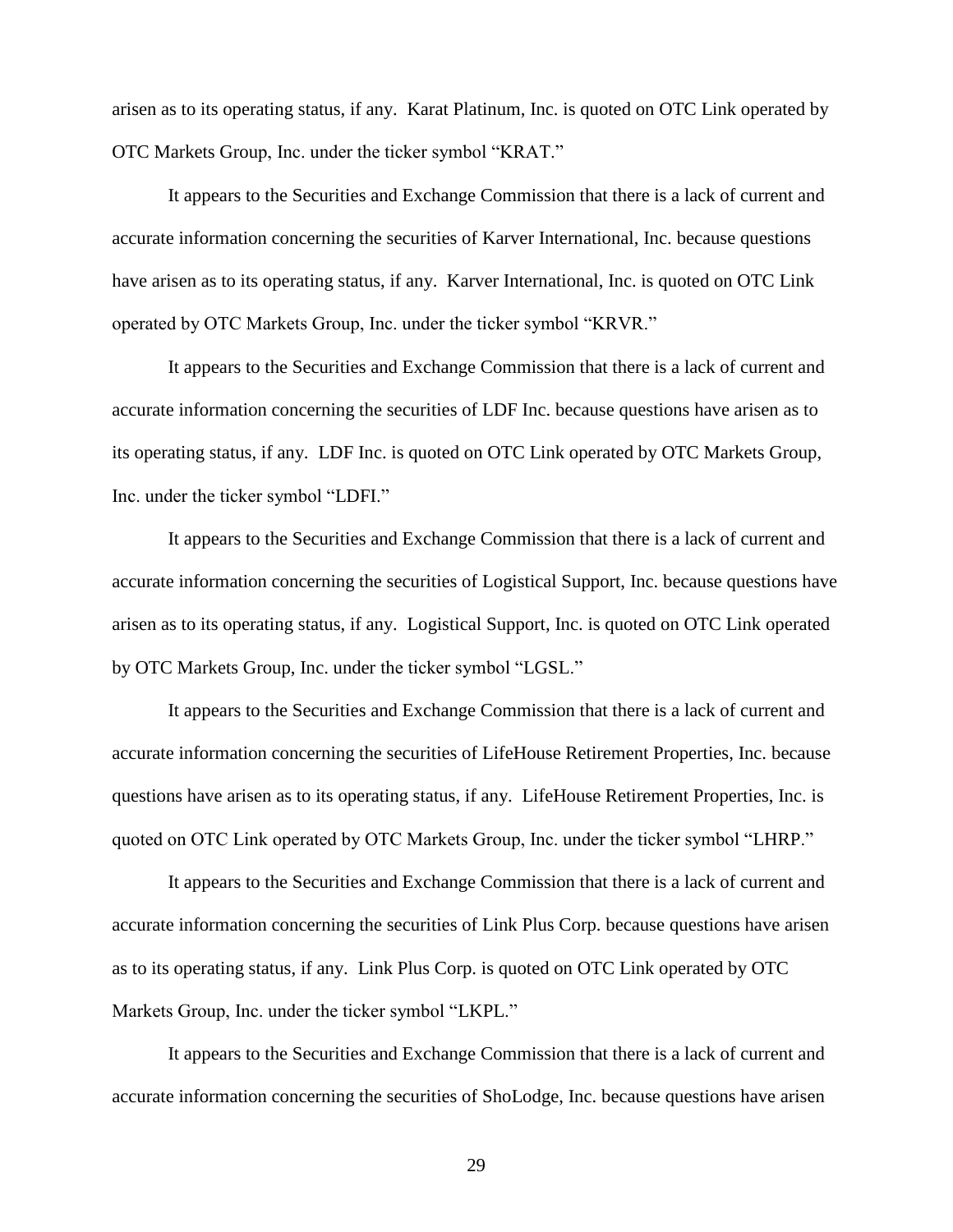as to its operating status, if any. ShoLodge, Inc. is quoted on OTC Link operated by OTC Markets Group, Inc. under the ticker symbol "LODG."

It appears to the Securities and Exchange Commission that there is a lack of current and accurate information concerning the securities of Latin American Telecommunications Venture Company because questions have arisen as to its operating status, if any. Latin American Telecommunications Venture Company is quoted on OTC Link operated by OTC Markets Group, Inc. under the ticker symbol "LTTV."

It appears to the Securities and Exchange Commission that there is a lack of current and accurate information concerning the securities of Las Vegas Central Reservations Corp. because questions have arisen as to its operating status, if any. Las Vegas Central Reservations Corp. is quoted on OTC Link operated by OTC Markets Group, Inc. under the ticker symbol "LVCC."

It appears to the Securities and Exchange Commission that there is a lack of current and accurate information concerning the securities of Lottery & Wagering Solutions, Inc. because questions have arisen as to its operating status, if any. Lottery & Wagering Solutions, Inc. is quoted on OTC Link operated by OTC Markets Group, Inc. under the ticker symbol "LWSL."

It appears to the Securities and Exchange Commission that there is a lack of current and accurate information concerning the securities of Luxon Holdings, Inc. because questions have arisen as to its operating status, if any. Luxon Holdings, Inc. is quoted on OTC Link operated by OTC Markets Group, Inc. under the ticker symbol "LXHD."

It appears to the Securities and Exchange Commission that there is a lack of current and accurate information concerning the securities of Mobile Entertainment, Inc. because questions have arisen as to its operating status, if any. Mobile Entertainment, Inc. is quoted on OTC Link operated by OTC Markets Group, Inc. under the ticker symbol "MBEI."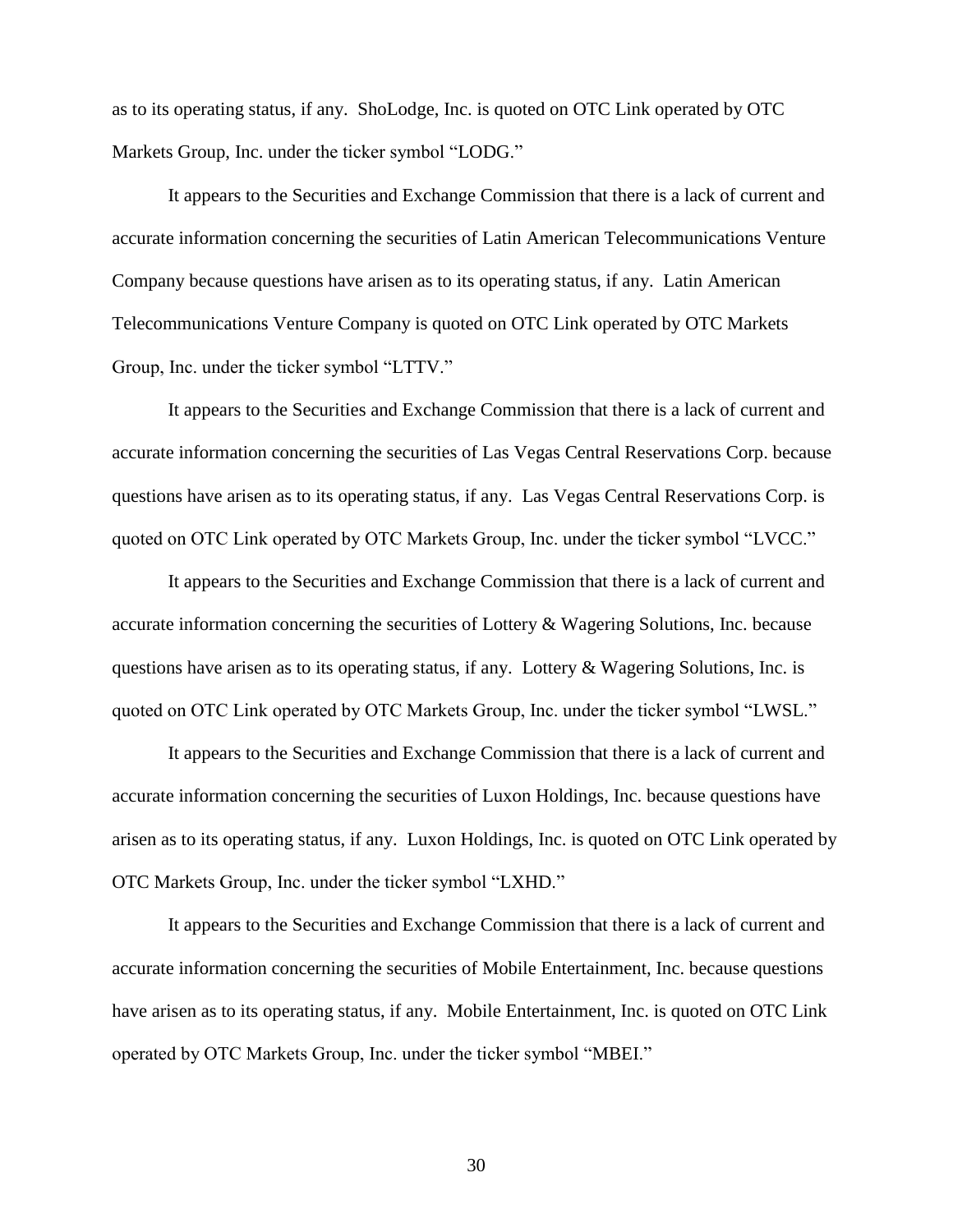It appears to the Securities and Exchange Commission that there is a lack of current and accurate information concerning the securities of Master Distribution Systems, Inc. because questions have arisen as to its operating status, if any. Master Distribution Systems, Inc. is quoted on OTC Link operated by OTC Markets Group, Inc. under the ticker symbol "MDBS."

It appears to the Securities and Exchange Commission that there is a lack of current and accurate information concerning the securities of MDM Group, Inc. because questions have arisen as to its operating status, if any. MDM Group, Inc. is quoted on OTC Link operated by OTC Markets Group, Inc. under the ticker symbol "MDDM."

It appears to the Securities and Exchange Commission that there is a lack of current and accurate information concerning the securities of Medical Finance, Inc. because questions have arisen as to its operating status, if any. Medical Finance, Inc. is quoted on OTC Link operated by OTC Markets Group, Inc. under the ticker symbol "MFIN."

It appears to the Securities and Exchange Commission that there is a lack of current and accurate information concerning the securities of MagStar Technologies, Inc. because questions have arisen as to its operating status, if any. MagStar Technologies, Inc. is quoted on OTC Link operated by OTC Markets Group, Inc. under the ticker symbol "MGSR."

It appears to the Securities and Exchange Commission that there is a lack of current and accurate information concerning the securities of Moore-Handley, Inc. because questions have arisen as to its operating status, if any. Moore-Handley, Inc. is quoted on OTC Link operated by OTC Markets Group, Inc. under the ticker symbol "MHCO."

It appears to the Securities and Exchange Commission that there is a lack of current and accurate information concerning the securities of MicroMed Cardiovascular, Inc. because questions have arisen as to its operating status, if any. MicroMed Cardiovascular, Inc. is quoted on OTC Link operated by OTC Markets Group, Inc. under the ticker symbol "MMCO."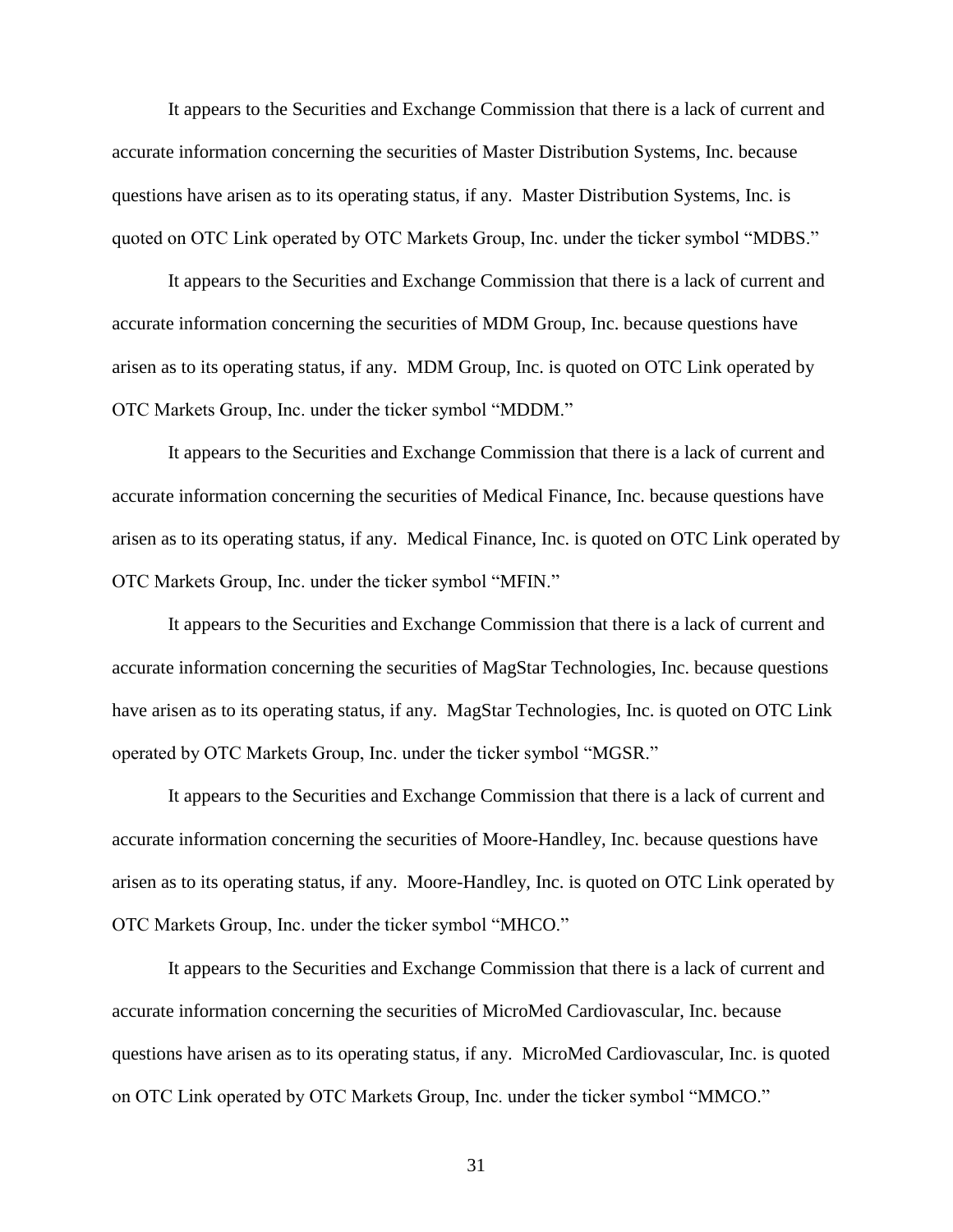It appears to the Securities and Exchange Commission that there is a lack of current and accurate information concerning the securities of Market 99 Ltd. because questions have arisen as to its operating status, if any. Market 99 Ltd. is quoted on OTC Link operated by OTC Markets Group, Inc. under the ticker symbol "MNTY."

It appears to the Securities and Exchange Commission that there is a lack of current and accurate information concerning the securities of Merco Sud Agro-Financial Equities Corp. because questions have arisen as to its operating status, if any. Merco Sud Agro-Financial Equities Corp. is quoted on OTC Link operated by OTC Markets Group, Inc. under the ticker symbol "MSDG."

It appears to the Securities and Exchange Commission that there is a lack of current and accurate information concerning the securities of MSH Entertainment Corp. because questions have arisen as to its operating status, if any. MSH Entertainment Corp. is quoted on OTC Link operated by OTC Markets Group, Inc. under the ticker symbol "MSHE."

It appears to the Securities and Exchange Commission that there is a lack of current and accurate information concerning the securities of Mascot Silver-Lead Mines, Inc. because questions have arisen as to its operating status, if any. Mascot Silver-Lead Mines, Inc. is quoted on OTC Link operated by OTC Markets Group, Inc. under the ticker symbol "MSLM."

It appears to the Securities and Exchange Commission that there is a lack of current and accurate information concerning the securities of Monarch Staffing, Inc. because questions have arisen as to its operating status, if any. Monarch Staffing, Inc. is quoted on OTC Link operated by OTC Markets Group, Inc. under the ticker symbol "MSTF."

It appears to the Securities and Exchange Commission that there is a lack of current and accurate information concerning the securities of MitoPharm Corp. because questions have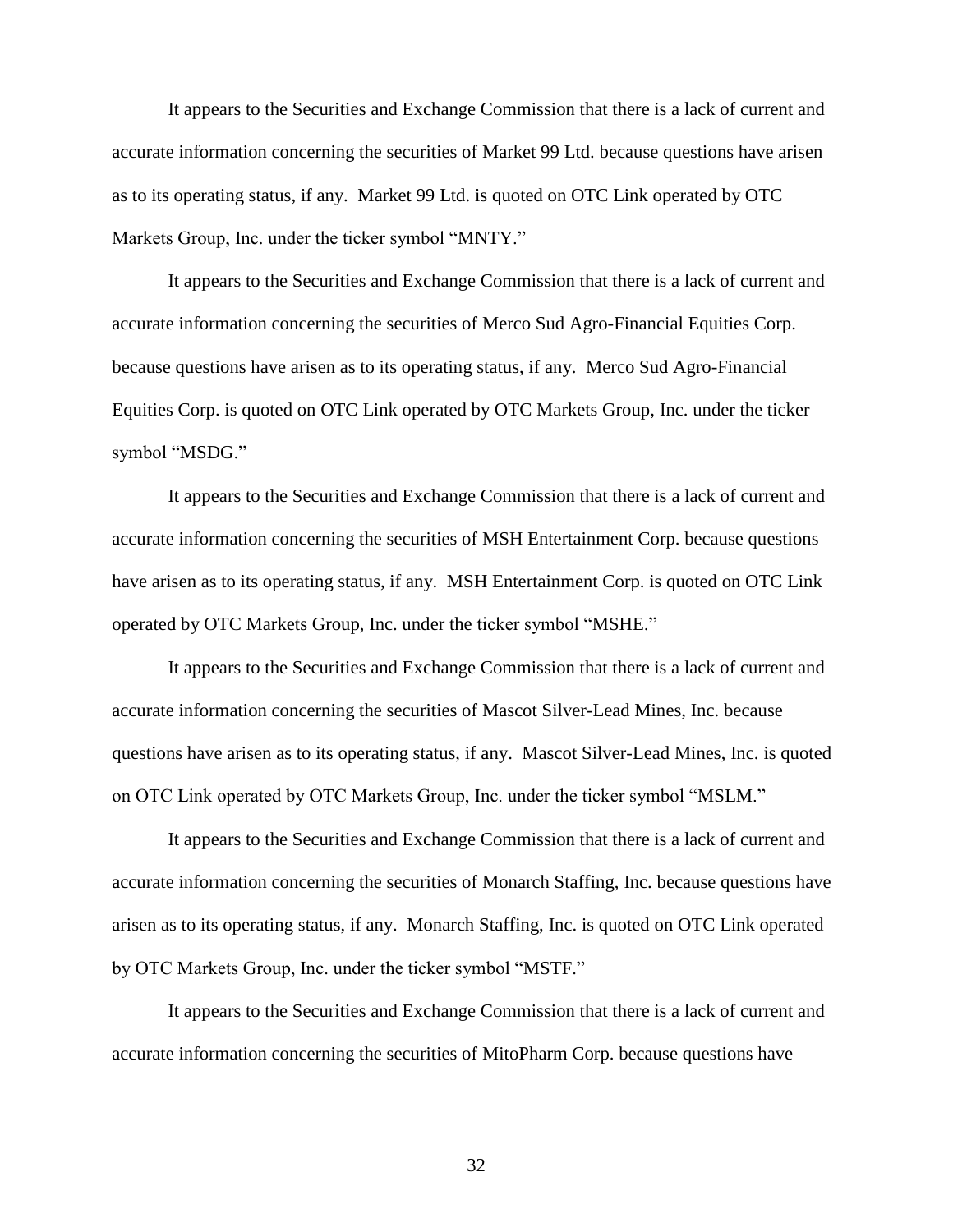arisen as to its operating status, if any. MitoPharm Corp. is quoted on OTC Link operated by OTC Markets Group, Inc. under the ticker symbol "MTPH."

It appears to the Securities and Exchange Commission that there is a lack of current and accurate information concerning the securities of My Healthy Access, Inc. because questions have arisen as to its operating status, if any. My Healthy Access, Inc. is quoted on OTC Link operated by OTC Markets Group, Inc. under the ticker symbol "MYHA."

It appears to the Securities and Exchange Commission that there is a lack of current and accurate information concerning the securities of New China Ventures, Ltd. because questions have arisen as to its operating status, if any. New China Ventures, Ltd. is quoted on OTC Link operated by OTC Markets Group, Inc. under the ticker symbol "NCVL."

It appears to the Securities and Exchange Commission that there is a lack of current and accurate information concerning the securities of New Dover Capital Corp. because questions have arisen as to its operating status, if any. New Dover Capital Corp. is quoted on OTC Link operated by OTC Markets Group, Inc. under the ticker symbol "NDVR."

It appears to the Securities and Exchange Commission that there is a lack of current and accurate information concerning the securities of New Generation Technology Holding Inc. because questions have arisen as to its operating status, if any. New Generation Technology Holding Inc. is quoted on OTC Link operated by OTC Markets Group, Inc. under the ticker symbol "NGTY."

It appears to the Securities and Exchange Commission that there is a lack of current and accurate information concerning the securities of North Country Hospitality, Inc. because questions have arisen as to its operating status, if any. North Country Hospitality, Inc. is quoted on OTC Link operated by OTC Markets Group, Inc. under the ticker symbol "NHSP."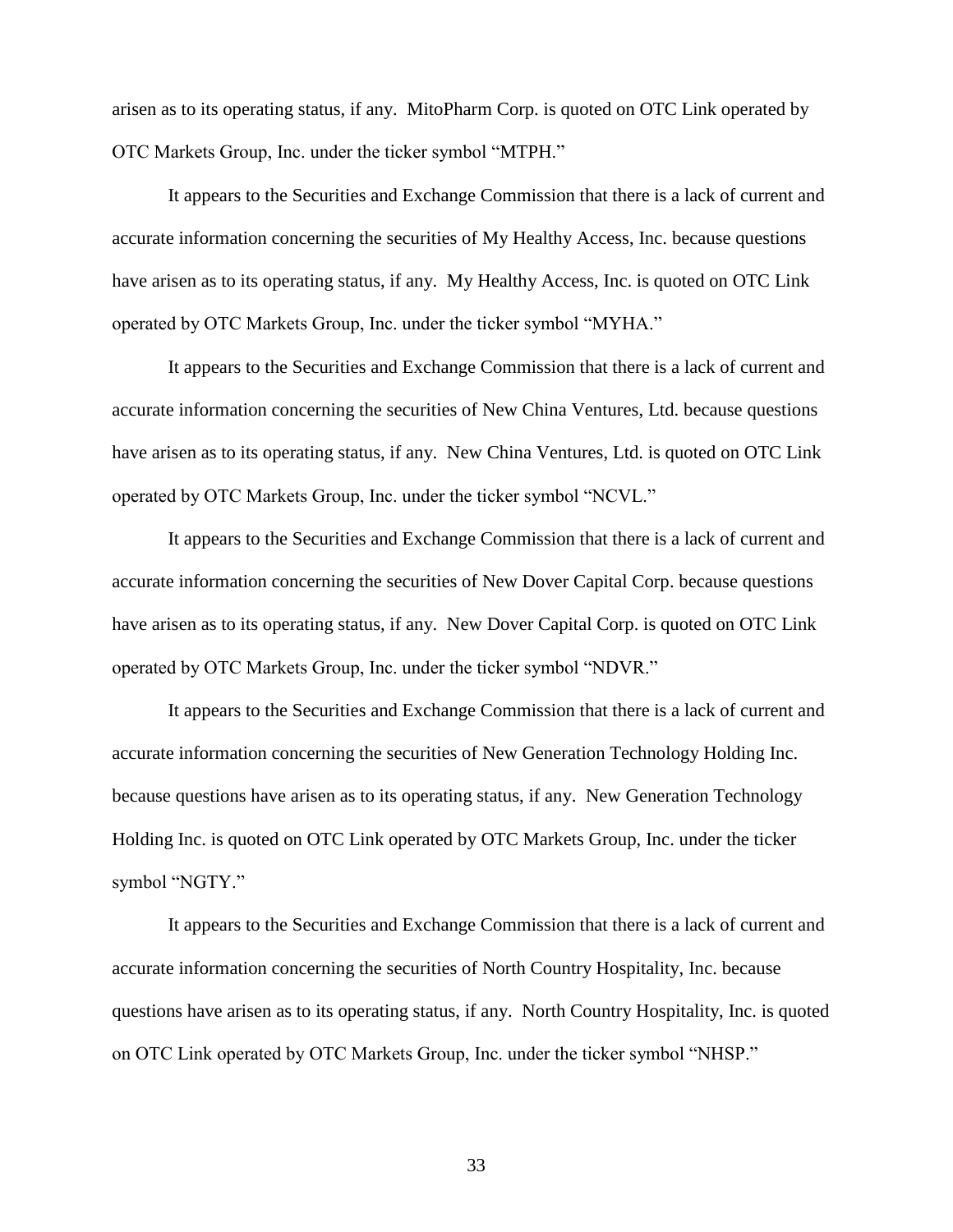It appears to the Securities and Exchange Commission that there is a lack of current and accurate information concerning the securities of National Medical Financial Services Corporation because questions have arisen as to its operating status, if any. National Medical Financial Services Corporation is quoted on OTC Link operated by OTC Markets Group, Inc. under the ticker symbol "NMFS."

It appears to the Securities and Exchange Commission that there is a lack of current and accurate information concerning the securities of National Maintenance Group, Inc. because questions have arisen as to its operating status, if any. National Maintenance Group, Inc. is quoted on OTC Link operated by OTC Markets Group, Inc. under the ticker symbol "NMGP."

It appears to the Securities and Exchange Commission that there is a lack of current and accurate information concerning the securities of NutriOne Corp. because questions have arisen as to its operating status, if any. NutriOne Corp. is quoted on OTC Link operated by OTC Markets Group, Inc. under the ticker symbol "NNCP."

It appears to the Securities and Exchange Commission that there is a lack of current and accurate information concerning the securities of Nostalgia Network, Inc. (The) because questions have arisen as to its operating status, if any. Nostalgia Network, Inc. (The) is quoted on OTC Link operated by OTC Markets Group, Inc. under the ticker symbol "NNET."

It appears to the Securities and Exchange Commission that there is a lack of current and accurate information concerning the securities of NP Energy Corp. because questions have arisen as to its operating status, if any. NP Energy Corp. is quoted on OTC Link operated by OTC Markets Group, Inc. under the ticker symbol "NPER."

It appears to the Securities and Exchange Commission that there is a lack of current and accurate information concerning the securities of Narrowstep, Inc. because questions have arisen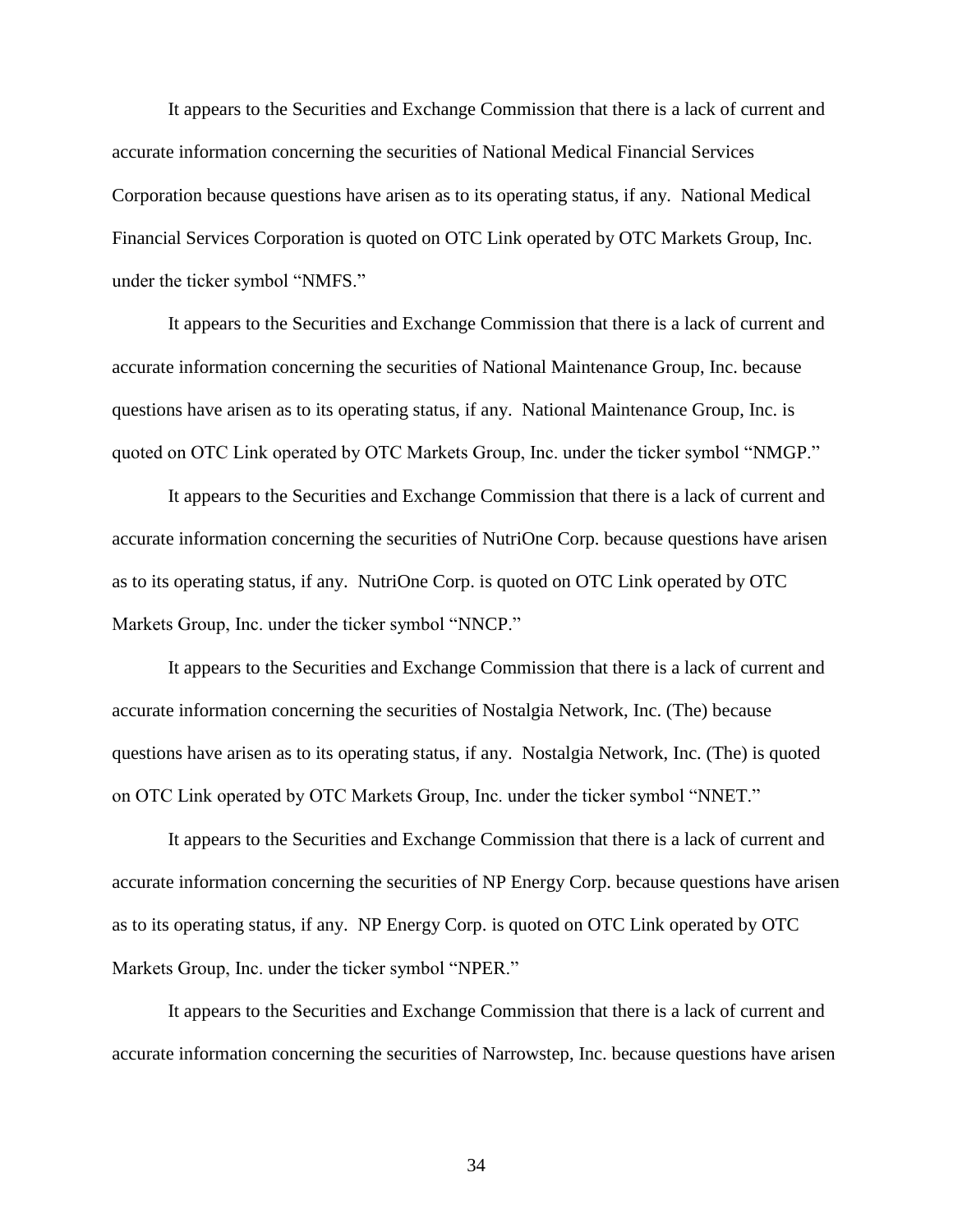as to its operating status, if any. Narrowstep, Inc. is quoted on OTC Link operated by OTC Markets Group, Inc. under the ticker symbol "NRWS."

It appears to the Securities and Exchange Commission that there is a lack of current and accurate information concerning the securities of NS8 Corp. because questions have arisen as to its operating status, if any. NS8 Corp. is quoted on OTC Link operated by OTC Markets Group, Inc. under the ticker symbol "NSEO."

It appears to the Securities and Exchange Commission that there is a lack of current and accurate information concerning the securities of Navitone Technologies, Inc. because questions have arisen as to its operating status, if any. Navitone Technologies, Inc. is quoted on OTC Link operated by OTC Markets Group, Inc. under the ticker symbol "NVTN."

It appears to the Securities and Exchange Commission that there is a lack of current and accurate information concerning the securities of North West Oil Group, Inc. because questions have arisen as to its operating status, if any. North West Oil Group, Inc. is quoted on OTC Link operated by OTC Markets Group, Inc. under the ticker symbol "NWOL."

It appears to the Securities and Exchange Commission that there is a lack of current and accurate information concerning the securities of Nextera Enterprises, Inc. because questions have arisen as to its operating status, if any. Nextera Enterprises, Inc. is quoted on OTC Link operated by OTC Markets Group, Inc. under the ticker symbol "NXRA."

It appears to the Securities and Exchange Commission that there is a lack of current and accurate information concerning the securities of Nyvatex Oil Corporation (The) because questions have arisen as to its operating status, if any. Nyvatex Oil Corporation (The) is quoted on OTC Link operated by OTC Markets Group, Inc. under the ticker symbol "NYVA."

It appears to the Securities and Exchange Commission that there is a lack of current and accurate information concerning the securities of Obee's Franchise Systems, Inc. because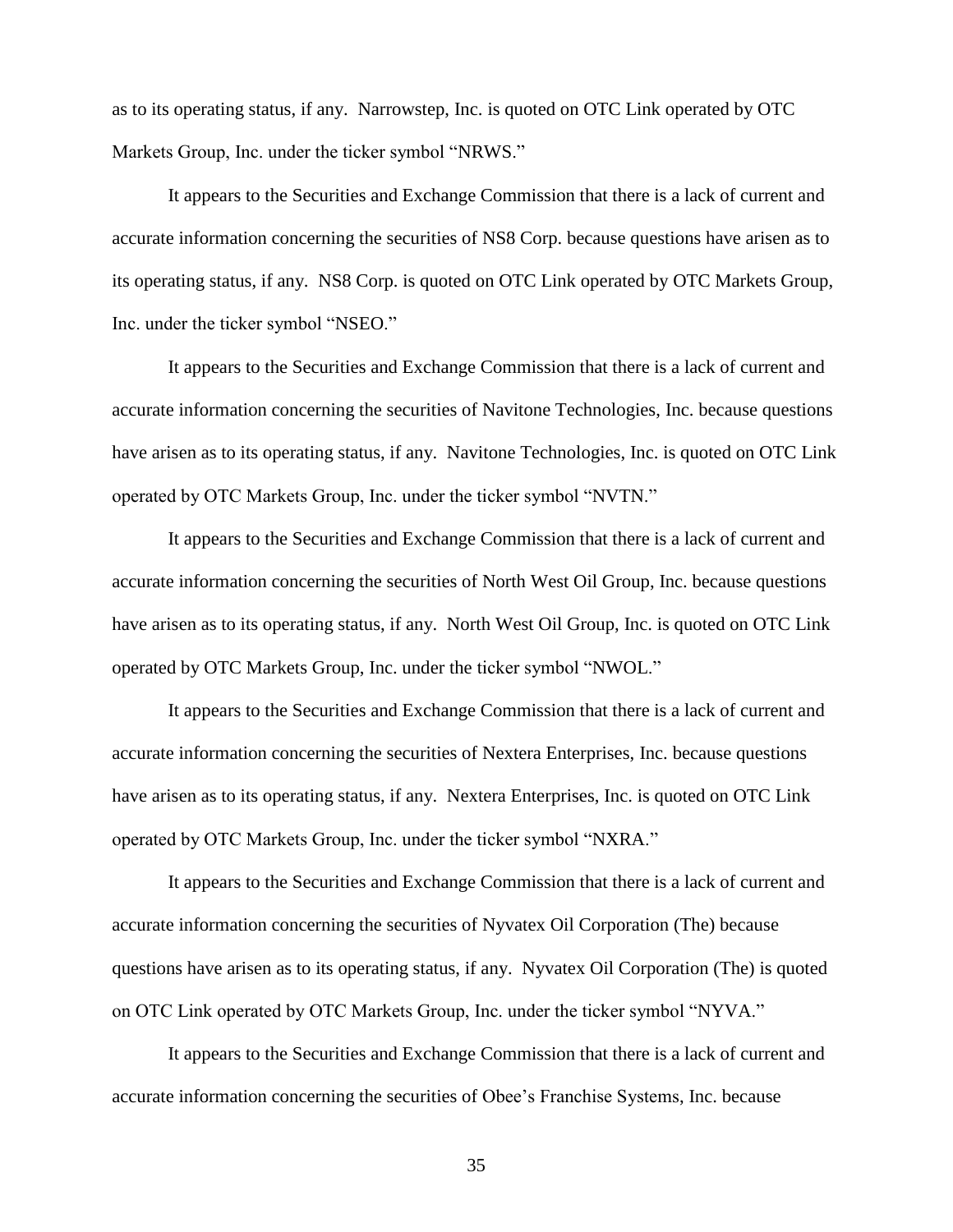questions have arisen as to its operating status, if any. Obee's Franchise Systems, Inc. is quoted on OTC Link operated by OTC Markets Group, Inc. under the ticker symbol "OBEE."

It appears to the Securities and Exchange Commission that there is a lack of current and accurate information concerning the securities of Ofek Capital Corp. because questions have arisen as to its operating status, if any. Ofek Capital Corp. is quoted on OTC Link operated by OTC Markets Group, Inc. under the ticker symbol "OFEK."

It appears to the Securities and Exchange Commission that there is a lack of current and accurate information concerning the securities of CEVA International, Inc. because questions have arisen as to its operating status, if any. CEVA International, Inc. is quoted on OTC Link operated by OTC Markets Group, Inc. under the ticker symbol "OROB."

It appears to the Securities and Exchange Commission that there is a lack of current and accurate information concerning the securities of Online Sales Strategies, Inc. because questions have arisen as to its operating status, if any. Online Sales Strategies, Inc. is quoted on OTC Link operated by OTC Markets Group, Inc. under the ticker symbol "OSSI."

It appears to the Securities and Exchange Commission that there is a lack of current and accurate information concerning the securities of Panacos Pharmaceuticals, Inc. because questions have arisen as to its operating status, if any. Panacos Pharmaceuticals, Inc. is quoted on OTC Link operated by OTC Markets Group, Inc. under the ticker symbol "PANC."

It appears to the Securities and Exchange Commission that there is a lack of current and accurate information concerning the securities of Patio Bahia Inc. because questions have arisen as to its operating status, if any. Patio Bahia Inc. is quoted on OTC Link operated by OTC Markets Group, Inc. under the ticker symbol "PBAH."

It appears to the Securities and Exchange Commission that there is a lack of current and accurate information concerning the securities of Phoenix Associates Land Syndicate because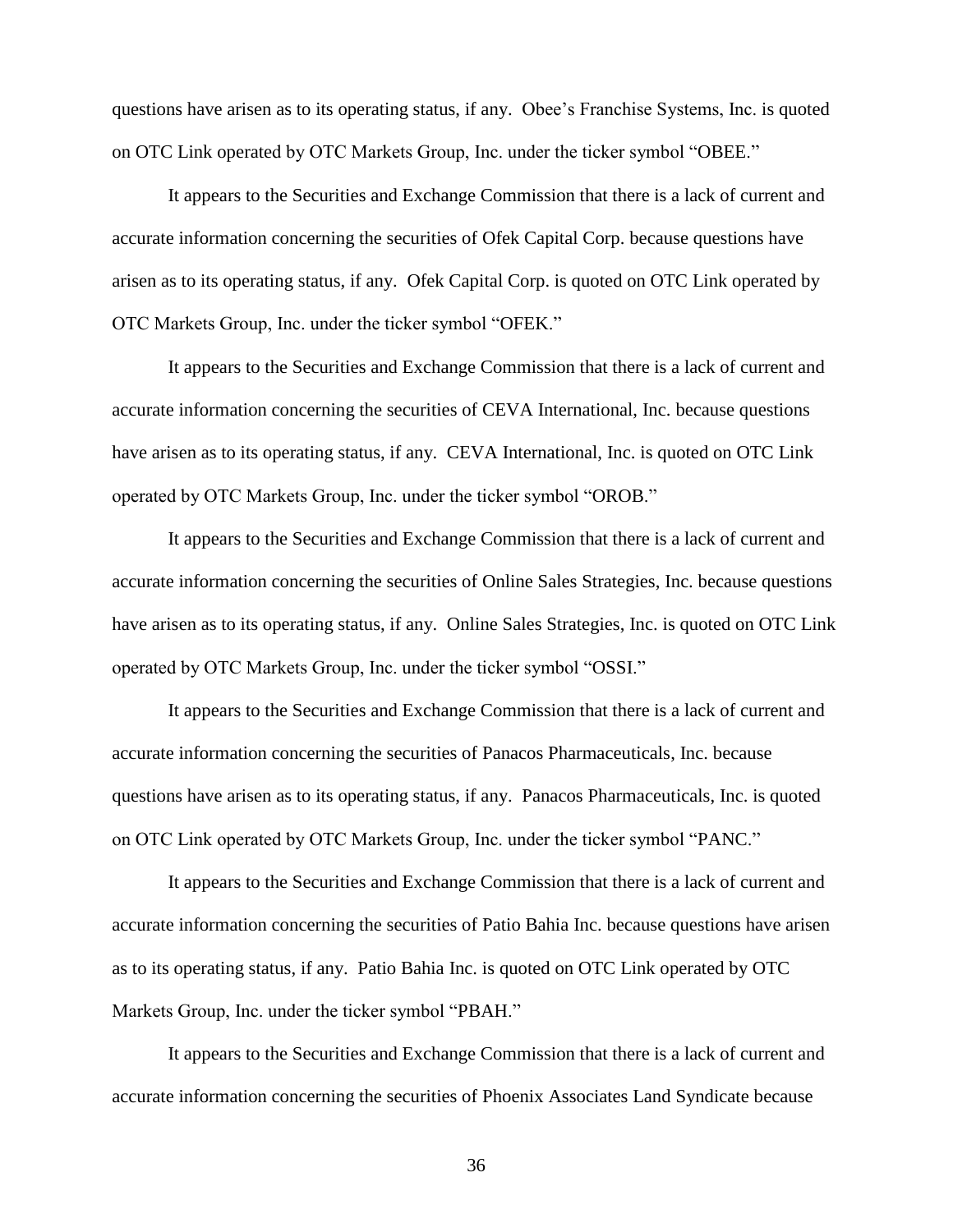questions have arisen as to its operating status, if any. Phoenix Associates Land Syndicate is quoted on OTC Link operated by OTC Markets Group, Inc. under the ticker symbol "PBLSQ."

It appears to the Securities and Exchange Commission that there is a lack of current and accurate information concerning the securities of Prime Companies, Inc. because questions have arisen as to its operating status, if any. Prime Companies, Inc. is quoted on OTC Link operated by OTC Markets Group, Inc. under the ticker symbol "PCIR."

It appears to the Securities and Exchange Commission that there is a lack of current and accurate information concerning the securities of Piccolo Educational Systems, Inc. because questions have arisen as to its operating status, if any. Piccolo Educational Systems, Inc. is quoted on OTC Link operated by OTC Markets Group, Inc. under the ticker symbol "PEDU."

It appears to the Securities and Exchange Commission that there is a lack of current and accurate information concerning the securities of Pamet Systems, Inc. because questions have arisen as to its operating status, if any. Pamet Systems, Inc. is quoted on OTC Link operated by OTC Markets Group, Inc. under the ticker symbol "PMTT."

It appears to the Securities and Exchange Commission that there is a lack of current and accurate information concerning the securities of Panglobal Brands, Inc. because questions have arisen as to its operating status, if any. Panglobal Brands, Inc. is quoted on OTC Link operated by OTC Markets Group, Inc. under the ticker symbol "PNGB."

It appears to the Securities and Exchange Commission that there is a lack of current and accurate information concerning the securities of Pensador Resources, Inc. because questions have arisen as to its operating status, if any. Pensador Resources, Inc. is quoted on OTC Link operated by OTC Markets Group, Inc. under the ticker symbol "PNSR."

It appears to the Securities and Exchange Commission that there is a lack of current and accurate information concerning the securities of Pop3 Media Corp. because questions have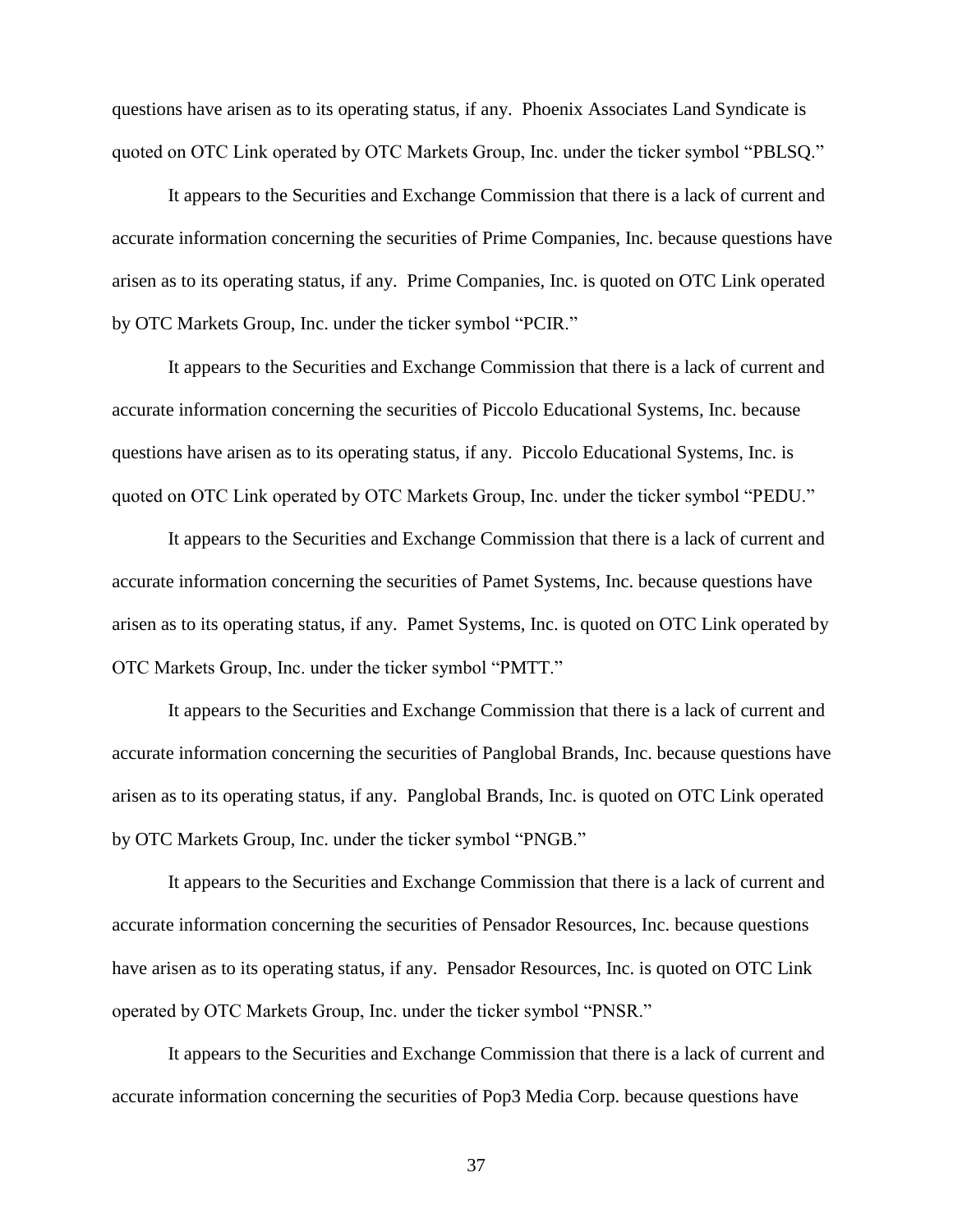arisen as to its operating status, if any. Pop3 Media Corp. is quoted on OTC Link operated by OTC Markets Group, Inc. under the ticker symbol "POPT."

It appears to the Securities and Exchange Commission that there is a lack of current and accurate information concerning the securities of PreMD Inc. because questions have arisen as to its operating status, if any. PreMD Inc. is quoted on OTC Link operated by OTC Markets Group, Inc. under the ticker symbol "PREMF."

It appears to the Securities and Exchange Commission that there is a lack of current and accurate information concerning the securities of Phoenix India Acquisition Corp. because questions have arisen as to its operating status, if any. Phoenix India Acquisition Corp. is quoted on OTC Link operated by OTC Markets Group, Inc. under the ticker symbol "PXIA."

It appears to the Securities and Exchange Commission that there is a lack of current and accurate information concerning the securities of Quantex Capital Corp. because questions have arisen as to its operating status, if any. Quantex Capital Corp. is quoted on OTC Link operated by OTC Markets Group, Inc. under the ticker symbol "QCPC."

It appears to the Securities and Exchange Commission that there is a lack of current and accurate information concerning the securities of QMAC Energy, Inc. because questions have arisen as to its operating status, if any. QMAC Energy, Inc. is quoted on OTC Link operated by OTC Markets Group, Inc. under the ticker symbol "QMCG."

It appears to the Securities and Exchange Commission that there is a lack of current and accurate information concerning the securities of QMed, Inc. because questions have arisen as to its operating status, if any. QMed, Inc. is quoted on OTC Link operated by OTC Markets Group, Inc. under the ticker symbol "QMED."

It appears to the Securities and Exchange Commission that there is a lack of current and accurate information concerning the securities of Raduga Inc. because questions have arisen as to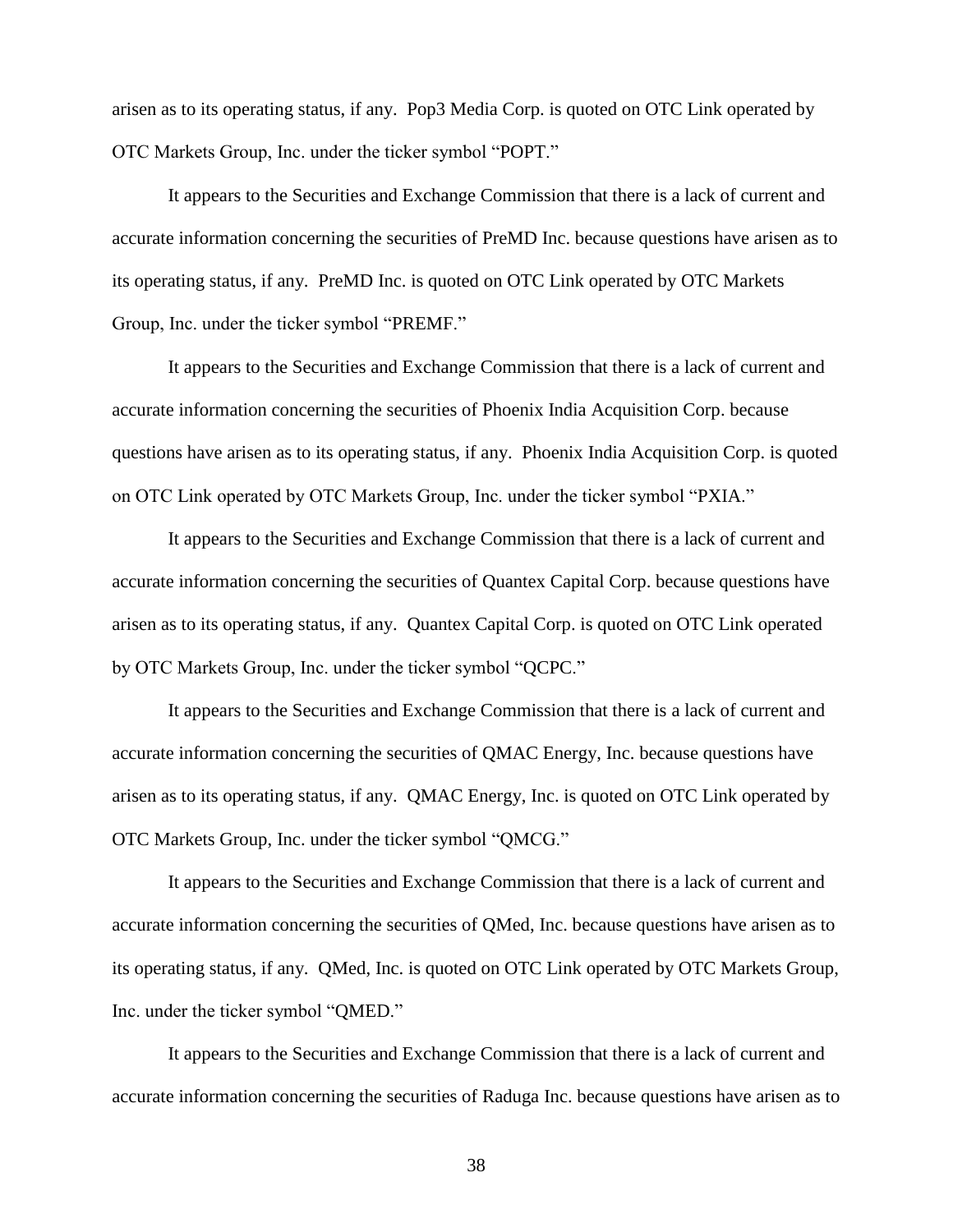its operating status, if any. Raduga Inc. is quoted on OTC Link operated by OTC Markets Group, Inc. under the ticker symbol "RADG."

It appears to the Securities and Exchange Commission that there is a lack of current and accurate information concerning the securities of Intercorp Excelle, Inc. because questions have arisen as to its operating status, if any. Intercorp Excelle, Inc. is quoted on OTC Link operated by OTC Markets Group, Inc. under the ticker symbol "RENE."

It appears to the Securities and Exchange Commission that there is a lack of current and accurate information concerning the securities of RFP Express, Inc. because questions have arisen as to its operating status, if any. RFP Express, Inc. is quoted on OTC Link operated by OTC Markets Group, Inc. under the ticker symbol "RFPX."

It appears to the Securities and Exchange Commission that there is a lack of current and accurate information concerning the securities of Rockelle Corp. because questions have arisen as to its operating status, if any. Rockelle Corp. is quoted on OTC Link operated by OTC Markets Group, Inc. under the ticker symbol "RKLC."

It appears to the Securities and Exchange Commission that there is a lack of current and accurate information concerning the securities of Remote Knowledge, Inc. because questions have arisen as to its operating status, if any. Remote Knowledge, Inc. is quoted on OTC Link operated by OTC Markets Group, Inc. under the ticker symbol "RKNW."

It appears to the Securities and Exchange Commission that there is a lack of current and accurate information concerning the securities of Rosedale Decorative Products Ltd. because questions have arisen as to its operating status, if any. Rosedale Decorative Products Ltd. is quoted on OTC Link operated by OTC Markets Group, Inc. under the ticker symbol "ROSD."

It appears to the Securities and Exchange Commission that there is a lack of current and accurate information concerning the securities of ReSourcePhoenix.com, Inc. because questions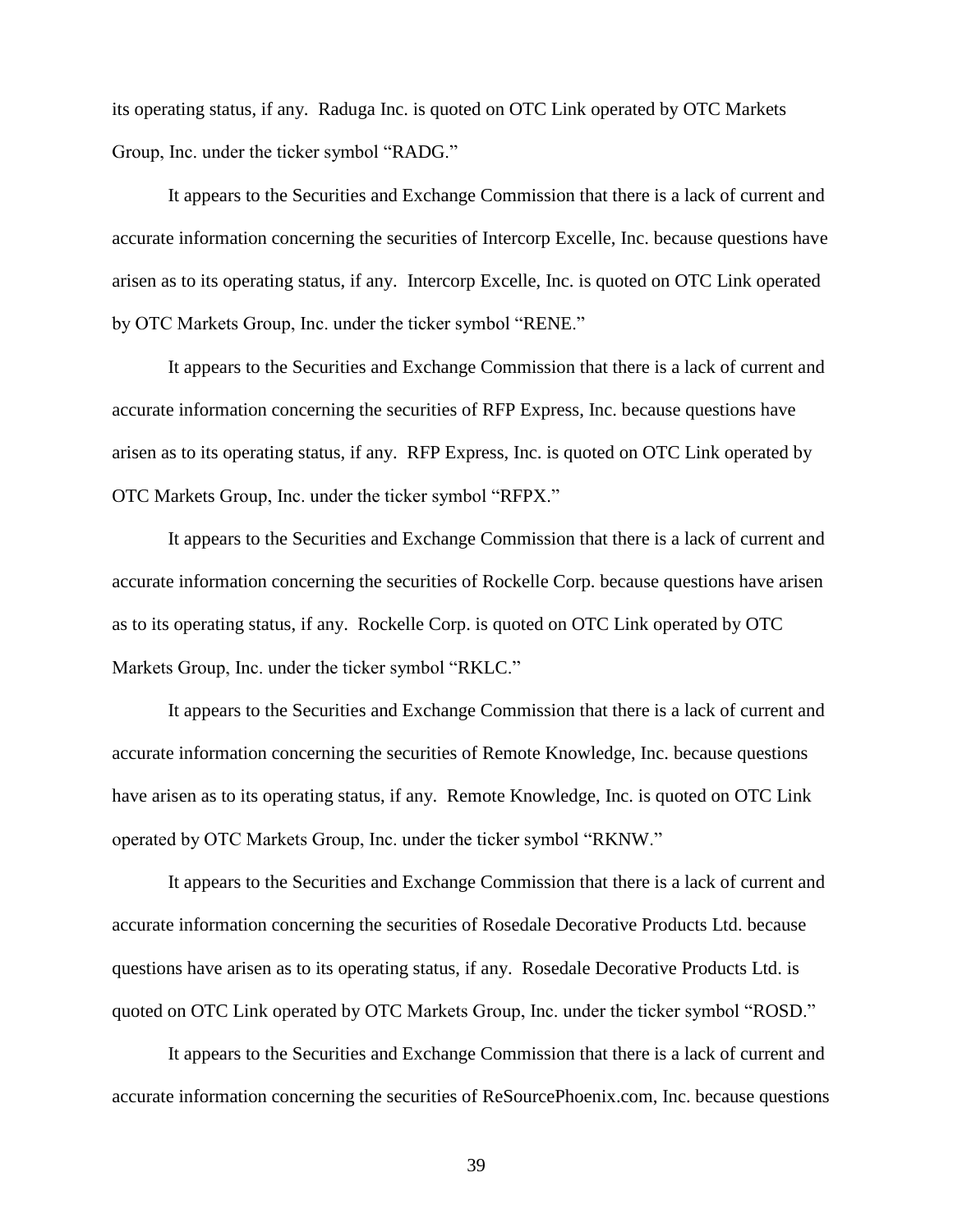have arisen as to its operating status, if any. ReSourcePhoenix.com, Inc. is quoted on OTC Link operated by OTC Markets Group, Inc. under the ticker symbol "RPCX."

It appears to the Securities and Exchange Commission that there is a lack of current and accurate information concerning the securities of RedRoller Holdings, Inc. because questions have arisen as to its operating status, if any. RedRoller Holdings, Inc. is quoted on OTC Link operated by OTC Markets Group, Inc. under the ticker symbol "RROLQ."

It appears to the Securities and Exchange Commission that there is a lack of current and accurate information concerning the securities of Response USA, Inc. because questions have arisen as to its operating status, if any. Response USA, Inc. is quoted on OTC Link operated by OTC Markets Group, Inc. under the ticker symbol "RSPNQ."

It appears to the Securities and Exchange Commission that there is a lack of current and accurate information concerning the securities of RAM Venture Holdings Corp. because questions have arisen as to its operating status, if any. RAM Venture Holdings Corp. is quoted on OTC Link operated by OTC Markets Group, Inc. under the ticker symbol "RVHC."

It appears to the Securities and Exchange Commission that there is a lack of current and accurate information concerning the securities of RxElite, Inc. because questions have arisen as to its operating status, if any. RxElite, Inc. is quoted on OTC Link operated by OTC Markets Group, Inc. under the ticker symbol "RXEI."

It appears to the Securities and Exchange Commission that there is a lack of current and accurate information concerning the securities of Scrip Advantage, Inc. because questions have arisen as to its operating status, if any. Scrip Advantage, Inc. is quoted on OTC Link operated by OTC Markets Group, Inc. under the ticker symbol "SCPV."

It appears to the Securities and Exchange Commission that there is a lack of current and accurate information concerning the securities of SeaEscape Entertainment, Inc. because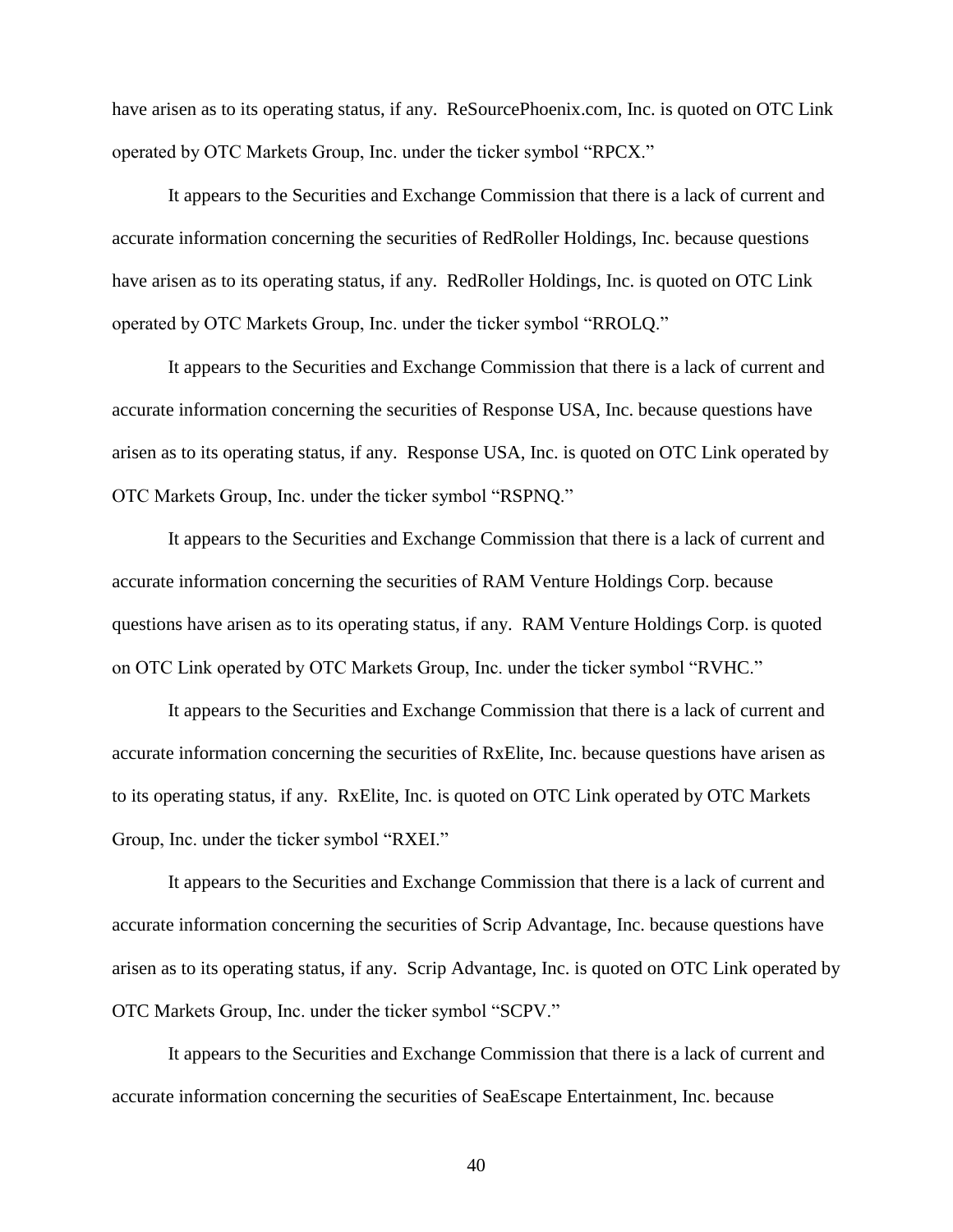questions have arisen as to its operating status, if any. SeaEscape Entertainment, Inc. is quoted on OTC Link operated by OTC Markets Group, Inc. under the ticker symbol "SEPI."

It appears to the Securities and Exchange Commission that there is a lack of current and accurate information concerning the securities of Sherwood Brands, Inc. because questions have arisen as to its operating status, if any. Sherwood Brands, Inc. is quoted on OTC Link operated by OTC Markets Group, Inc. under the ticker symbol "SHDBQ."

It appears to the Securities and Exchange Commission that there is a lack of current and accurate information concerning the securities of Stamford Industrial Group, Inc. because questions have arisen as to its operating status, if any. Stamford Industrial Group, Inc. is quoted on OTC Link operated by OTC Markets Group, Inc. under the ticker symbol "SIDGQ."

It appears to the Securities and Exchange Commission that there is a lack of current and accurate information concerning the securities of Sivoo Holdings, Inc. because questions have arisen as to its operating status, if any. Sivoo Holdings, Inc. is quoted on OTC Link operated by OTC Markets Group, Inc. under the ticker symbol "SIVO."

It appears to the Securities and Exchange Commission that there is a lack of current and accurate information concerning the securities of SK Realty Ventures, Inc. because questions have arisen as to its operating status, if any. SK Realty Ventures, Inc. is quoted on OTC Link operated by OTC Markets Group, Inc. under the ticker symbol "SKRV."

It appears to the Securities and Exchange Commission that there is a lack of current and accurate information concerning the securities of Skyline Multimedia Entertainment, Inc. because questions have arisen as to its operating status, if any. Skyline Multimedia Entertainment, Inc. is quoted on OTC Link operated by OTC Markets Group, Inc. under the ticker symbol "SKYL."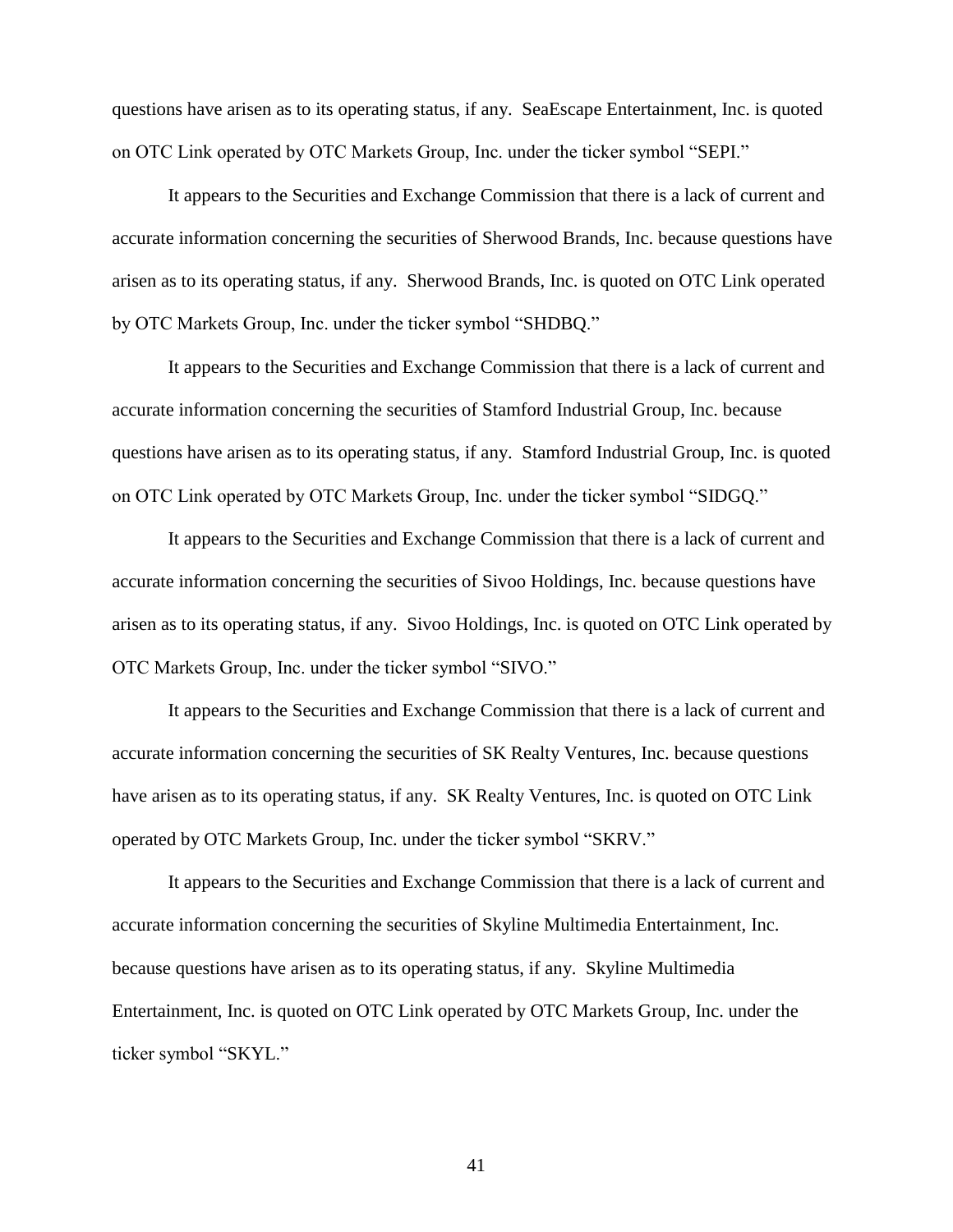It appears to the Securities and Exchange Commission that there is a lack of current and accurate information concerning the securities of Solica, Inc. because questions have arisen as to its operating status, if any. Solica, Inc. is quoted on OTC Link operated by OTC Markets Group, Inc. under the ticker symbol "SLIA."

It appears to the Securities and Exchange Commission that there is a lack of current and accurate information concerning the securities of Sunnylife Global, Inc. because questions have arisen as to its operating status, if any. Sunnylife Global, Inc. is quoted on OTC Link operated by OTC Markets Group, Inc. under the ticker symbol "SNYL."

It appears to the Securities and Exchange Commission that there is a lack of current and accurate information concerning the securities of Source Direct Holdings, Inc. because questions have arisen as to its operating status, if any. Source Direct Holdings, Inc. is quoted on OTC Link operated by OTC Markets Group, Inc. under the ticker symbol "SODH."

It appears to the Securities and Exchange Commission that there is a lack of current and accurate information concerning the securities of Solei Systems, Inc. because questions have arisen as to its operating status, if any. Solei Systems, Inc. is quoted on OTC Link operated by OTC Markets Group, Inc. under the ticker symbol "SOLI."

It appears to the Securities and Exchange Commission that there is a lack of current and accurate information concerning the securities of Shopsmith, Inc. because questions have arisen as to its operating status, if any. Shopsmith, Inc. is quoted on OTC Link operated by OTC Markets Group, Inc. under the ticker symbol "SSMH."

It appears to the Securities and Exchange Commission that there is a lack of current and accurate information concerning the securities of Startec, Inc. because questions have arisen as to its operating status, if any. Startec, Inc. is quoted on OTC Link operated by OTC Markets Group, Inc. under the ticker symbol "STIN."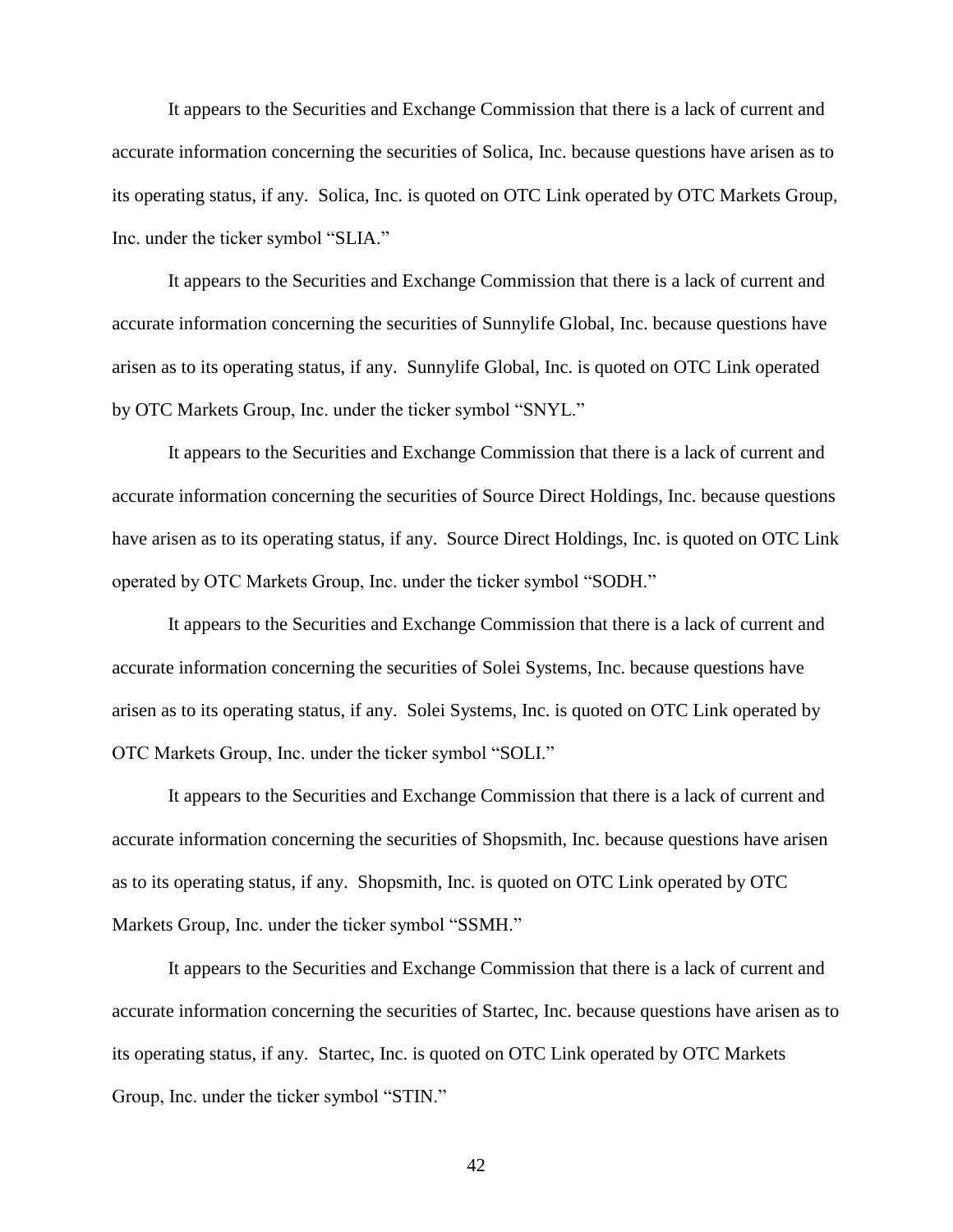It appears to the Securities and Exchange Commission that there is a lack of current and accurate information concerning the securities of Smart SMS Corp. because questions have arisen as to its operating status, if any. Smart SMS Corp. is quoted on OTC Link operated by OTC Markets Group, Inc. under the ticker symbol "STMC."

It appears to the Securities and Exchange Commission that there is a lack of current and accurate information concerning the securities of SunStar Healthcare, Inc. because questions have arisen as to its operating status, if any. SunStar Healthcare, Inc. is quoted on OTC Link operated by OTC Markets Group, Inc. under the ticker symbol "SUHI."

It appears to the Securities and Exchange Commission that there is a lack of current and accurate information concerning the securities of SWMX, Inc. because questions have arisen as to its operating status, if any. SWMX, Inc. is quoted on OTC Link operated by OTC Markets Group, Inc. under the ticker symbol "SWMX."

It appears to the Securities and Exchange Commission that there is a lack of current and accurate information concerning the securities of SweetskinZ Holdings, Inc. because questions have arisen as to its operating status, if any. SweetskinZ Holdings, Inc. is quoted on OTC Link operated by OTC Markets Group, Inc. under the ticker symbol "SWZH."

It appears to the Securities and Exchange Commission that there is a lack of current and accurate information concerning the securities of SkyMarkHoldings, Inc. because questions have arisen as to its operating status, if any. SkyMarkHoldings, Inc. is quoted on OTC Link operated by OTC Markets Group, Inc. under the ticker symbol "SYHI."

It appears to the Securities and Exchange Commission that there is a lack of current and accurate information concerning the securities of Synvista Therapeutics, Inc. because questions have arisen as to its operating status, if any. Synvista Therapeutics, Inc. is quoted on OTC Link operated by OTC Markets Group, Inc. under the ticker symbol "SYNI."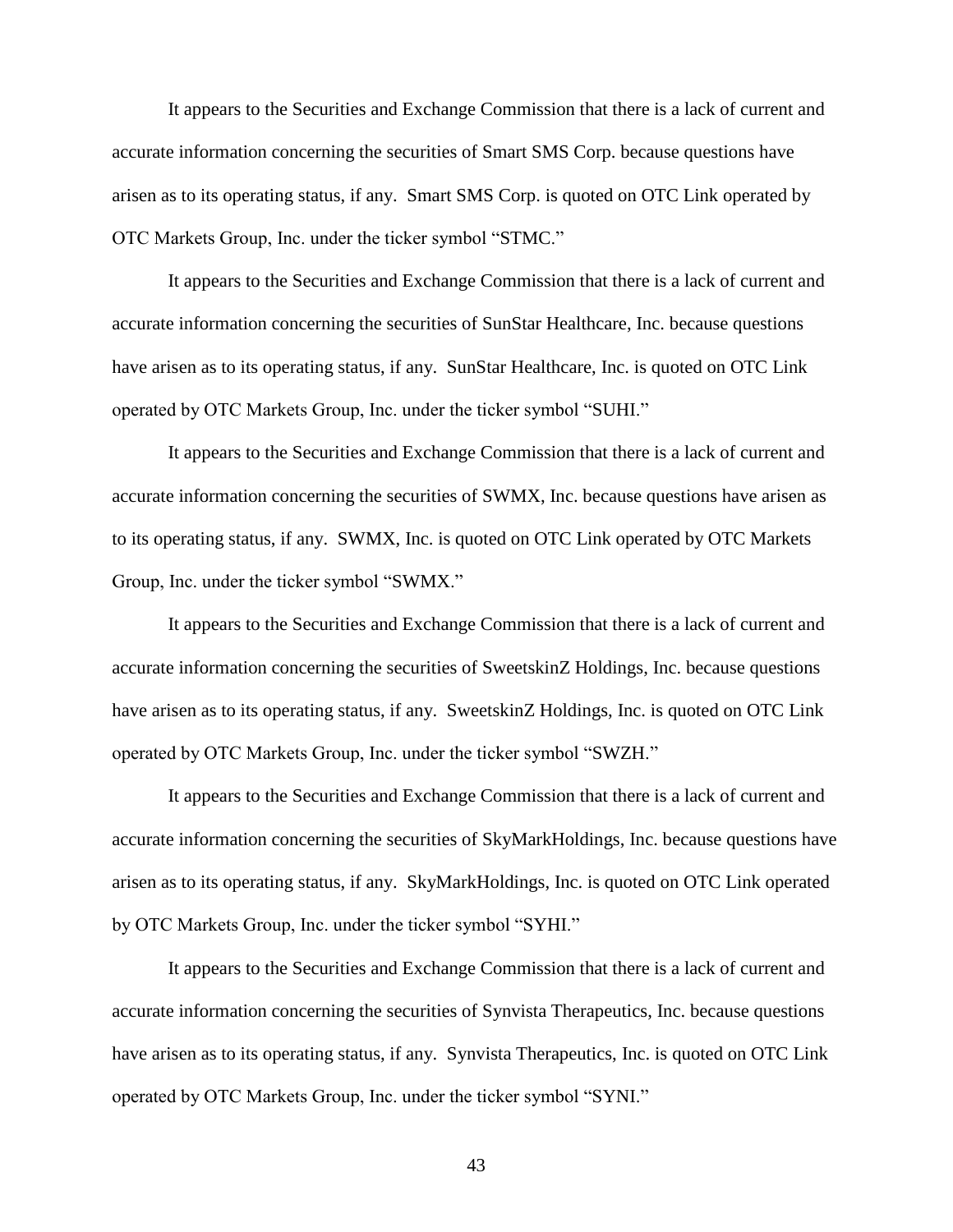It appears to the Securities and Exchange Commission that there is a lack of current and accurate information concerning the securities of Syratech Corp. because questions have arisen as to its operating status, if any. Syratech Corp. is quoted on OTC Link operated by OTC Markets Group, Inc. under the ticker symbol "SYRA."

It appears to the Securities and Exchange Commission that there is a lack of current and accurate information concerning the securities of Syzygy Entertainment, Ltd. because questions have arisen as to its operating status, if any. Syzygy Entertainment, Ltd. is quoted on OTC Link operated by OTC Markets Group, Inc. under the ticker symbol "SYZG."

It appears to the Securities and Exchange Commission that there is a lack of current and accurate information concerning the securities of Total Containment, Inc. because questions have arisen as to its operating status, if any. Total Containment, Inc. is quoted on OTC Link operated by OTC Markets Group, Inc. under the ticker symbol "TCIX."

It appears to the Securities and Exchange Commission that there is a lack of current and accurate information concerning the securities of Teknowledge Corp. because questions have arisen as to its operating status, if any. Teknowledge Corp. is quoted on OTC Link operated by OTC Markets Group, Inc. under the ticker symbol "TEKCQ."

It appears to the Securities and Exchange Commission that there is a lack of current and accurate information concerning the securities of TEK DigiTel Corp. because questions have arisen as to its operating status, if any. TEK DigiTel Corp. is quoted on OTC Link operated by OTC Markets Group, Inc. under the ticker symbol "TEKI."

It appears to the Securities and Exchange Commission that there is a lack of current and accurate information concerning the securities of The Fight Zone, Inc. because questions have arisen as to its operating status, if any. The Fight Zone, Inc. is quoted on OTC Link operated by OTC Markets Group, Inc. under the ticker symbol "TFZI."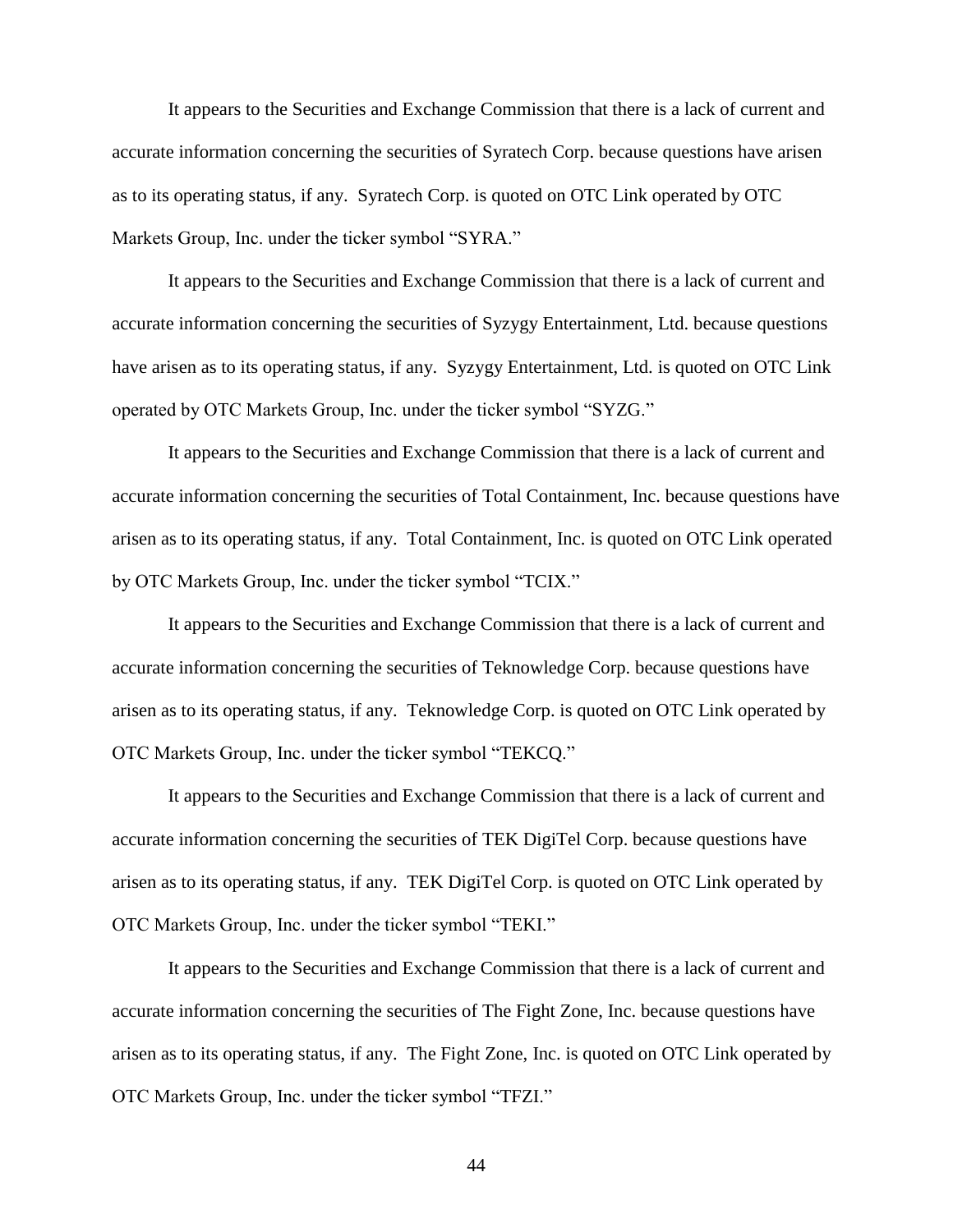It appears to the Securities and Exchange Commission that there is a lack of current and accurate information concerning the securities of Tidelands Oil & Gas Corp. because questions have arisen as to its operating status, if any. Tidelands Oil & Gas Corp. is quoted on OTC Link operated by OTC Markets Group, Inc. under the ticker symbol "TIDE."

It appears to the Securities and Exchange Commission that there is a lack of current and accurate information concerning the securities of Triad Innovations, Inc. because questions have arisen as to its operating status, if any. Triad Innovations, Inc. is quoted on OTC Link operated by OTC Markets Group, Inc. under the ticker symbol "TINV."

It appears to the Securities and Exchange Commission that there is a lack of current and accurate information concerning the securities of Taj Systems, Inc. because questions have arisen as to its operating status, if any. Taj Systems, Inc. is quoted on OTC Link operated by OTC Markets Group, Inc. under the ticker symbol "TJSS."

It appears to the Securities and Exchange Commission that there is a lack of current and accurate information concerning the securities of Tank Sports, Inc. because questions have arisen as to its operating status, if any. Tank Sports, Inc. is quoted on OTC Link operated by OTC Markets Group, Inc. under the ticker symbol "TNSP."

It appears to the Securities and Exchange Commission that there is a lack of current and accurate information concerning the securities of TransferOrbit Corp. because questions have arisen as to its operating status, if any. TransferOrbit Corp. is quoted on OTC Link operated by OTC Markets Group, Inc. under the ticker symbol "TRBI."

It appears to the Securities and Exchange Commission that there is a lack of current and accurate information concerning the securities of Tri-S Security Corp. because questions have arisen as to its operating status, if any. Tri-S Security Corp. is quoted on OTC Link operated by OTC Markets Group, Inc. under the ticker symbol "TRIS."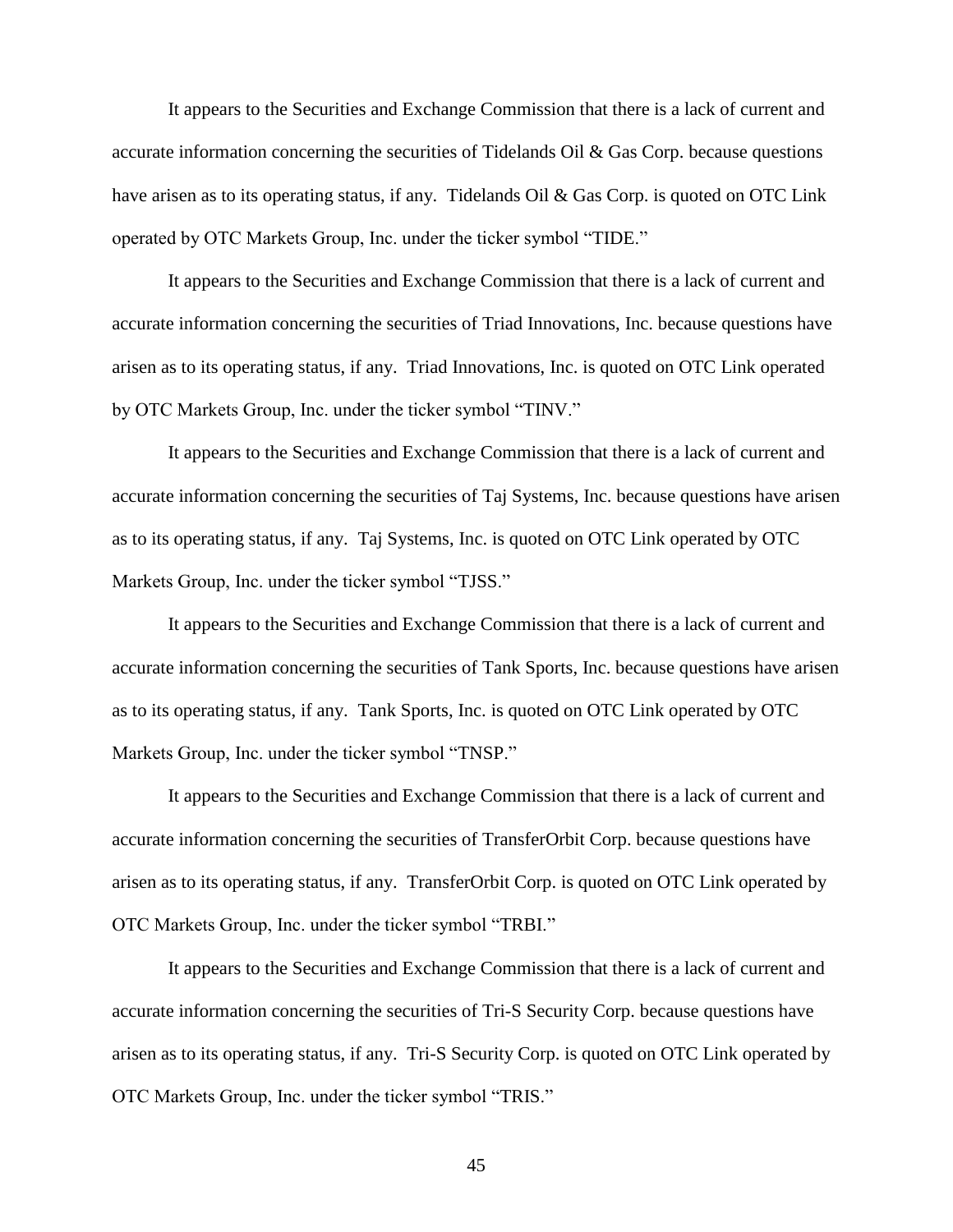It appears to the Securities and Exchange Commission that there is a lack of current and accurate information concerning the securities of TrueYou.com, Inc. because questions have arisen as to its operating status, if any. TrueYou.com, Inc. is quoted on OTC Link operated by OTC Markets Group, Inc. under the ticker symbol "TUYU."

It appears to the Securities and Exchange Commission that there is a lack of current and accurate information concerning the securities of Westwood Group, Inc. (The) because questions have arisen as to its operating status, if any. Westwood Group, Inc. (The) is quoted on OTC Link operated by OTC Markets Group, Inc. under the ticker symbol "TWDG."

It appears to the Securities and Exchange Commission that there is a lack of current and accurate information concerning the securities of Turning Wheel Holdings, Inc. because questions have arisen as to its operating status, if any. Turning Wheel Holdings, Inc. is quoted on OTC Link operated by OTC Markets Group, Inc. under the ticker symbol "TWHI."

It appears to the Securities and Exchange Commission that there is a lack of current and accurate information concerning the securities of TeleData World Services, Inc. because questions have arisen as to its operating status, if any. TeleData World Services, Inc. is quoted on OTC Link operated by OTC Markets Group, Inc. under the ticker symbol "TWOS."

It appears to the Securities and Exchange Commission that there is a lack of current and accurate information concerning the securities of Tianxin Mining (USA), Inc. because questions have arisen as to its operating status, if any. Tianxin Mining (USA), Inc. is quoted on OTC Link operated by OTC Markets Group, Inc. under the ticker symbol "TXNM."

It appears to the Securities and Exchange Commission that there is a lack of current and accurate information concerning the securities of Ultimate Franchise Systems, Inc. because questions have arisen as to its operating status, if any. Ultimate Franchise Systems, Inc. is quoted on OTC Link operated by OTC Markets Group, Inc. under the ticker symbol "ULFS."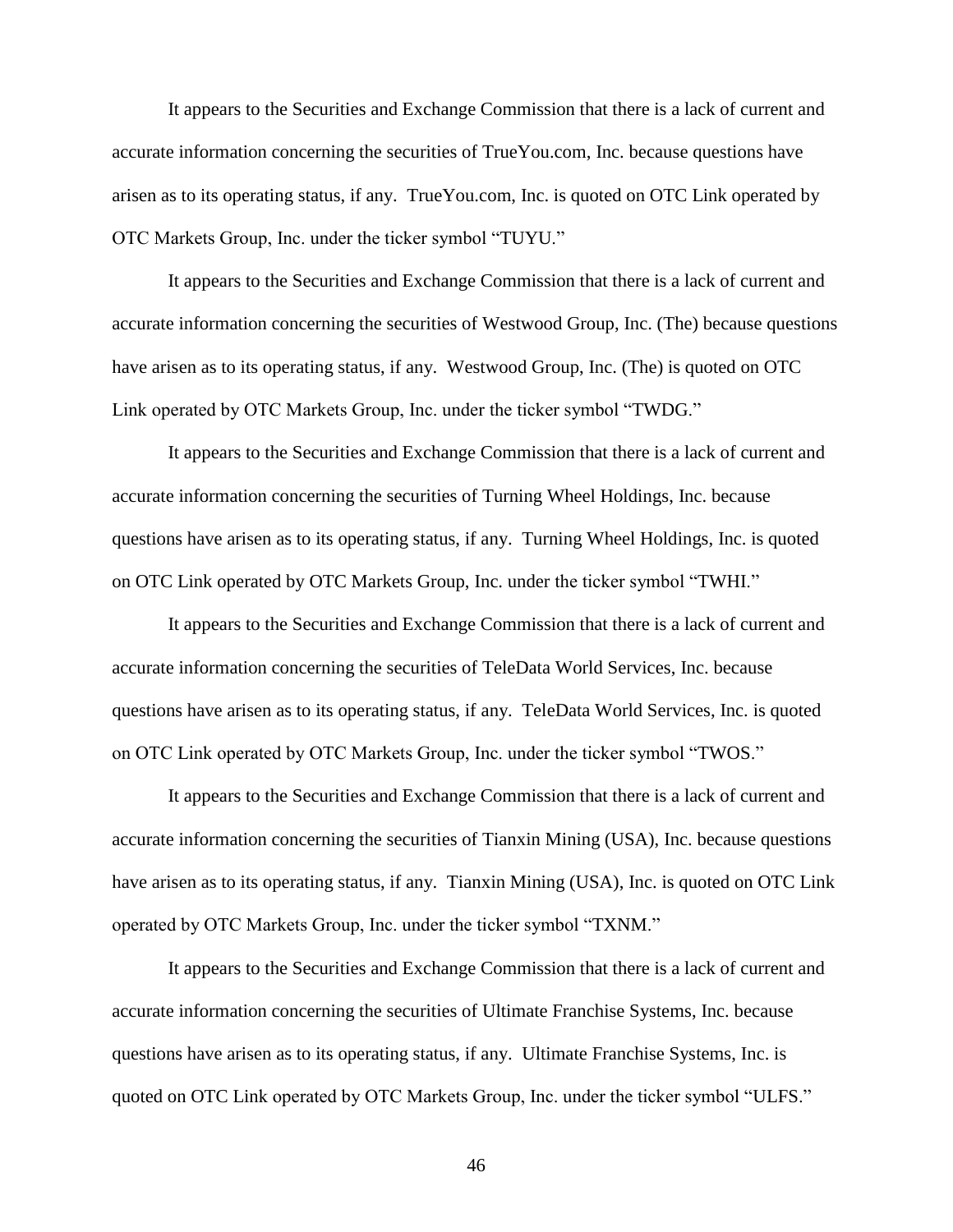It appears to the Securities and Exchange Commission that there is a lack of current and accurate information concerning the securities of UpSnap, Inc. because questions have arisen as to its operating status, if any. UpSnap, Inc. is quoted on OTC Link operated by OTC Markets Group, Inc. under the ticker symbol "UPSN."

It appears to the Securities and Exchange Commission that there is a lack of current and accurate information concerning the securities of U.S. Aerospace, Inc. because questions have arisen as to its operating status, if any. U.S. Aerospace, Inc. is quoted on OTC Link operated by OTC Markets Group, Inc. under the ticker symbol "USAE."

It appears to the Securities and Exchange Commission that there is a lack of current and accurate information concerning the securities of uWink, Inc. because questions have arisen as to its operating status, if any. uWink, Inc. is quoted on OTC Link operated by OTC Markets Group, Inc. under the ticker symbol "UWKI."

It appears to the Securities and Exchange Commission that there is a lack of current and accurate information concerning the securities of VCampus Corp. because questions have arisen as to its operating status, if any. VCampus Corp. is quoted on OTC Link operated by OTC Markets Group, Inc. under the ticker symbol "VCMP"

It appears to the Securities and Exchange Commission that there is a lack of current and accurate information concerning the securities of Vitalstate, Inc. because questions have arisen as to its operating status, if any. Vitalstate, Inc. is quoted on OTC Link operated by OTC Markets Group, Inc. under the ticker symbol "VTST."

It appears to the Securities and Exchange Commission that there is a lack of current and accurate information concerning the securities of Vzillion, Inc. because questions have arisen as to its operating status, if any. Vzillion, Inc. is quoted on OTC Link operated by OTC Markets Group, Inc. under the ticker symbol "VZIL."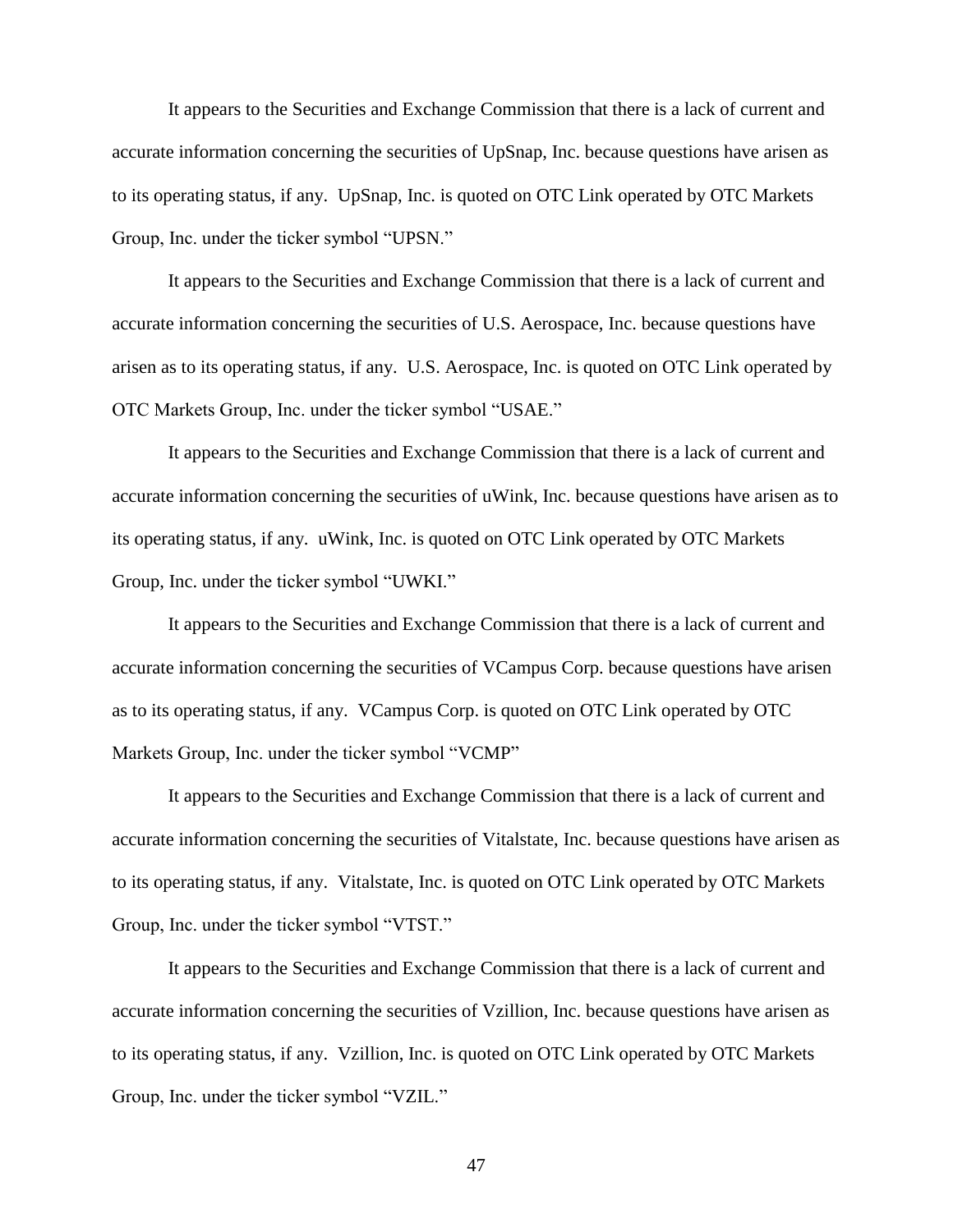It appears to the Securities and Exchange Commission that there is a lack of current and accurate information concerning the securities of We R You Corp. because questions have arisen as to its operating status, if any. We R You Corp. is quoted on OTC Link operated by OTC Markets Group, Inc. under the ticker symbol "WERU."

It appears to the Securities and Exchange Commission that there is a lack of current and accurate information concerning the securities of World Health Alternatives, Inc. because questions have arisen as to its operating status, if any. World Health Alternatives, Inc. is quoted on OTC Link operated by OTC Markets Group, Inc. under the ticker symbol "WHAIQ."

It appears to the Securities and Exchange Commission that there is a lack of current and accurate information concerning the securities of WiFiMed Holdings Co., Inc. because questions have arisen as to its operating status, if any. WiFiMed Holdings Co., Inc. is quoted on OTC Link operated by OTC Markets Group, Inc. under the ticker symbol "WIFM."

It appears to the Securities and Exchange Commission that there is a lack of current and accurate information concerning the securities of Wi-Fi TV, Inc. because questions have arisen as to its operating status, if any. Wi-Fi TV, Inc. is quoted on OTC Link operated by OTC Markets Group, Inc. under the ticker symbol "WIFT."

It appears to the Securities and Exchange Commission that there is a lack of current and accurate information concerning the securities of WebSky, Inc. because questions have arisen as to its operating status, if any. WebSky, Inc. is quoted on OTC Link operated by OTC Markets Group, Inc. under the ticker symbol "WKYN."

It appears to the Securities and Exchange Commission that there is a lack of current and accurate information concerning the securities of Walker Financial Corp. because questions have arisen as to its operating status, if any. Walker Financial Corp. is quoted on OTC Link operated by OTC Markets Group, Inc. under the ticker symbol "WLKF."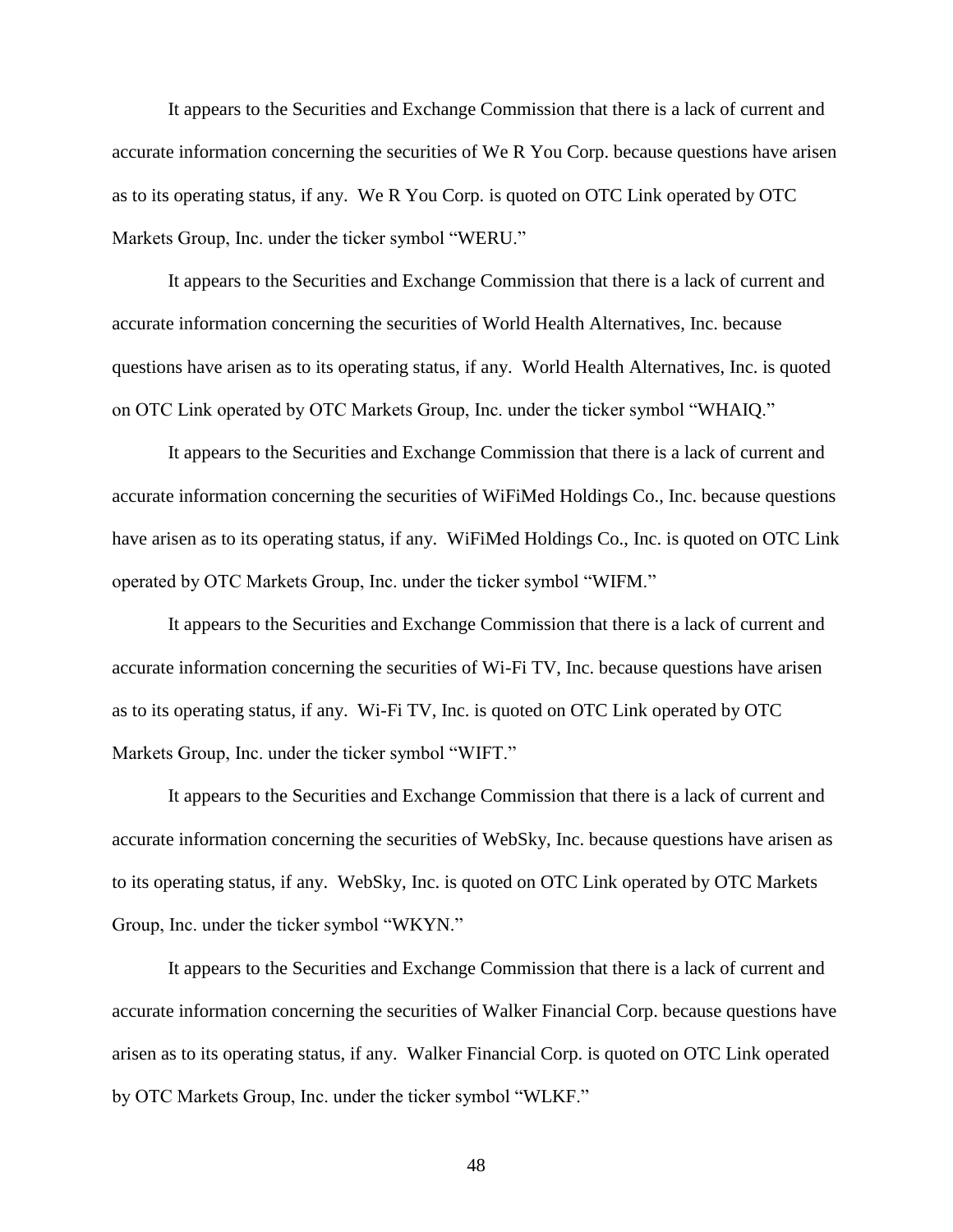It appears to the Securities and Exchange Commission that there is a lack of current and accurate information concerning the securities of World Logistics Services, Inc. because questions have arisen as to its operating status, if any. World Logistics Services, Inc. is quoted on OTC Link operated by OTC Markets Group, Inc. under the ticker symbol "WLSV."

It appears to the Securities and Exchange Commission that there is a lack of current and accurate information concerning the securities of World Am, Inc. because questions have arisen as to its operating status, if any. World Am, Inc. is quoted on OTC Link operated by OTC Markets Group, Inc. under the ticker symbol "WOAM."

It appears to the Securities and Exchange Commission that there is a lack of current and accurate information concerning the securities of Westlin Corp. because questions have arisen as to its operating status, if any. Westlin Corp. is quoted on OTC Link operated by OTC Markets Group, Inc. under the ticker symbol "WSTN."

It appears to the Securities and Exchange Commission that there is a lack of current and accurate information concerning the securities of Worldwide Auction Solutions, Inc. because questions have arisen as to its operating status, if any. Worldwide Auction Solutions, Inc. is quoted on OTC Link operated by OTC Markets Group, Inc. under the ticker symbol "WWDA."

It appears to the Securities and Exchange Commission that there is a lack of current and accurate information concerning the securities of WWEBNET, Inc. because questions have arisen as to its operating status, if any. WWEBNET, Inc. is quoted on OTC Link operated by OTC Markets Group, Inc. under the ticker symbol "WWEB."

It appears to the Securities and Exchange Commission that there is a lack of current and accurate information concerning the securities of XA, Inc. because questions have arisen as to its operating status, if any. XA, Inc. is quoted on OTC Link operated by OTC Markets Group, Inc. under the ticker symbol "XAIN."